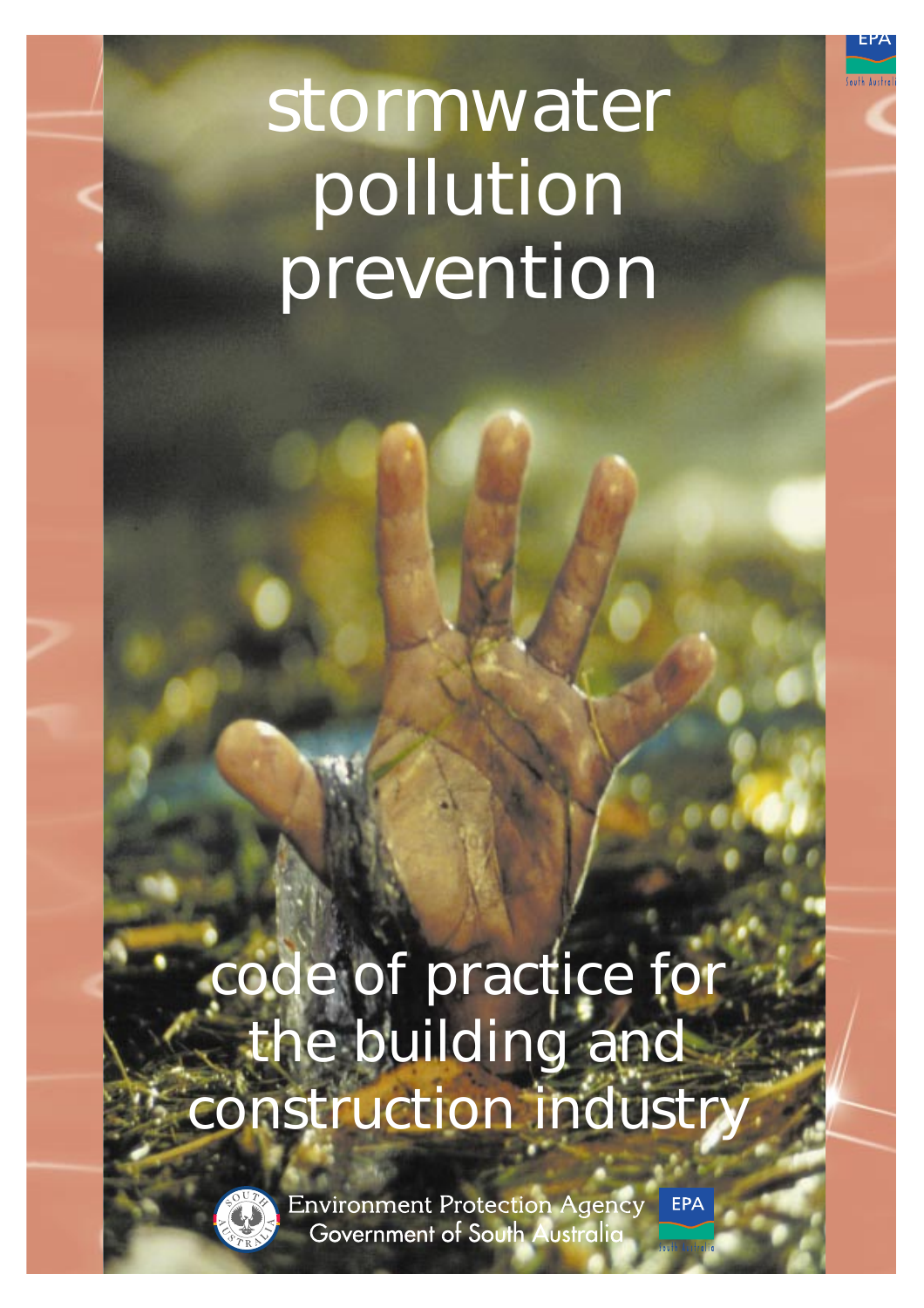## MARCH 1999

Authors: John Botting & Associates Kathryn Bellette

Published by

#### ENVIRONMENT PROTECTION AGENCY

Department for Environment, Heritage and Aboriginal Affairs GPO Box 2607 Adelaide SA 5001

Telephone 08 8204 2004 Facsimile 08 8204 9393 Free call for country callers 1800 623 4455

#### **ISBN 0 7308 6011 6**

© Environment Protection Agency Permission is granted to reproduce all or part of the publication for non-commercial purposes, subject to inclusion of an acknowledgement of the source. Copyright for the design of this publication remains with the Environment Protection Agency.

> Designed by RTFX Edited by Kathie Stove, in writing

*Printed on recycled paper*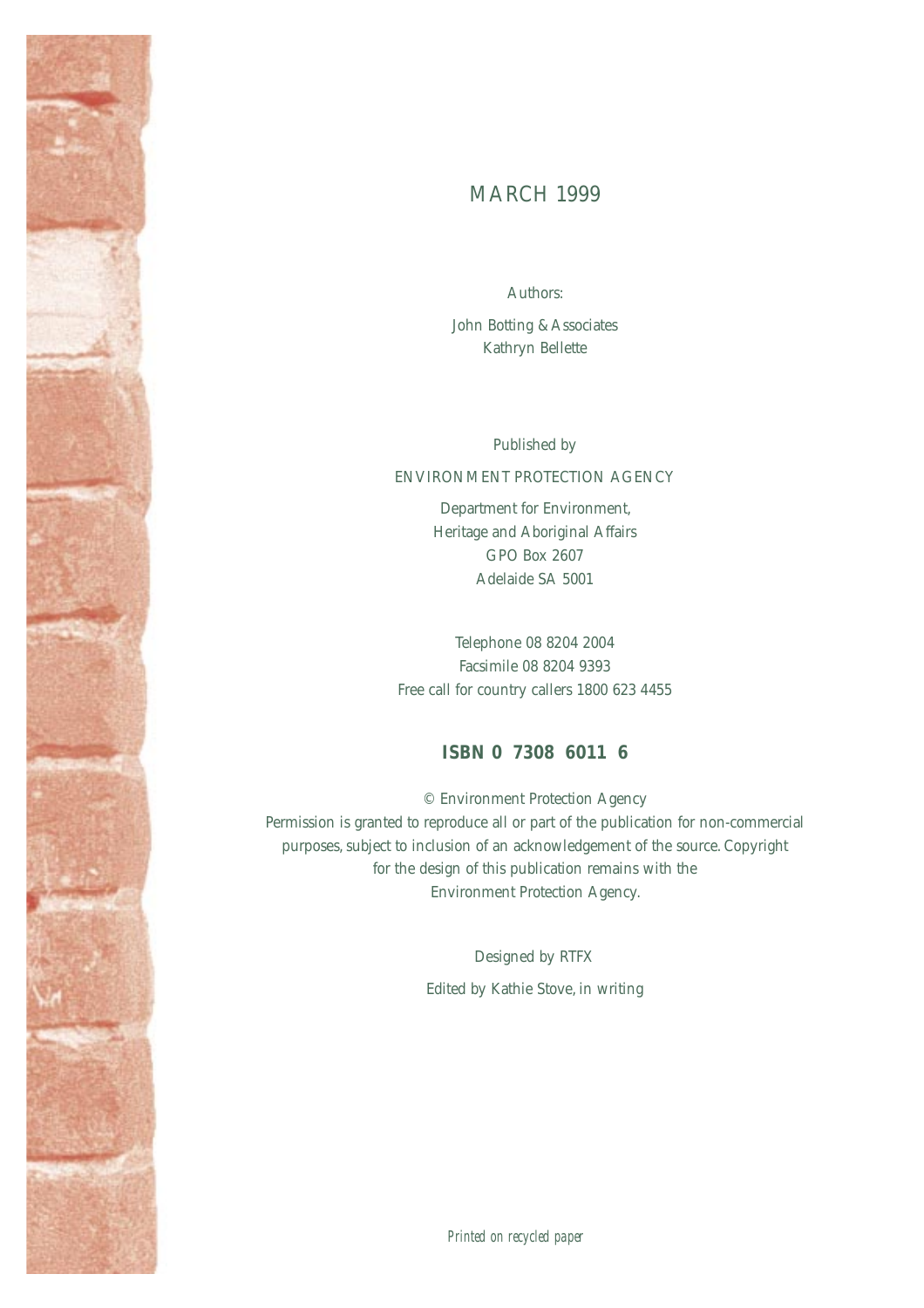## PREFACE

Stormwater acts as a carrier for a significant amount of pollution which is picked up from our private properties and public places, and transported through street drains and the above-ground drain–underground pipe network to our waterways and oceans. The water quality of urban runoff is typically poor because of the multitude of small pollution sources.

Litter is typically the most visible form of stormwater pollution. However, contaminants such as sediments, oil and grease, excess nutrients (eg phosphates and nitrates), organic matter, residual pesticides and fertilisers all add up to cause an impact on the environment. This can result in fish kills in streams and estuaries, unsafe swimming conditions, the accumulation of toxins in aquatic animals in the food chain or unsightly waterways that degrade our parks and recreation areas.

In South Australia there is a community expectation that we, as community members, each have a role in looking after our water resources. In the driest State in the driest developed continent, we must make the most of our resource opportunities. Stormwater is increasingly being used in urban and urban fringe areas for irrigation and industrial uses, and as a recreational resource, eg the Torrens Lake, West Lakes, the Patawalonga Lake and our beaches. Domestic rainwater tanks are a good demonstration of the extent to which we can use clean rainwater for drinking.

This Building and Construction Industry code is one in a series of codes for stormwater pollution management in South Australia. It has been written in consultation with an industry reference group and the community through a public consultation process.

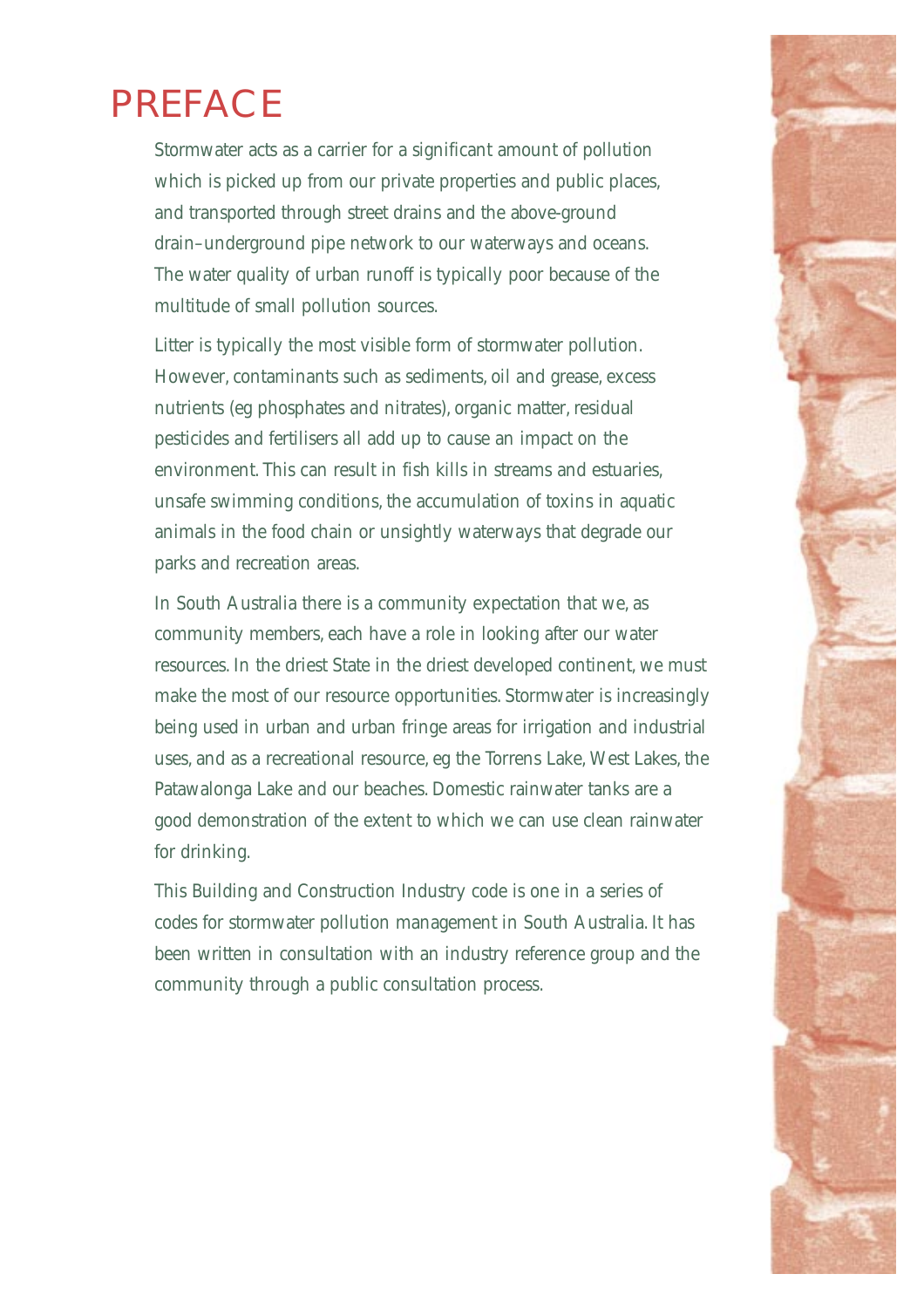## TABLE OF CONTENTS

| 1 | General                                                                             |                |  |  |  |  |
|---|-------------------------------------------------------------------------------------|----------------|--|--|--|--|
|   | 1.1<br><b>Introduction</b>                                                          | 1              |  |  |  |  |
|   | 1.2 Stormwater or Sewage?                                                           | $\overline{2}$ |  |  |  |  |
|   | 1.3<br><b>Guiding Principles</b>                                                    | 3              |  |  |  |  |
|   | <b>Industry Education, and Industry Specific</b><br>1.4<br><b>Codes of Practice</b> | 3              |  |  |  |  |
|   | 1.5 Site Planning                                                                   | 4              |  |  |  |  |
|   | <b>Regional Issues</b><br>1.6                                                       | 4              |  |  |  |  |
| 2 | Legislative Controls                                                                | 5              |  |  |  |  |
|   | 2.1<br><b>General</b>                                                               | 5              |  |  |  |  |
|   | 2.2 Environment Protection Act 1993                                                 | 5              |  |  |  |  |
|   | 2.3 Australian Standards                                                            | 6              |  |  |  |  |
| 3 | <b>Operations and Services</b>                                                      | $\overline{7}$ |  |  |  |  |
|   | <b>Introduction</b><br>3.1                                                          | $\overline{7}$ |  |  |  |  |
|   | 3.2 Construction Works                                                              | $\overline{7}$ |  |  |  |  |
|   | 3.3 Operational Activities                                                          | 12             |  |  |  |  |
|   | 3.4 Transportation Activities                                                       | 18             |  |  |  |  |
|   | 3.5 Drainage Design                                                                 | 18             |  |  |  |  |
| 4 | <b>Approval Controls</b>                                                            |                |  |  |  |  |
|   | <b>Land Development and Construction Works</b><br>4.1                               | 20             |  |  |  |  |
| 5 | Soil Erosion and Sediment Control Structures                                        |                |  |  |  |  |
|   | 5.1<br><b>General</b>                                                               | 26             |  |  |  |  |
|   | <b>Erosion Control Measures</b><br>5.2                                              | 26             |  |  |  |  |
|   | 5.3<br><b>Sediment Collection Structures</b>                                        | 29             |  |  |  |  |
|   | 5.4<br>Soil Erosion and Drainage Management Plan                                    | 36             |  |  |  |  |
| 6 | Housing, including Home Improvements                                                |                |  |  |  |  |
|   | Soil Erosion and Drainage Management Plan<br>6.1                                    | 42             |  |  |  |  |
|   | <b>Construction Works-Operational Controls</b><br>6.2                               | 46             |  |  |  |  |
|   |                                                                                     |                |  |  |  |  |
|   |                                                                                     |                |  |  |  |  |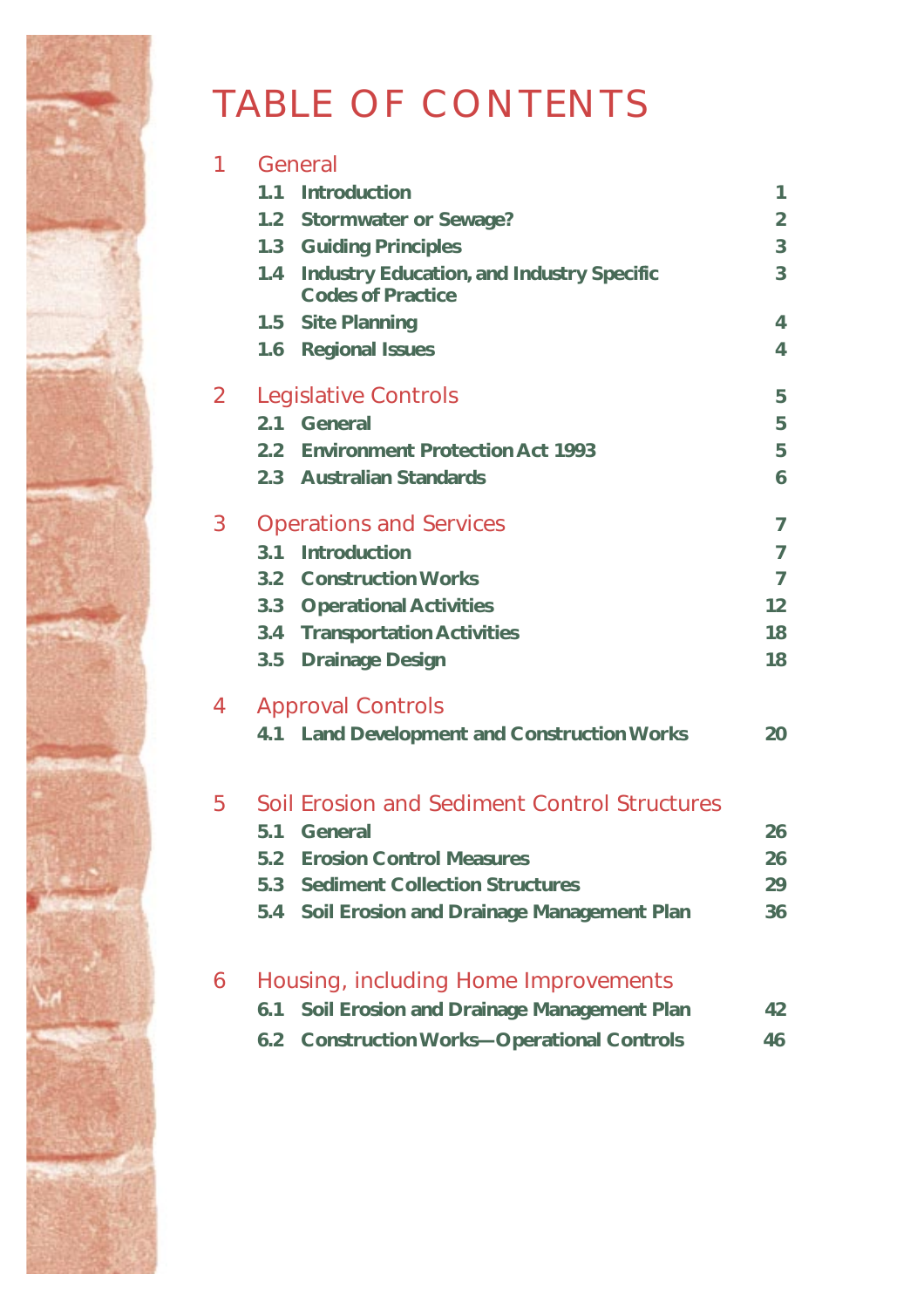| <b>Bibliography</b>                     | 50 |
|-----------------------------------------|----|
| Acknowledgements                        | 51 |
| Appendix 1 Relevant Legislation         | 52 |
| <b>Environment Protection Act 1993</b>  | 52 |
| <b>Water Resources Act 1997</b>         | 53 |
| <b>Local Government Act 1934</b>        | 53 |
| Sewerage Act 1929                       | 54 |
| Soil Conservation and Landcare Act 1989 | 54 |
| <b>Development Act 1993</b>             | 54 |
| <b>Other Legislation</b>                | 55 |

## **List of Figures**

| Figure 3.1  | <b>Pesticide transformation processes</b>                     | 15 |
|-------------|---------------------------------------------------------------|----|
| Figure 5.1  | Diversion or catch drain installation method 27               |    |
| Figure 5.2  | Level spreader installation method                            | 28 |
| Figure 5.3  | Hay bale barrier installation method                          | 30 |
| Figure 5.4  | Silt fence installation method                                | 31 |
| Figure 5.5  | Drop inlet sediment trap                                      | 32 |
| Figure 5.6  | Side inlet sediment trap                                      | 32 |
| Figure 5.7  | <b>Temporary construction exit</b>                            | 34 |
| Figure 5.8  | <b>Examples of site development measures</b>                  | 35 |
| Figure 5.9  | <b>SEDMP standard symbols</b>                                 | 40 |
| Figure 5.10 | Single residential development example                        | 40 |
| Figure 5.11 | <b>Residential subdivision roadworks</b><br>formation example | 41 |
| Figure 6.1  | Single residential development<br>example-slight fall         | 43 |
| Figure 6.2  | Single residential development<br>example-steep fall          | 43 |
| Figure 6.3  | Silt fence installation method                                | 44 |
| Figure 6.4  | <b>Hardstand driveway</b>                                     | 45 |
| Figure 6.5  | <b>Examples of use of diversion channel/bank</b>              | 46 |

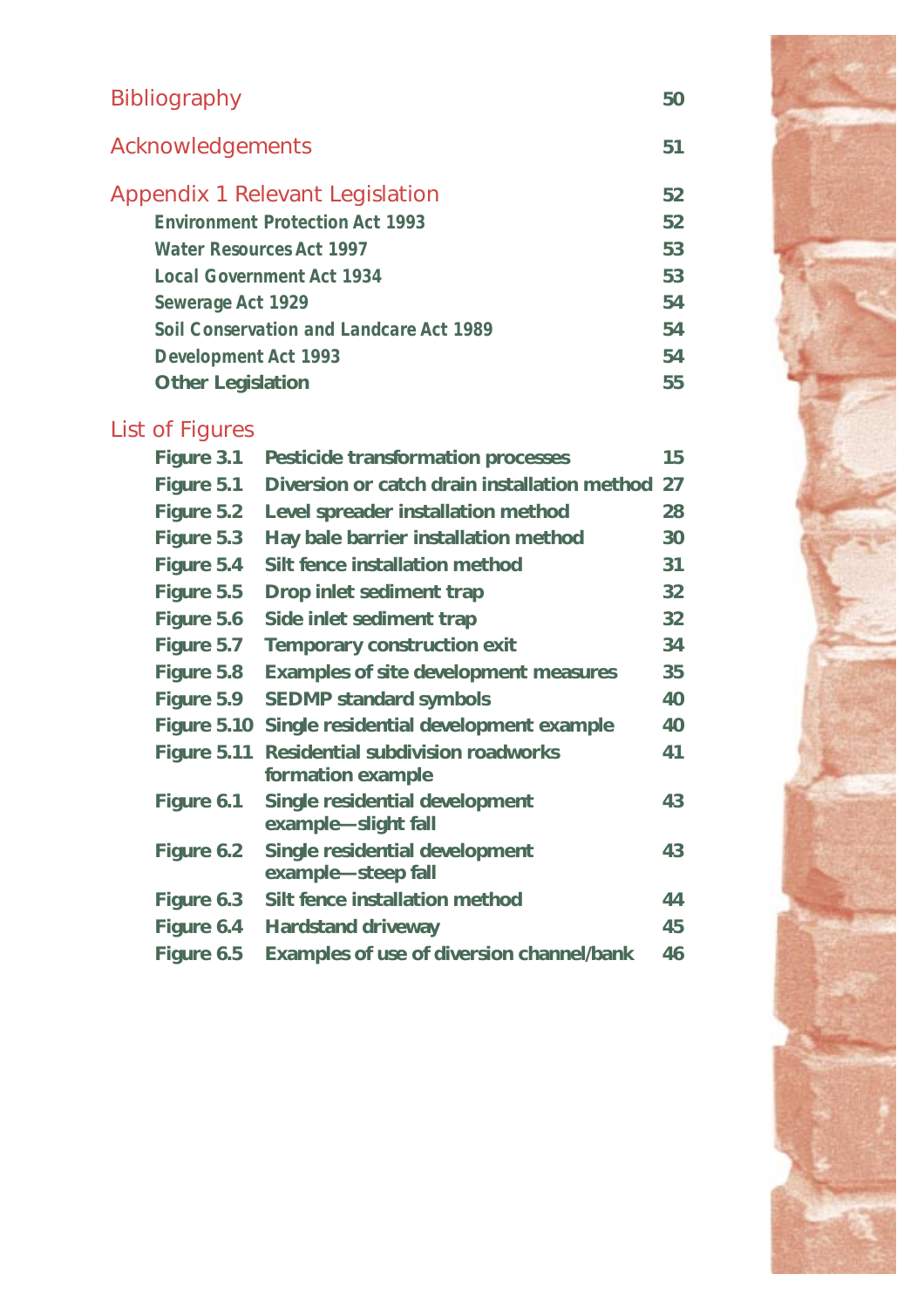## GLOSSARY OF TERMS

| Batter toe drains             | open channels or swales constructed laterally at the<br>base of a slope to direct runoff away from exposed areas                                                         |
|-------------------------------|--------------------------------------------------------------------------------------------------------------------------------------------------------------------------|
| Catch drains                  | open channels or swales constructed laterally above an<br>exposed cutting to divert runoff into side diversion drains                                                    |
| Catchment                     | area of land that contributes stormwater runoff to a site<br>including under extremely heavy rainfall                                                                    |
| Disturbed area                | that part of a development site that has been disturbed<br>by cut and fill operations to produce an erodible surface                                                     |
| Diversion drains              | open channels or swales constructed to divert stormwater<br>runoff around exposed areas                                                                                  |
| Filter fabric                 | tightly woven geotextile fabric used to retain<br>sediments yet allow water to pass through                                                                              |
| Filter strip                  | strip of permanent dense vegetation to retard sheet<br>flow and cause deposition of silt                                                                                 |
| Gabions                       | wire cages filled with rocks                                                                                                                                             |
| <b>Hydrolysis</b>             | decomposition of a substance due to chemical<br>action of water                                                                                                          |
| Interstitial water            | water in between sediment particles                                                                                                                                      |
| Level spreaders               | banks and mounds constructed laterally across a slope<br>to convert a concentrated runoff flow into a slower<br>moving shallow widespread flow                           |
| Non-point<br>source pollution | pollution from a variety of sources spread over a wide<br>area that arrives at a waterbody or drainage system by<br>less direct methods than for point sources           |
| Off-line                      | structures not built along main drainage lines,<br>but rather off to one side, thus avoiding the<br>need to treat all of the flow                                        |
| On-line                       | structures placed within main drainage lines,<br>intercepting all of the flows                                                                                           |
| Photolysis                    | decomposition of a substance by the chemical<br>action of light                                                                                                          |
| Point source<br>pollution     | pollution entering the waterbody or drainage system<br>directly from a single discharge point                                                                            |
| Sewage<br>treatment works     | works for the treatment of wastewater discharge<br>from sewers                                                                                                           |
| Sheet flow                    | runoff flowing in a thin layer across the surface                                                                                                                        |
| <b>STEDS</b>                  | a system for the common collection, treatment and<br>disposal of waste–water outflows from septic tanks<br>located on individual properties in some country<br>townships |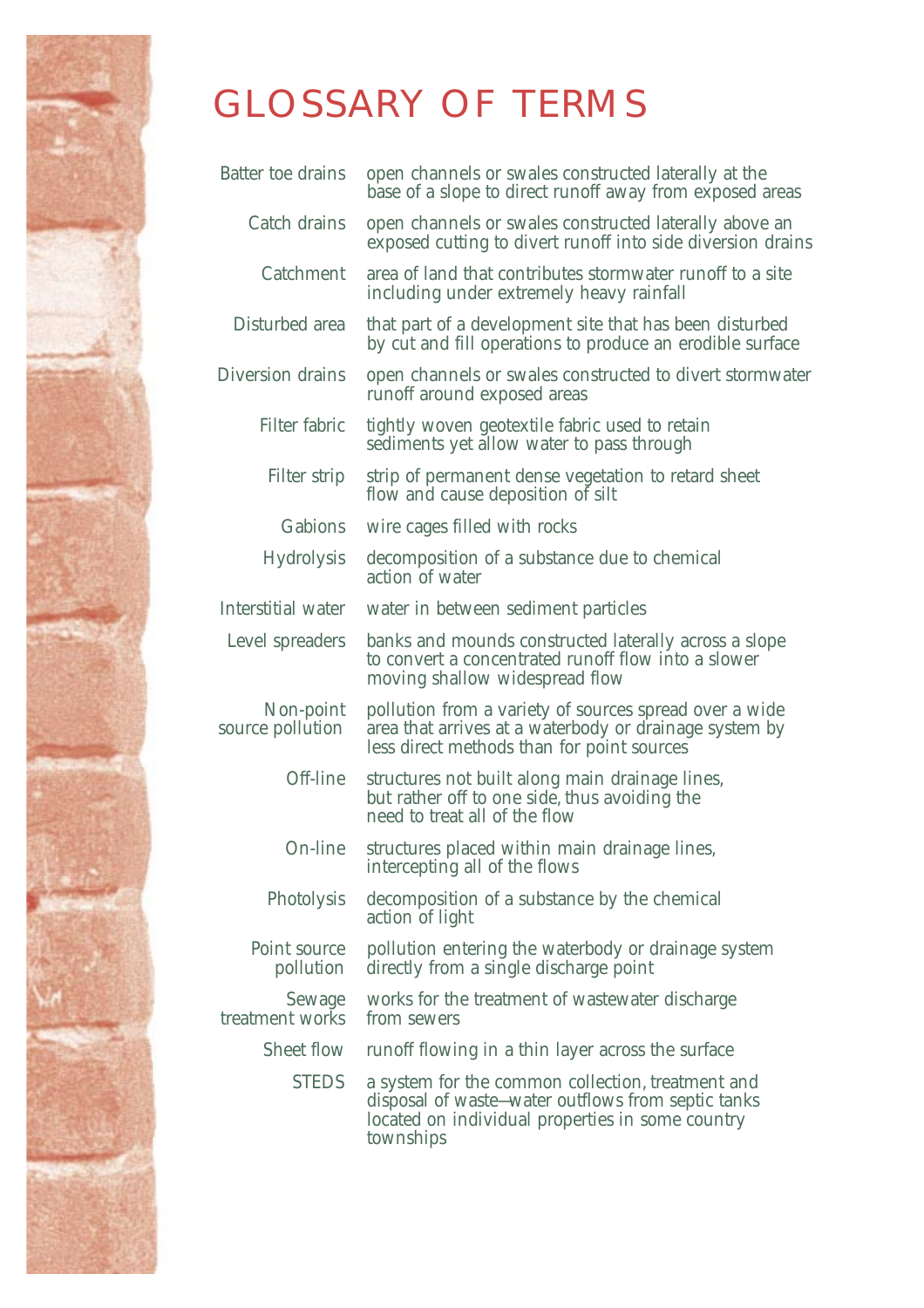## <span id="page-6-0"></span>1 GENERAL

## **1.1 Introduction**

This Building and Construction Industry Code of Practice is a voluntary document. The application of best management practices and process for approvals will be reviewed after twelve months from release of this Code. Even though this document is voluntary, all members of the community have a general environmental duty (refer to section 2) under the *Environment Protection Act* 1993 (the Act).

This code covers a range of potential pollution sources from a variety of building and construction industry practices including subdivisional site works. In addition, the code addresses issues related to construction activities that are subject to the approval of relevant authorities. These are mainly confined to construction and building works carried out following the granting of development approval.

The control of site erosion is extremely important during the construction phase of building projects. The quality of stormwater entering our waterways can be greatly influenced by the building and construction industry. This code provides the industry with benchmarks of best practice, based on practices undertaken interstate and overseas.

The code does not contain design details or practices for large scale structural measures such as sedimentation basins and wetlands. These devices require careful design by qualified and experienced engineers and freshwater ecologists. The bibliography contains references to a number of manuals that can help with these design processes.

| <b>Target Audience</b>                               | <b>Primary Objective</b>                                                                                            |
|------------------------------------------------------|---------------------------------------------------------------------------------------------------------------------|
| Community                                            | Control of pollution from the general community.                                                                    |
| Local, State and Federal<br>Government               | Control of pollution from construction,<br>maintenance and operational activities carried out<br>by these agencies. |
| <b>Building and Construction Industry</b>            | Control of pollution from building and<br>construction projects.                                                    |
| Industrial, Retail and<br><b>Commercial Premises</b> | Control of pollution from activities carried out<br>by all industrial, retail and commercial businesses.            |

The four codes of practice for the source control of stormwater pollution are:

Ultimately the Code of Practice will be linked to the Environment Protection (Water Quality) Policy (Water Quality EPP) through the environment protection policy-making process outlined in the Act. This process will establish the appropriate timetable for compliance with specific activities and the penalties for breaches of the Water Quality EPP.

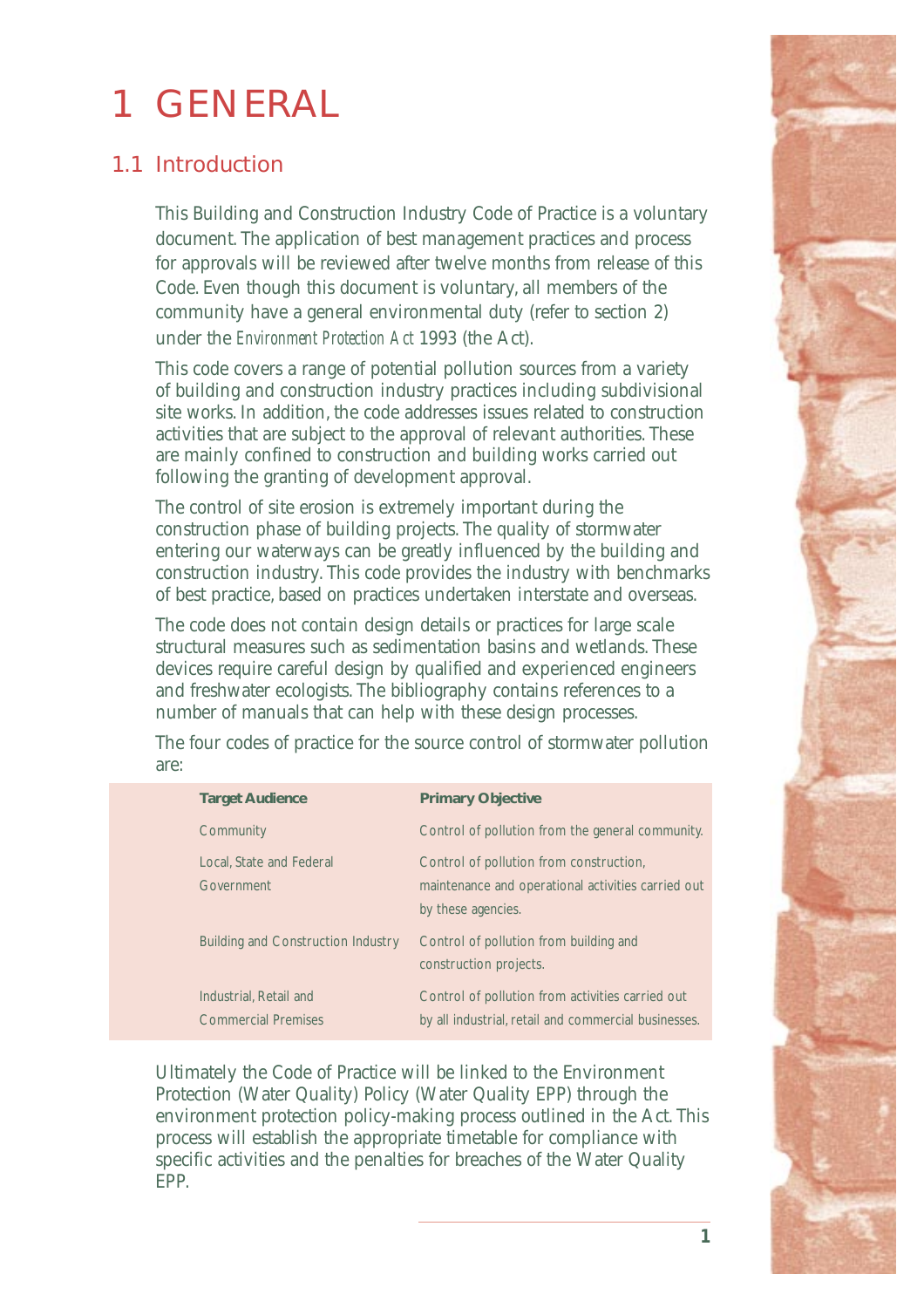The Act will enable prosecution or other appropriate action to be taken when the mandatory practices of the Water Quality EPP are ignored. This code repeats the mandatory provisions of the policy to give the code context. These mandatory provisions are referred to in the code as 'musts'*.* 

Instructional statements within sections 3 to 6 of this code which include the term 'must' can be enforced by the Authority through the use of environment protection orders issued in accordance with the provisions of the Act.

In accordance with procedures which will be laid down in the Water Quality EPP, any changes following a review of this code which relate to sections legally linked to the EPP can only be agreed to by the Minister for Environment and Heritage following consultation with relevant industry, and State and local government authorities and must be published in the government gazette before coming into effect.

In summary, in the code specific objectives, practices and activities are stated as one of the following:

- should, meaning recommended but not mandatory
- must, meaning mandatory practice or requirement.

The use of 'should' and 'must' in this code will be subject to further discussion during the consultation process of making the Water Quality EPP.

Direct any enquiries on the purpose of this code to the EPA on (08) 8204 2004.

## **1.2 Stormwater or Sewage?**

The stormwater drainage system is separate from the sewage system. It is important that we understand the difference. Inside buildings, kitchen, laundry and bathroom drains are connected to the sewer, or to a septic tank in unsewered areas. Outside houses and some offices, a tap over a gully trap may be present which is also connected to the sewer.

All the outside drains including roof drains are connected to the stormwater system.

Rain and other water runs from outdoor drains down the gutters of the roadways into drains under the road which connect to our natural waterways (creeks, rivers and wetlands) or to large open drains and to our beaches, without treatment. Only clean rainfall runoff should enter this system.

The sewer takes wastewater to treatment works, before being piped to the sea or irrigated over land such as golf courses. Strong wastes, like solvents and oils, need treatment at specialised facilities. For the purpose of this code, 'sewage treatment works' means works for the treatment of wastewater discharged from sewers, 'sewer' means the pipe network used for the common collection of untreated wastewater generated on individual properties in centres with large human populations and 'septic tank effluent disposal system' (STEDS) means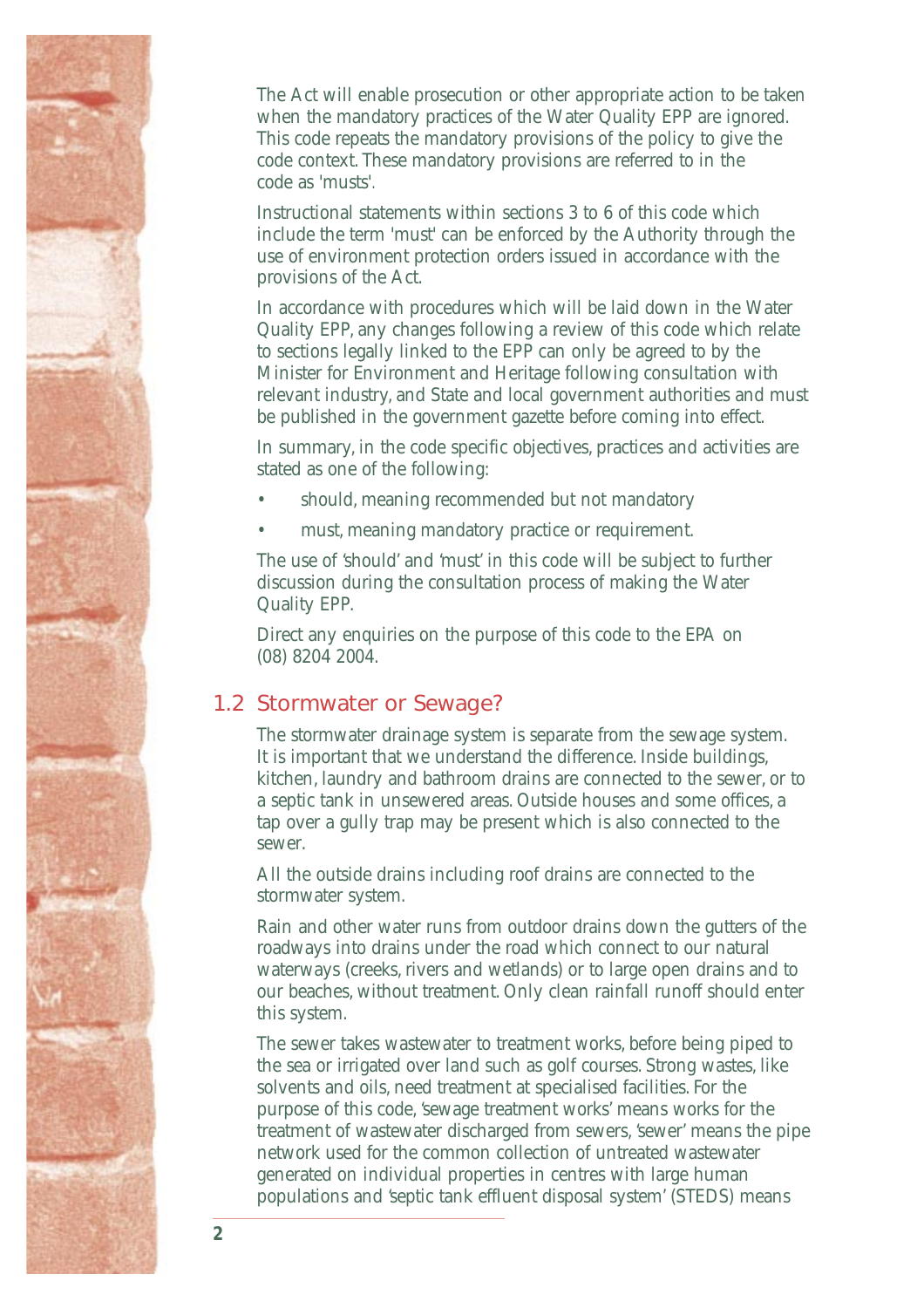a system for the common collection, treatment and disposal of wastewater outflows from septic tanks located on individual properties in some country townships.

## **1.3 Guiding Principles**

The Code of Practice is based on the following key principles.

## **Eliminate Non-stormwater Discharges**

Stormwater drains should only carry stormwater runoff, and not wastewater or washdown water, rubbish, litter or any other contaminant that can be reasonably prevented from entering the system.

Most built up areas are well served with a sewerage system or a STEDS and waste collection services. Since these provide a very adequate waste disposal system, there is no reason to dump wastes in the stormwater system.

Further information on the disposal of waste to sewer can be obtained from the SA Water Industrial Wastes Section by telephoning (08) 8207 1350.

## **Control Stormwater Pollution at its Source**

It is more cost effective and far preferable to reduce, and where possible eliminate, the causes or sources of stormwater pollution than treat the effects somewhere downstream. Source controls place responsibility directly on the polluter and should lead to long term permanent solutions resulting from simple changes in practice.

## **Stormwater Runoff is a Resource**

Stormwater runoff should be managed as a valuable water resource. Better quality runoff increases the value of the resource and the potential number of uses including ecosystem improvements leading to seagrass conservation, recreational use of waterbodies such as beaches and the Torrens Lake, and alternative sources of water supply.

## **Maximum Extent Practicable**

As the reduction of pollutants in stormwater is technically difficult and costly, this code aims to facilitate the reduction of pollution to the maximum practicable extent by the promotion of best management practices. This will require ongoing active support and awareness by the building and construction industry. The aim is to reduce the volume of pollutants entering the stormwater system in the first place and not incur the costs of clean up.

## **1.4 Industry Education, and Industry Specific Codes of Practice**

An extremely important component of the successful implementation of any code of practice is the implementation of an effective workforce education and awareness campaign, for industry planning, design, construction and operational activities.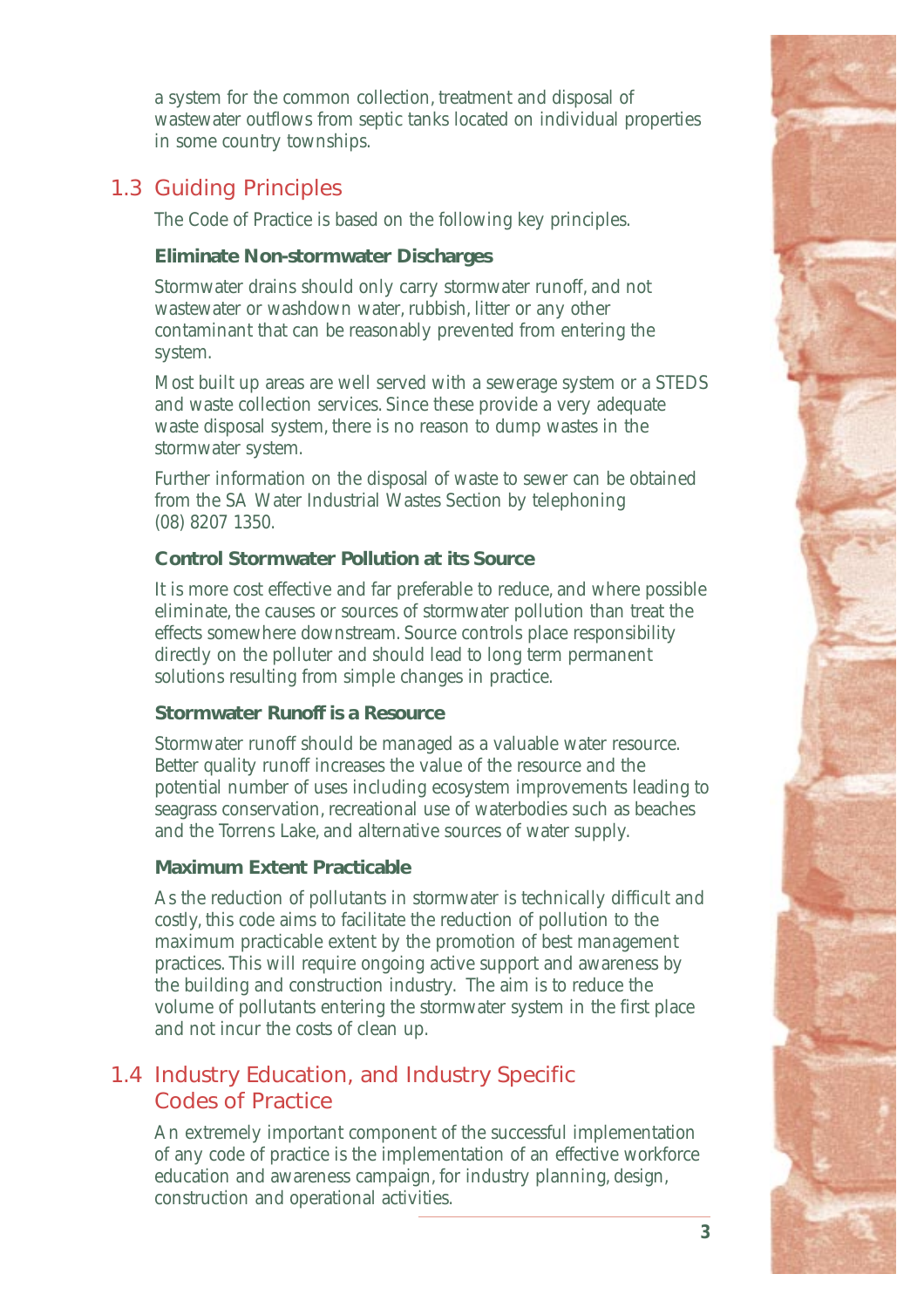It is anticipated that industries with existing codes of practice will incorporate this Stormwater Code of Practice into those codes. Similarly an industry or business wishing to develop a code of practice can use this Stormwater Code of Practice to form the basis of their recommended water pollution prevention practices.

## **1.5 Site Planning**

Section 5.4 outlines those circumstances where a soil erosion and drainage management plan (SEDMP) must be prepared.

The SEDMP should be prepared by the project client as part of the design documentation and included as a tender document. The SEDMP documentation must define the scope of pollution control works required in sufficient detail to enable reliable tender costs to be prepared. Provision will be made, if possible, to allow prospective tenderers to submit alternative strategies and measures where advantages may be demonstrated, provided that the principal aims and objectives (including 'musts') of this Code of Practice are maintained.

## **1.6 Regional Issues**

This code contains an emphasis on the control of stormwater pollution from sites within built-up areas. In remote areas such as 'out of council' regions of South Australia, it is acknowledged that not all features of this code will be relevant.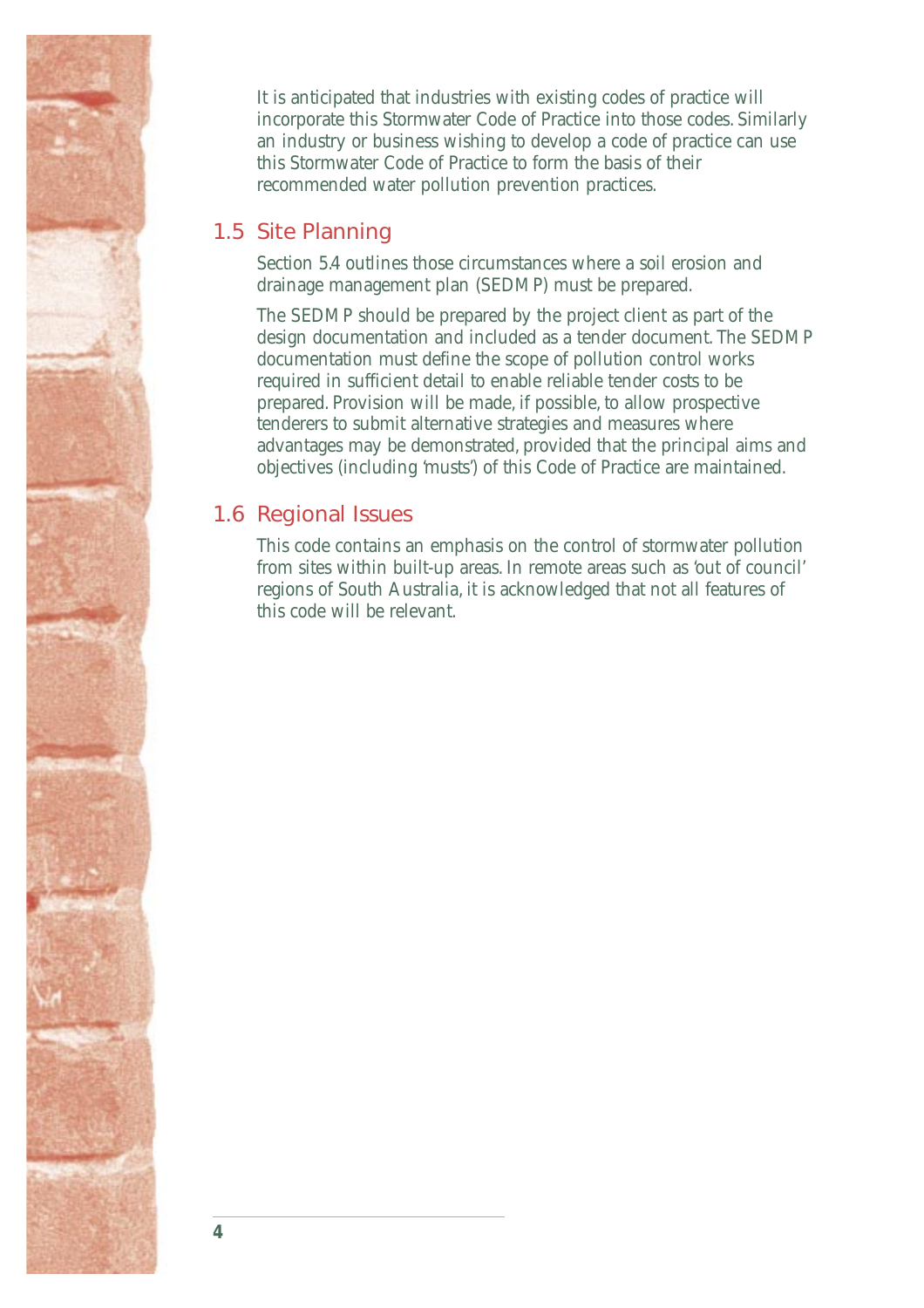## <span id="page-10-0"></span>2 LEGISLATIVE CONTROLS

## **2.1 General**

This Code of Practice is complemented by legislation aimed at protecting the environment. When using this code, refer, if necessary, to relevant legislation for specific requirements for certain activities. Brief summaries of the more relevant Acts are provided in appendix 1.

Once an EPP is in force, activities related to other Acts must defer to the provisions contained in the EPP.

## **2.2 Environment Protection Act 1993**

## **General Environmental Duty**

Section 25, General Environmental Duty, is one of the underpinning components of the Act and states that:

*A person must not undertake an activity that pollutes, or might pollute, the environment unless the person takes all reasonable and practicable measures to prevent or minimise any resulting environmental harm.* 

Environmental harm is defined as any harm, or potential harm to the environment (of whatever degree or duration) and includes an environmental nuisance. Several strategies can be employed to avoid this, such as the development and adherence to guidelines of best practice provided by codes of practice and EPPs.

In determining the measures required to ensure that all reasonable and practicable measures have been taken to prevent or minimise environmental harm section 25(2) of the Act specifies that regard must be given, amongst other things, to the:

- *(a) nature of the pollution or potential pollution and sensitivity of the receiving environment; and*
- *(b) financial implications of various measures that might have to be taken, as those implications relate to the class of persons undertaking activities of the same or similar kind; and*
- *(c) current state of technical knowledge and likelihood of successful application of the various measures to be taken.*

## **Enforcement**

Although the Authority has a variety of enforcement options under the Act, it is recognised that the general community, industry and other sectors such as local government and other State and Federal agencies need to work together to ensure that complementary outcomes are achieved by increasing environmental performance.

The Act and the Authority foster a keen sense of environmental responsibility on the part of the general community, industry and public authorities such as government agencies, encouraging their active participation in finding solutions and developing innovative approaches to environmental issues. Participation in the development,

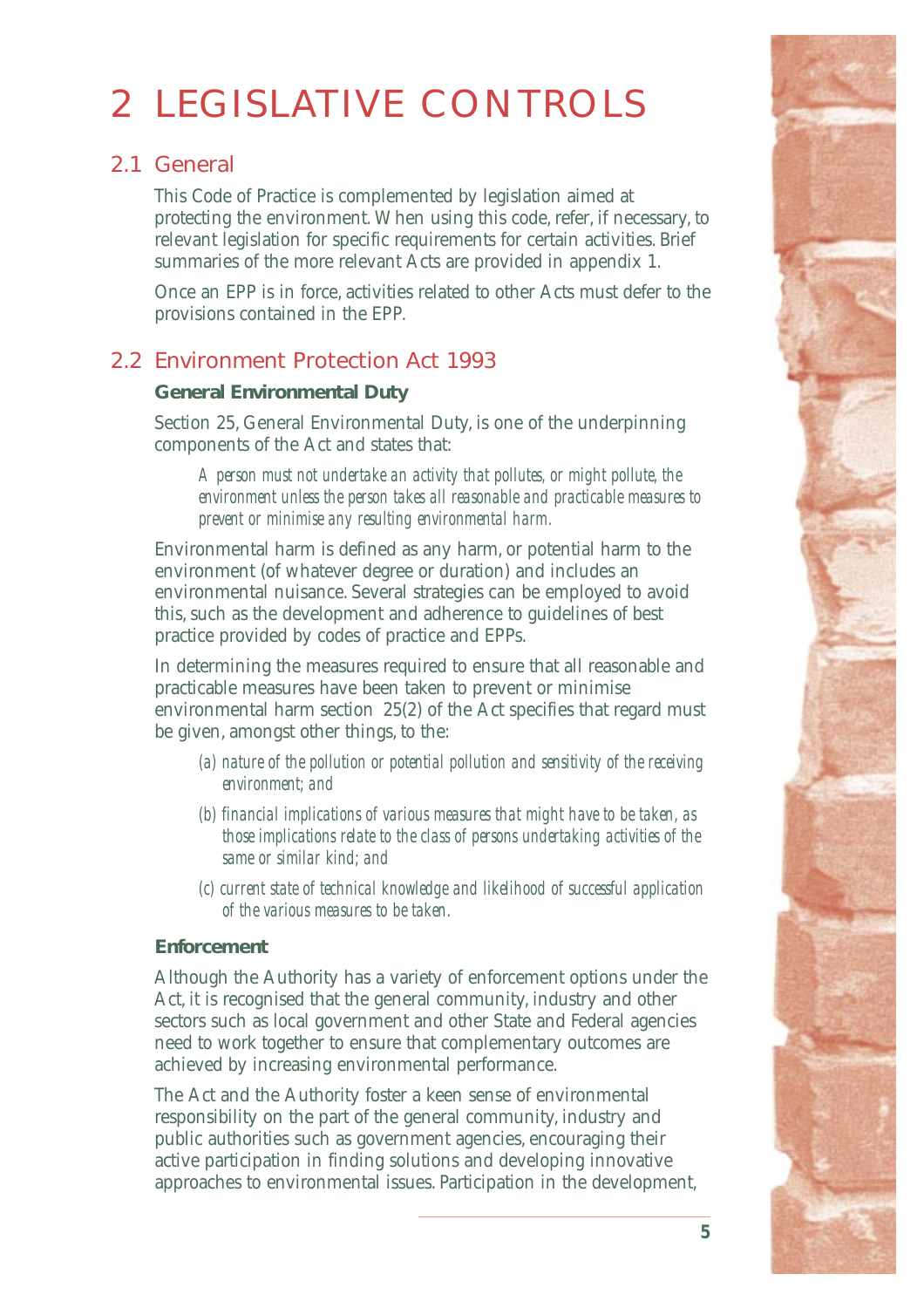trial and assessment process for this code and later during the EPP process is one such example. During consultation on the policy, appropriate enforcement arrangements will be determined.

Members of the community, government agencies, industry and other businesses that cause environmental harm or fail to comply with the general environmental duty, can be forced to comply by an Environment Protection Order issued by an officer authorised under section 93 of the Act. An Environment Protection Order may require that a person, or agency, take specified action within a specified period.

A Clean-up Order may also be issued (section 99 of the Act) in place of or in conjunction with an Environment Protection Order.

Failure to comply with these orders can result in maximum fines of:

- \$4000 for an Environment Protection Order
- $$120,000$  for a corporate body and  $$60,000$  for a person for a Clean-up Order.

### **Civil Remedies**

Section 104 of the Act outlines how to apply to the Environment, Resources and Development Court to issue an order on a third person or corporate body. Provisions in this section include the issue of an order restraining a person from engaging in conduct of a particular kind or requiring a person to take specified action, and recovery of expenses from perpetrators of environmental harm for clean-up costs, injury, loss or damages.

## **2.3 Australian Standards**

Where appropriate, refer also to any relevant Australian Standards, for example:

- AS 1940–1993 The Storage and Handling of Flammable and Combustible Liquids
- AS 2507-1984 The Storage and Handling of Pesticides
- AS 2508 Safe Storage and Handling Information Cards for Hazardous Materials (various dates depending on the hazardous material)
- AS 3780–1994 The Storage and Handling of Corrosive Substances
- AS 4326-1995 The Storage and Handling of Oxidising Agents
- AS 4332-1995 The Storage and Handling of Gases in Cylinders
- • AS/NZS 4452:1997 The Storage and Handling of Toxic Substances
- AS/NZS 3500:1998 3.2 National Plumbing and Drainage-Stormwater Drainage—Acceptable Solutions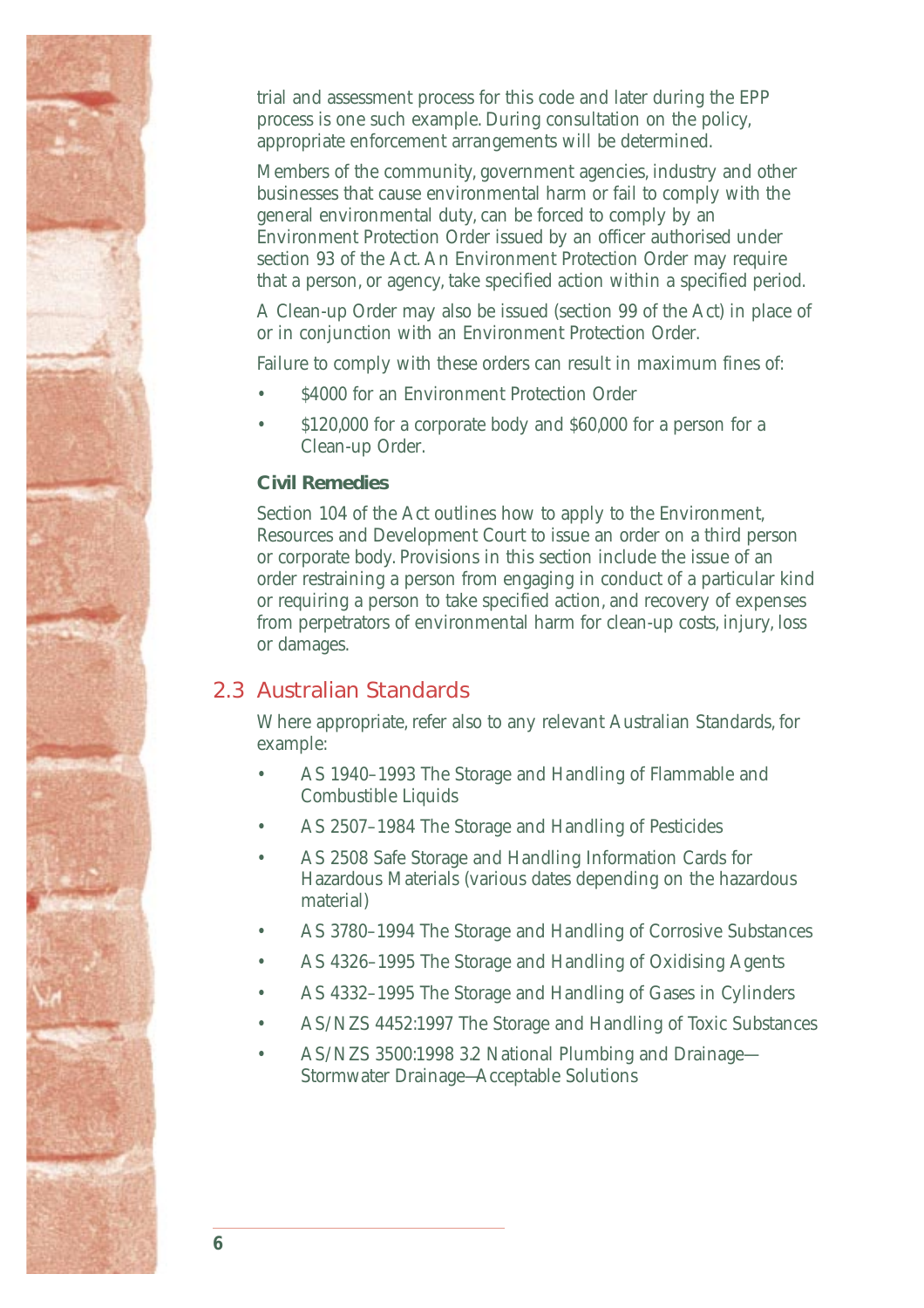## <span id="page-12-0"></span>3 OPERATIONS AND SERVICES

## **3.1 Introduction**

The principal objective of the controls to be implemented on building and construction industry operations and services is to minimise the generation of pollutants that may eventually enter the stormwater drainage network.

This section of the Code of Practice covers the works and activities carried out directly by the building and construction industry. These include, but may not necessarily be limited to:

- construction works
- operational activities
- transportation activities.

Also included in this section is a discussion of issues that should be considered during the design of stormwater drainage works.

## **3.2 Construction Works**

The generation of sediment, litter and debris during construction works must be minimised.

## **General**

Soil erosion and the generation of sediment during construction activities cannot be entirely prevented. Sound project planning can reduce the potential for erosion but control measures will always be necessary to reduce the impact of erosion both on-site and off-site. The control measures may consist of a combination of construction strategies, structural and vegetative measures, and soil stabilisation techniques. For maximum effect, it is important that all of the control measures implemented must be integrated into the site development plan. The complexity and extent of control measures required will depend largely on the magnitude and duration of the construction activity.

Each construction project should have a SEDMP (see sections 5.4 and 6.1) prepared which should incorporate the following key elements.

- Ensure that the least amount of land is exposed to the risk of erosion for the shortest period of time.
- Effectively control surface runoff entering and leaving the site.
- Effectively control the generation of dust, litter and debris within the site.
- Install erosion control works and measures to minimise the amount of site erosion.
- Install sediment collection devices to prevent the export of sediment from the site.

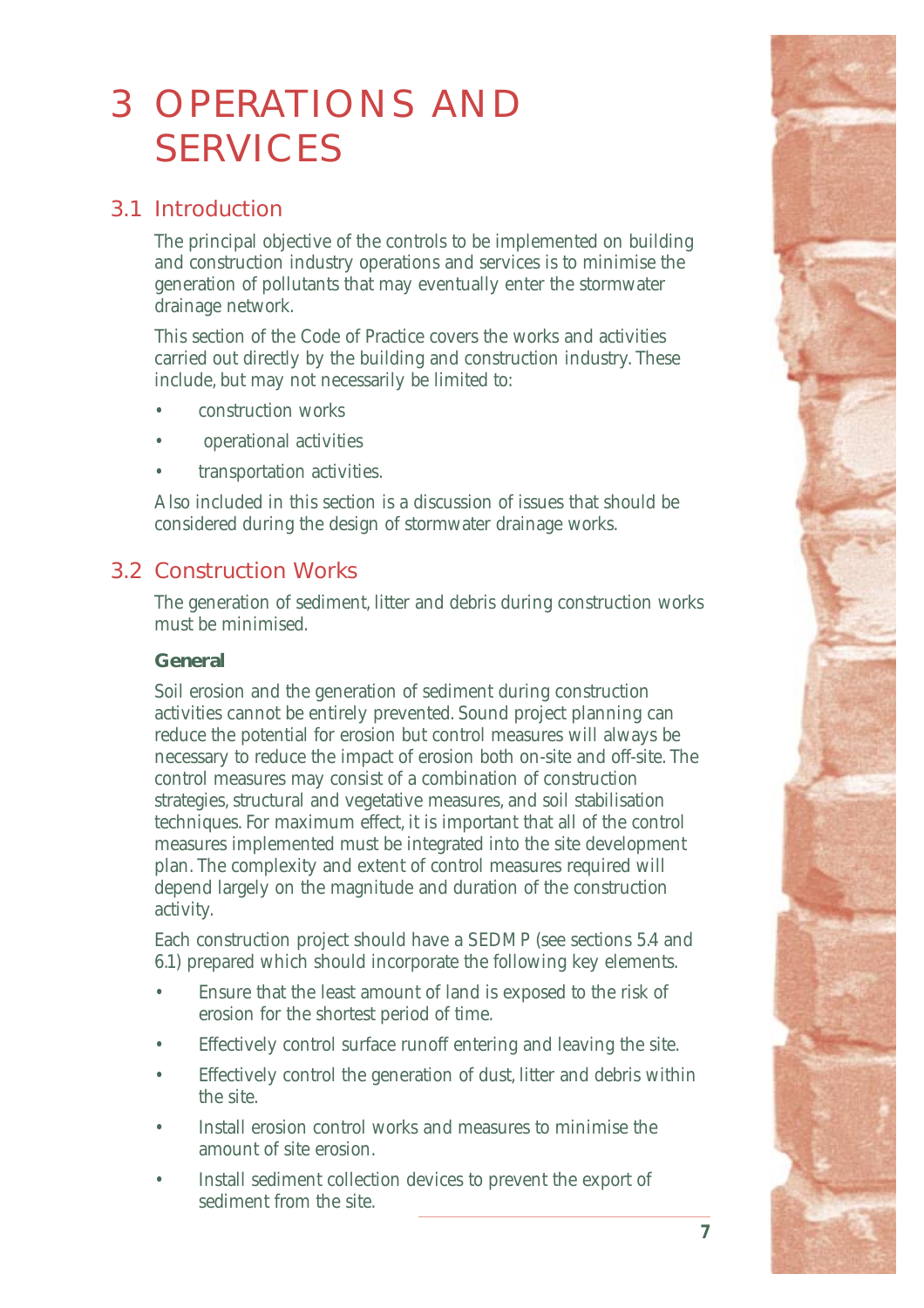

- Rehabilitate all disturbed areas as soon as possible.
- Maintain the erosion control and sediment collection devices.

The methodology, works and measures that can be used to implement these elements are the same as those discussed in section 4.2 Land Development and Construction Works.

## **General Criteria**

In addition to the elements cited above, the following list of objectives should be considered for all types of construction projects.

- Limit site access to nominated and controlled areas.
- Locate and secure all stockpiles away from concentrated water flow paths.
- Ensure that erosion control and sediment collection structures are in place before site clearing work begins.
- Locate sediment traps and basins in locations that will not create adverse flood risks to adjoining properties.
- Clearly specify the conditions under which any of the erosion control or sediment collection structures can be decommissioned.

## **Road and Rail Construction**

The following list of objectives should be considered for road construction projects. Not all these objectives may be appropriate for all conditions.

- Confine access tracks to proposed permanent road locations.
- Grade access tracks to a crown to avoid water concentration.
- Construct access tracks to cross concentrated drainage paths at right angles.
- During the construction of culverts and bridges, divert baseflows around disturbed areas of the site.
- Extend culvert outlets beyond the toe of fill embankments.
- Install energy dissipater structures at the outlets of all culverts where culverts are installed prior to the creation of a downstream stabilised waterway.
- Form regular cross drains to intercept runoff from long cut or fill batter slopes.
- Rehabilitate road shoulders and adjacent swales, preferably with vegetation cover, as soon as practicable.
- Locate road construction stockpiles away from concentrated drainage paths.
- Protect the toe of all stockpiles retained for more than one day with an appropriate silt barrier.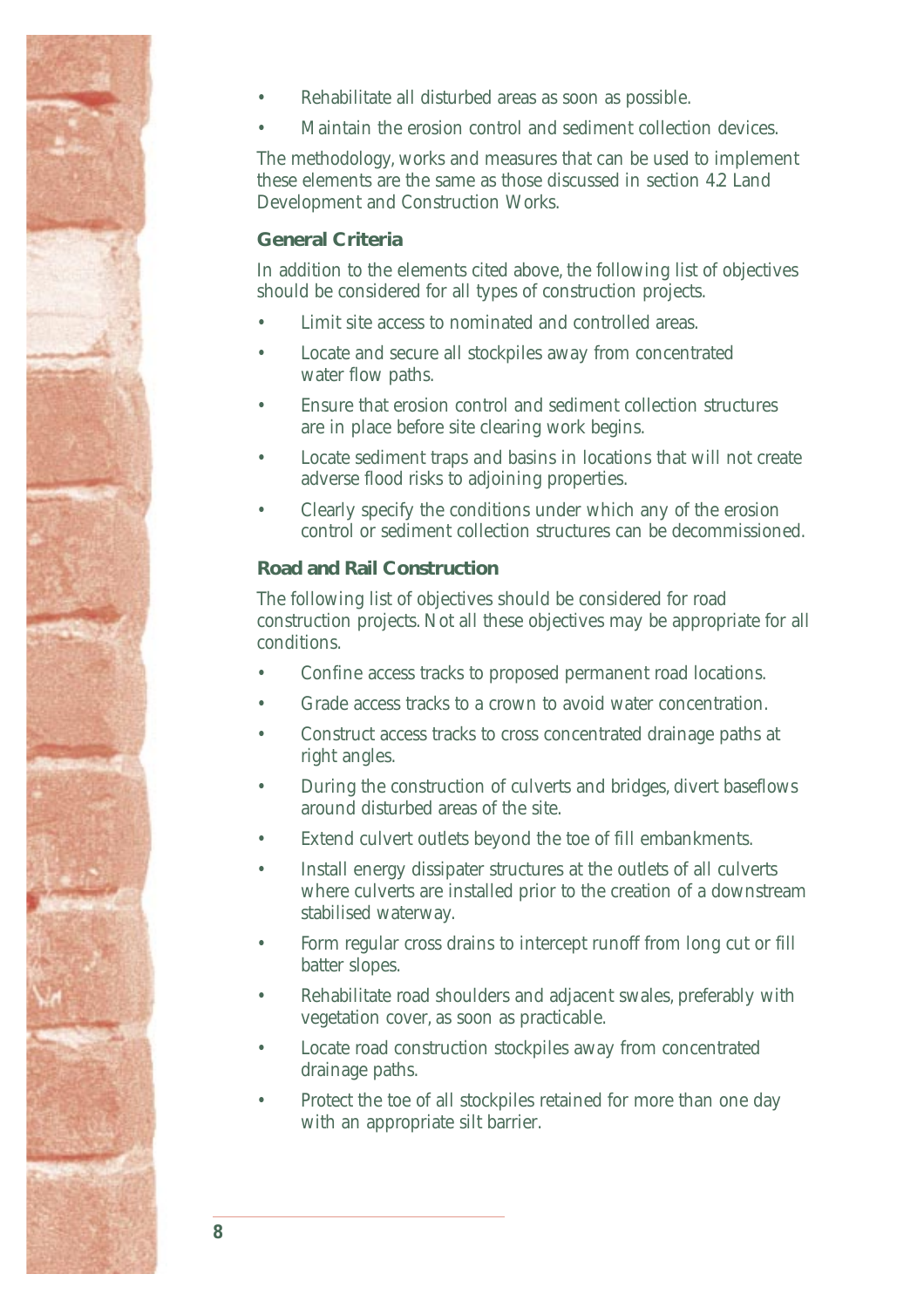## **Services Installation**

The following list of objectives should be considered for service installation works. Not all these objectives may be appropriate for all conditions.

- Install water and sewer services as part of the road construction works.
- Encourage service authorities to install ducting during road construction if these services are to be installed later.
- Avoid works in areas of likely concentrated runoff.
- Divert runoff away from all trench lines with temporary banks constructed from trenching spoil or sandbags.
- Properly compact soil used for trench backfill and rehabilitate the road surface as soon as practicable.
- Locate stockpiles of bedding and backfill material away from concentrated drainage paths, including road gutters.
- Protect the toe of all stockpiles retained for more than one day with an appropriate silt barrier.

Services installed by the direct ploughing method need special consideration if their alignment is across the natural surface contours. Under this method, the trench is not compacted and may be subject to severe erosion from runoff entering the trench and washing the uncompacted material along the trench line. Techniques should be used that minimise this risk, such as direct grout injection at regular intervals along the trench line to create effective barriers and force any soakage water back to the surface and away from the trench.

## **Plumbing**

For plumbing trenching, refer to the next section.

#### **Building Construction Works**

All building construction works must be conducted in such a manner so as to minimise the entry of pollutants into the stormwater system. This includes, but is not necessarily limited to, the following building activities and trades.

#### **Hard waste**

- All hard waste must be stored on-site in such a manner so as to prevent any materials from entering the stormwater system either by wind or water action. They must be disposed of to a waste depot, licensed to receive that waste.
- Smaller items should be kept in covered bins. They must be disposed of to a waste depot, licensed to receive that waste.
- Consideration should be given to recycling waste wherever facilities for receipt of items are available.

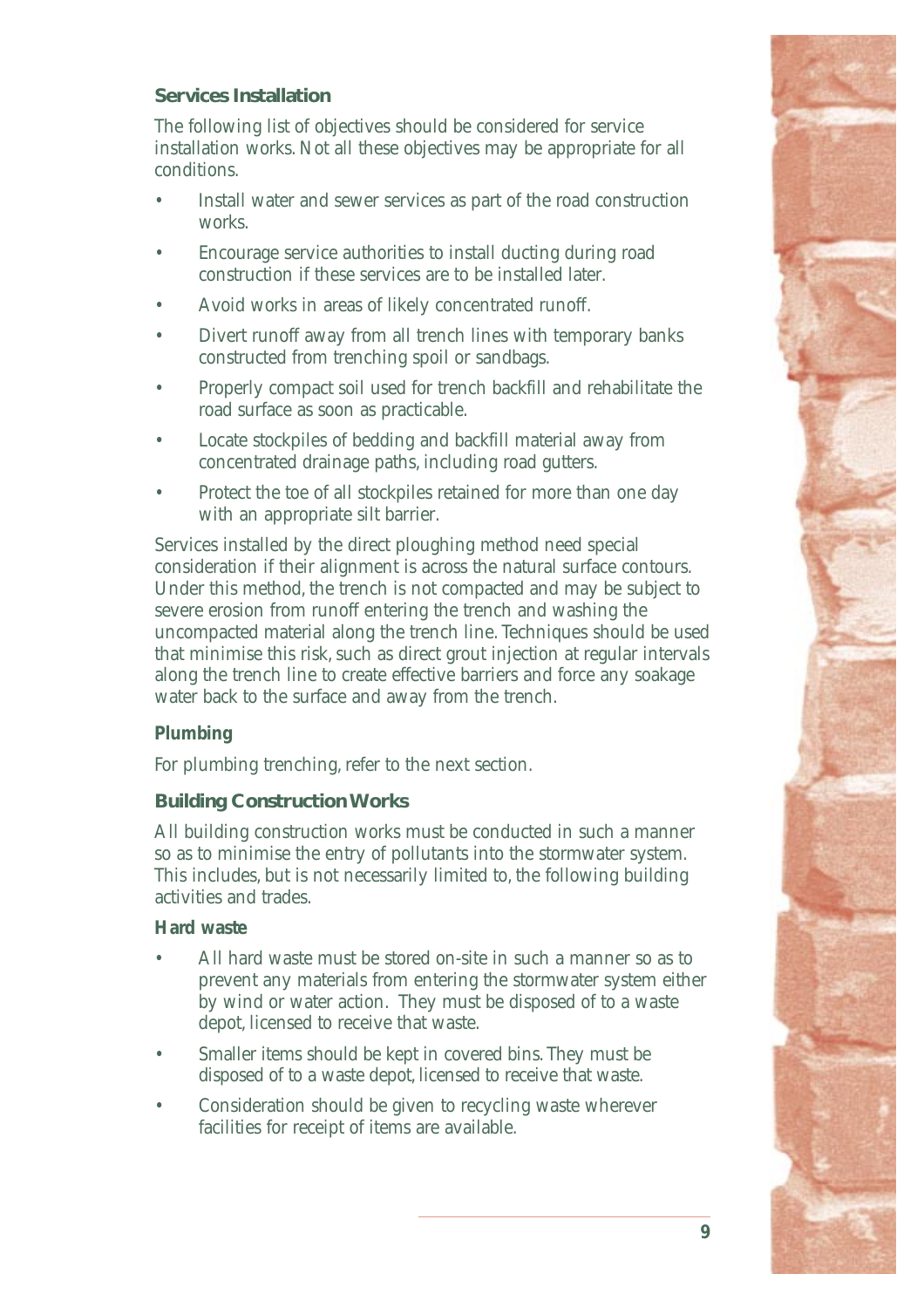

## **Concrete works**

- Where possible, all residues and wastes generated by concrete works must be prevented from entering the stormwater system. Where this is not possible, such as in concrete pavement cutting works, the amount of waste that can enter the stormwater system must be minimised.
- On-site mixing of concrete, either by hand or by mechanical means, should be carried out in a designated area of the site which is capable of containing all excess water, residues and waste.
- Where site conditions require the use of concrete pumps from public roadways, temporary bunds must be provided across all downslope gutters to trap any spilt material. All spilt material must be removed from the roadway and gutter before the temporary bunds are removed.
- Concrete mix trucks, pumps and equipment must not be washed down in roadways, footpaths or reserves. These vehicles and equipment should be washed down either within a designated contained area within the site or at a suitably designed and operated depot washdown facility.
- Waste concrete slurry should be allowed to dry and either be disposed of on-site or taken to a licensed waste depot.

## **Brick works and brick cutting**

- Mortar must not be mixed in gutters or any other location, which will drain to the stormwater system.
- All wastewater from brick cutting activities must be prevented from entering the stormwater system.
- Brick cutting activities that generate surplus wastewater should not be carried out on public roads, footpaths or reserves.
- Surplus wastewater from brick cutting activities should be either recycled, disposed to sewer (with SA Water Industrial Waste Section approval) or discharged into a contained area for drying by soakage.

## **Painting**

- Paint waste and wash waters must not be discharged to the stormwater system.
- Water-based paint cleaning water should be disposed of to sewer or diverted into a contained area lined with newspaper on-site. When it is dry, place the newspaper with paint residue in a solid waste bin.
- Oil-based clean up material should be filtered for reuse of the solvent or taken to a waste depot that is licensed to accept these wastes. Place the paint residue after filtering in a solid waste bin.
- Unused paint should be kept in the tin or other sealed container and disposed of to a waste depot licensed to receive this waste.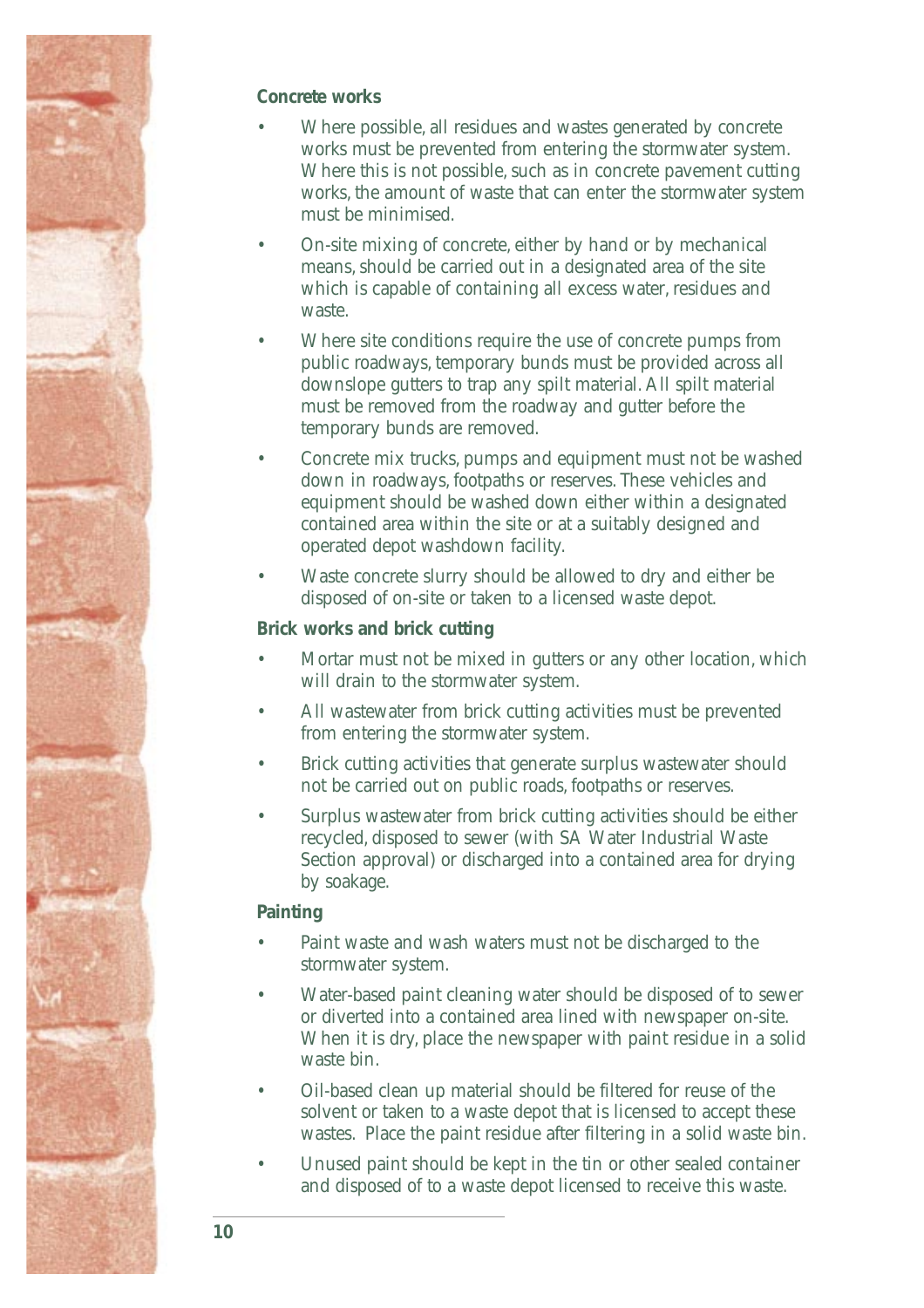## **Plastering**

- Plastering waste and wash waters must not be discharged to the stormwater system.
- All residues and wastes from plastering activities should be allowed to dry within a designated contained area of the site. Solid waste should be disposed of either on-site or taken to a licensed waste depot.
- Alternatively, solid wastes from plastering activities such as calcium sulphate may be used as a clay modifier in gardens.

### **Cleaning**

Paint stripping waste, roof cleaning waste and other general building cleaning wastes must not be allowed to enter the stormwater system.

Refer to the High Pressure Water Blasting Code of Practice, available from the EPA, telephone (08) 8204 2004.

## **Plumbing**

Site services should be installed in accordance with AS/NZ 3500:1988 3.2 within a reasonable time to minimise runoff to the stormwater system.

### **Airconditioner installations and cooling tower wastewater**

- Evaporative airconditioners must be installed in such a manner so that saline water from the cooler dump valve systems and nondump valve systems does not enter the stormwater system.
- Cooling towers must be installed so that the tower wastewater is not allowed to enter the stormwater system.
- The saline wastewater from airconditioner dump valve systems and cooling towers should be directed to sewer or to a suitable (saline tolerant) garden area or rainwater tank (if not used for drinking).

Note: Wastewater should not be allowed to exit the site onto a neighbouring property as this may cause environmental nuisance.

#### **Termite protection**

Physical barriers should be used for termite protection in areas where residuals from spray treatments may enter the stormwater or groundwater systems.

## **Minor Works**

Minor works of construction and maintenance including roads, footpaths, drains and other infrastructure elements must be conducted in a manner that minimises the pollution of stormwater.

The degree of protection will depend on the scope and duration of the maintenance works.

When workers are always on-site during the entire maintenance period, then cleaning of the site using dry sweeping techniques will normally be sufficient.

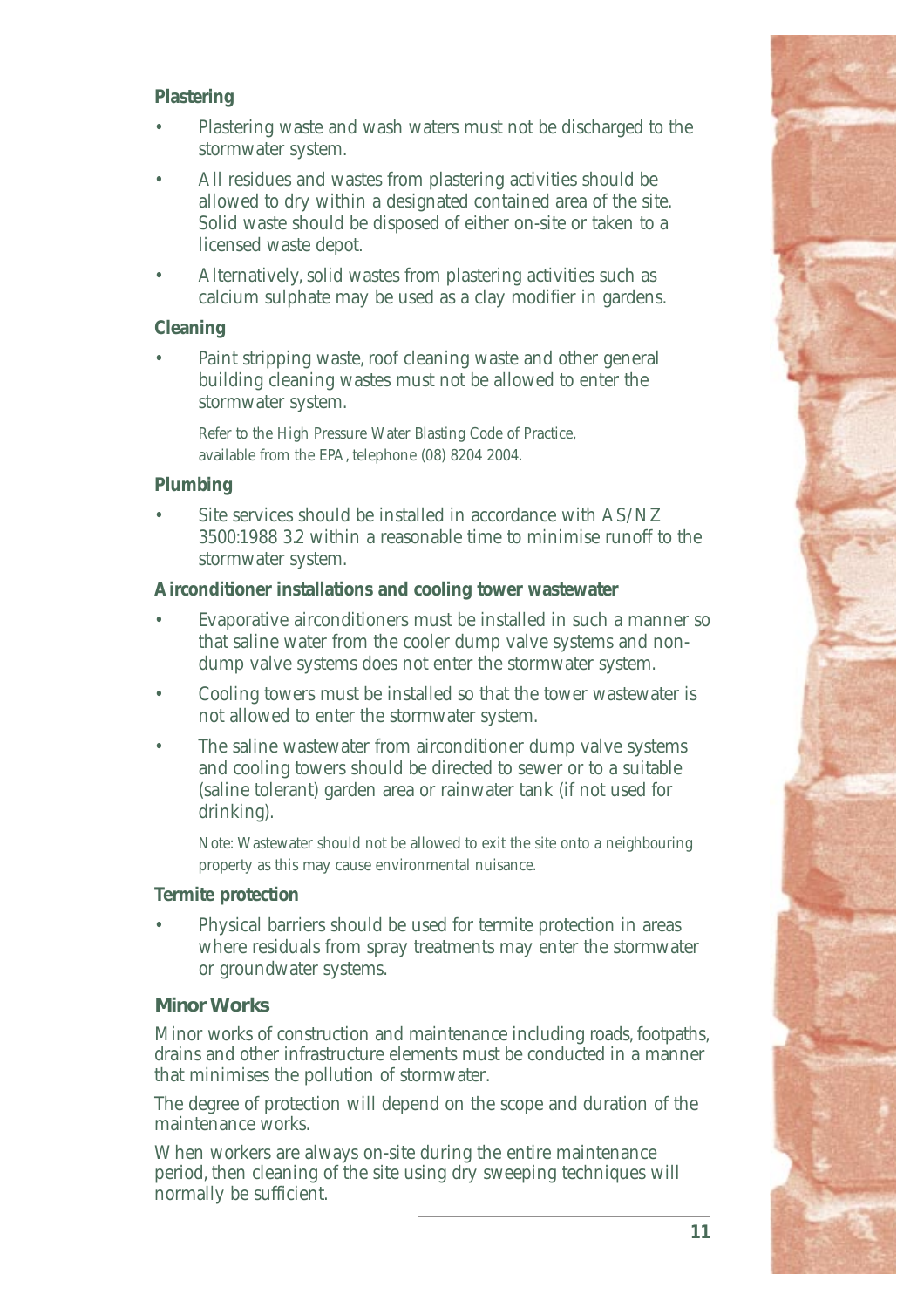

If the works need to be conducted over several days, temporary strategies must be employed to prevent the pollution of stormwater. The strategies to achieve this should include but not necessarily be limited to the following.

- Plan the project so as to minimise the risk of erosion and generation of silt.
- Locate stockpiles kept on-site away from drainage lines and protected from being washed or blown to the stormwater system. Locate hay bale barriers or silt fences (see section 5.3) at the toe of stockpile batters to prevent any loss.
- Protect side entry pits with an appropriate temporary sediment trap during the maintenance period where there is a risk of excavated material being washed into the drainage system (see Stormwater Inlet Pit Traps, section 5.3).
- Construct temporary sediment traps within watercourses where the prevention of the entry of silt and sediment is not practicable (see Sediment Traps, section 5.3).
- Do not undertake on-site equipment servicing and/or clean-ups in areas where contaminants or wastewaters may enter the stormwater system.
- Resurface or stabilise disturbed areas as soon as practicable (see Revegetation, section 5.2).

## **3.3 Operational Activities**

The generation of water and wind borne material by any of the building and construction industry's operational activities on both their clients' and their own lands must be minimised.

#### **General**

Non-stormwater discharges to the stormwater system must not occur from any premises. A thorough site audit should be undertaken of all premises to ensure that this requirement is satisfied. The Authority may approve as a voluntary environmental audit a specified programme of action proposed to be undertaken for the evaluation of the person's performance in endeavouring to achieve compliance with the Act. Information produced and approved for this purpose is subject to privilege against proceedings under the Act.

The Authority may also enter into an environment performance agreement with any other person or persons.

This agreement may contain terms providing for any matter that the Authority considers appropriate for securing the objects of the Act, including terms binding a party (other than the Authority) to undertake programmes of any kind directed towards the protection, restoration or enhancement of any part of the environment.

All spills and wastes must be disposed to a waste depot licensed to receive that waste or to sewer, if approved by the SA Water Industrial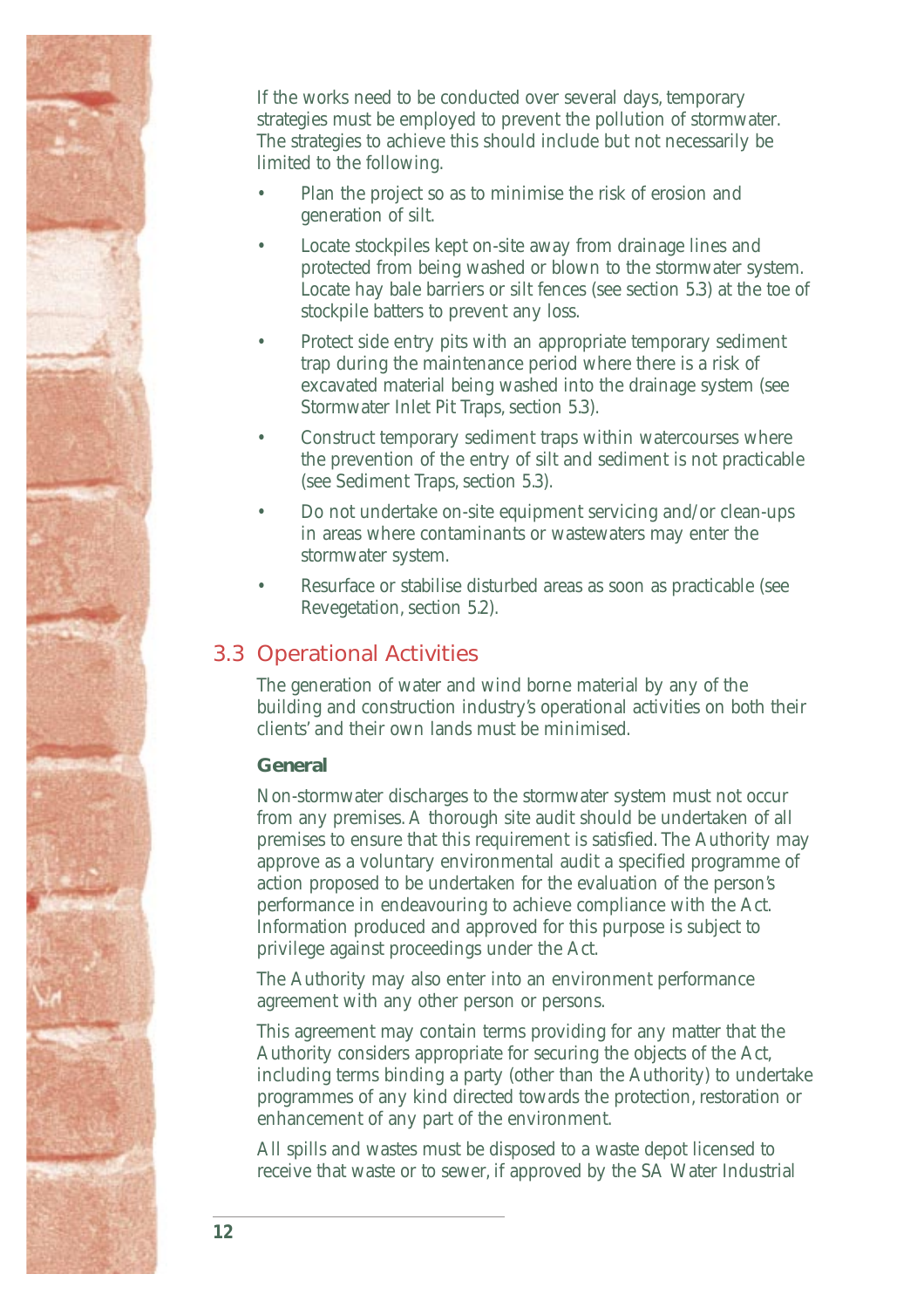Wastes Section (previously Trade Wastes Section). Spills and wastes can only be disposed to local council STEDS with the formal approval of the relevant council.

## **Refuelling Facilities**

Temporary fuel dispensing areas should be covered. These areas must be isolated from surface runoff generated elsewhere on-site by utilising surface grades, bunds and/or diversion drains.

Refer to the Stormwater Pollution Prevention Code of Practice for Industrial, Retail and Commercial Premises for requirements of permanent refuelling facilities.

Cleaning or wash waters generated from fuel dispensing areas must not be discharged directly or indirectly to stormwater. All runoff generated from fuel dispensing areas should discharge into a well-maintained separate system, with the necessary pre-treatment facilities for discharge to sewer or a temporary storage facility. SA Water Industrial Wastes Section should be contacted about the proposed installation of any such discharges to sewer.

Employees must be trained to reduce pollution risks by eliminating refuelling spillage.

### **Workshops**

The floor drainage of covered work areas must be isolated from the stormwater system by utilising surface grades, bunds and/or diversion drains. When floor areas are cleaned, dry absorbents and dry sweeping should be used to minimise the generation of wastewater.

Waste or wash water must be pre-treated in a manner approved by SA Water Industrial Wastes Section prior to disposal to the sewer. Any required collection and pre-treatment system must be regularly maintained.

## **Uncovered Work Areas**

Work activities that involve potentially polluting materials such as fuel, oil, grease, coolant, chemicals, solvents and/or cleaning agents that could drain, leak or spill should be relocated to undercover areas which contain pre-treatment devices connected to sewer.

If this is not possible, uncovered work areas must be maintained in a manner that minimises the entry of pollutants from premises into the stormwater system.

For example regularly cleaned and maintained drip pads or containers must be used under vehicles being repaired. Spilt material that could pollute stormwater must not be left unattended but should be cleaned using dry absorbents and dry sweeping wherever possible.

## **Storage, Loading and Unloading Areas**

All hard materials should be stored and handled to avoid contamination of stormwater. Stormwater drainage must be directed around or away from all stockpiles that could potentially cause pollution of stormwater. Hard stockpile areas should either be covered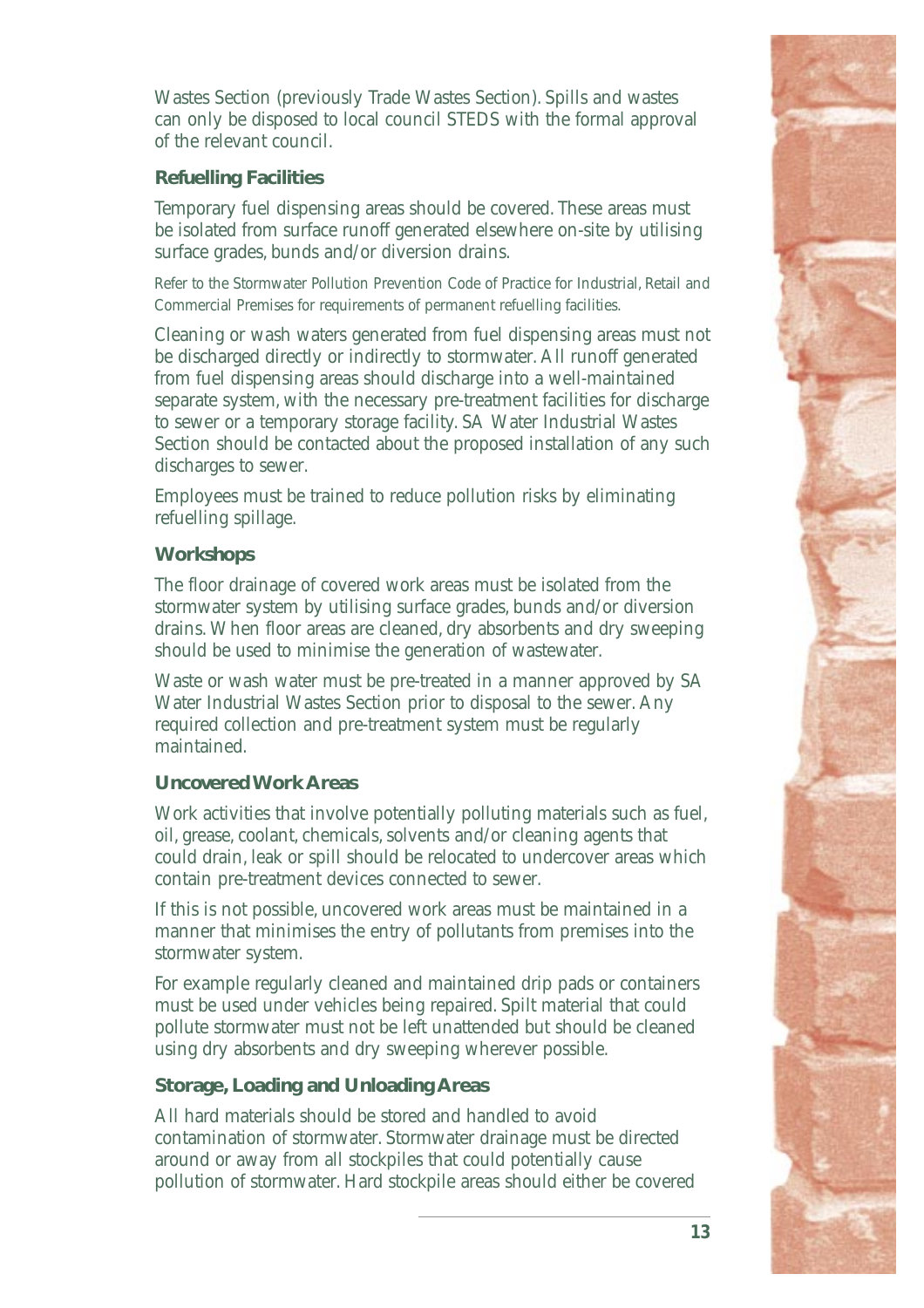

or located in such a manner so as to prevent erosion of the stored material and subsequent pollution of stormwater.

All liquid materials that are potentially hazardous to the environment must be stored and handled carefully to avoid leaks and spills. For large quantities, such materials should be located within a bunded compound. The bund should be:

- impervious to infiltration
- able to safely contain at least 120% of the volume of the largest container located within the bund
- roofed to minimise the collection of rainwater inside the bunded compound.

Liquid handling facilities should be covered and bunded to prevent possible stormwater contamination as well as to assist in the control of any spills.

## **Vehicle, Plant and Equipment Cleaning Areas**

Waste or washdown water from the cleaning of vehicles, plant and/or equipment must not be allowed to discharge to the stormwater system.

These activities should be carried out in a covered area that discharges all wastewater to sewer with approval from SA Water Industrial Wastes **Section** 

Refer to the Stormwater Pollution Prevention Code of Practice for Industrial, Retail and Commercial Premises for requirements of permanent vehicle plant and equipment cleaning areas.

## **Parking Areas**

Property owners should be encouraged to establish car parks with permeable surfaces. These may include:

- lattice paving with grassed or gravel 'windows'
- traditional paving laid out to incorporate grassed or gravel 'windows'
- gravel or other firm, pervious material.

Impervious parking areas and paved open areas discharging to the stormwater system should be regularly dry swept. These areas should be fitted with devices capable of preventing litter and sediment from entering the stormwater system.

For large carparks such as those in shopping centres, grease and oil separators should be installed within the internal drainage system to remove pollutants regularly washed off the parking areas.

Opportunities should be used to direct runoff from parking areas on to vegetated filter strips before discharge into the stormwater system.

## **Hard Waste Disposal, Landfill and Borrow Pit Sites**

The operation of all solid waste disposal sites, landfills and borrow pits must be carried out so as to prevent the pollution of surface water, including stormwater.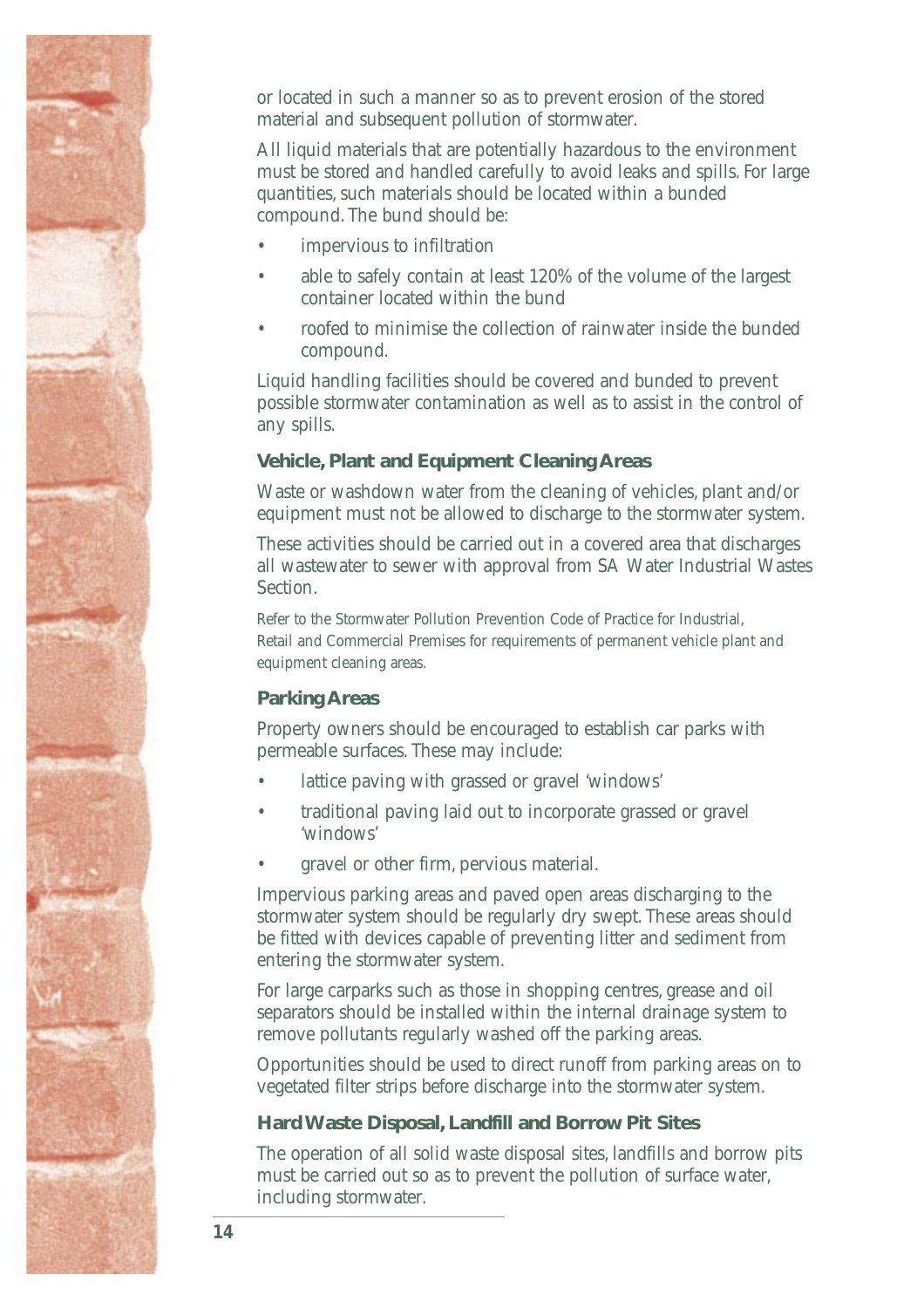Areas that could give rise to contaminated runoff should be isolated from uncontaminated areas. Stormwater from surrounding areas should be excluded from or diverted around the site of any potential contamination. Where a watercourse traverses an area of potential contamination, it should be protected from contamination by appropriate measures including lining, enclosure, cutoff banks and/or vegetated buffer zones.

Any surface water discharged from a contaminated area must be collected and stored for assessment and/or treatment prior to release from the site.

Note: A specification which landfill licensees are required to follow, entitled *Specification for Surface Water Sampling at South Australian Landfills* is available from the EPA. This document outlines the requirements of metropolitan landfill licensees when undertaking a surface water runoff monitoring programme at designated landfill sites. It should be referred to by landfill site operators.

#### **Pesticides**

Stormwater drains must be considered as part of the natural waterway systems. Pesticides can be introduced into the aquatic environment through spillage or accidental discharge or through waste disposal during production, packaging, storage and use. They can also enter surface and subsurface waters by direct use near aquatic environments or by runoff or leaching from land based applications. Figure 3.1 illustrates the pathways of pesticide entry into waterways.

Pesticides contain not only an active toxic component but also a surfactant, which assists in the spreading of the active component. These surfactants also have detrimental impacts on native organisms, which live in the water.

Most pesticides are manufactured overseas, and very few toxicological studies have been undertaken on Australian indigenous species. As little is known about pesticide movement and its fate in the environment, it is considered necessary to minimise the unnecessary release of pesticides into the environment. Therefore, the use of pesticides, which includes herbicides, insecticides and rodenticides,



*Figure 3.1 Pesticide transformation processes.*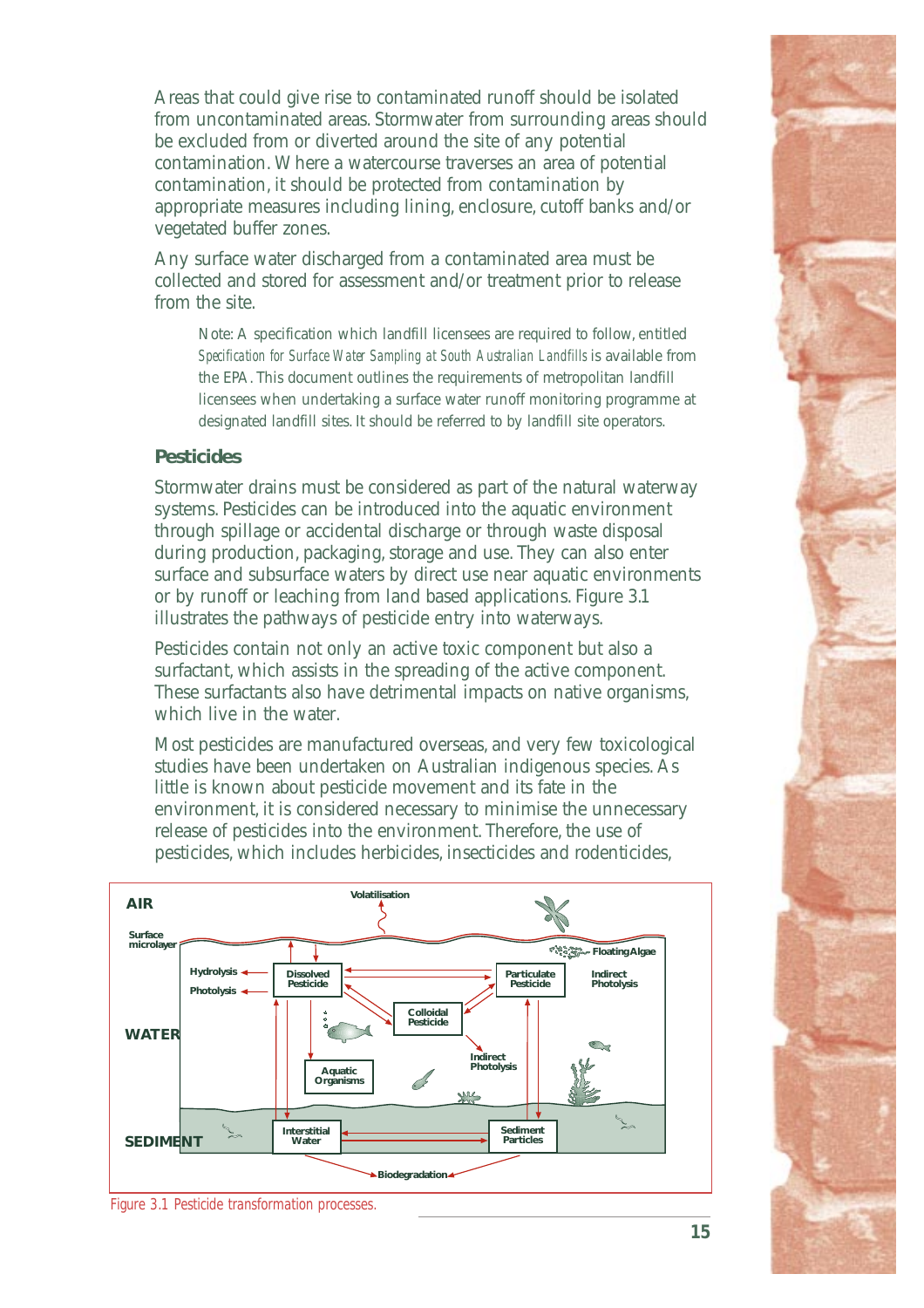should be undertaken in conjunction with a strategic integrated pest management plan.

An integrated management plan may involve, for example, the physical removal of plants and physical trapping of animals at optimum times of the year. In the case of plants, care must be taken not to disturb watercourse banks as much as practicable and to replace the pest species with preferred vegetation as soon as possible to both prevent erosion and reinfestation of pest plants.

The following guidelines should be adopted for the management of pesticides:

- Apply herbicides during the early growth phase of the target plants before flowering (thereby preventing cross pollination with other stands of pest vegetation in the area and also eliminating seed set).
- Follow herbicide use with physical weed removal and replacement preferably with indigenous vegetation suitable to that location, or other plants of councils' choice. Non-pest grass species may be useful to stabilise banks until the preferred vegetation establishes. It is imperative to avoid the reinstatement of pest plants. This will require covering the ground as soon as possible with the replacement vegetation and or matting. Again, the period of growth (autumn/spring for most plants) is a suitable time for revegetation. This corresponds well with spraying at the beginning of the growth period.
- The timing of application is important to eliminate the need for continual use of the herbicide. Do not use during periods of rain. Plants generally require 24 hours to absorb the herbicide through the leaves. If rain occurs in the meantime, the herbicide may not effectively kill the target vegetation and may be washed off and enter the stormwater system. This can be a particular problem for pre-emergent sprays such as atrazine if applied to soils.

Note: Pre-emergent sprays have a greater residual period in soils than adult sprays.

- Use wanding and painting on to leaves or, for woody weeds, cutting and painting or injection methods of application, where possible, in preference to spraying, to minimise spray drift. For deciduous trees, it is preferable to inject the herbicide immediately after leaf drop to prevent the possibility of herbicide transfer into waterways through the leaf litter.
- Avoid application of herbicides in areas surrounding and within watercourses. If considered necessary, this should be done in consultation with the EPA.

Note: Very few pesticides are registered for spraying in watercourses.

- Do not spray under windy conditions. The wind may transport spray to non-target species and stormwater systems.
- The use of pre-emergence insecticides such as Bti is preferred ahead of adult treatment. Pre-emergence insecticides have the advantage of gradually decreasing the source by preventing the development of breeding stock.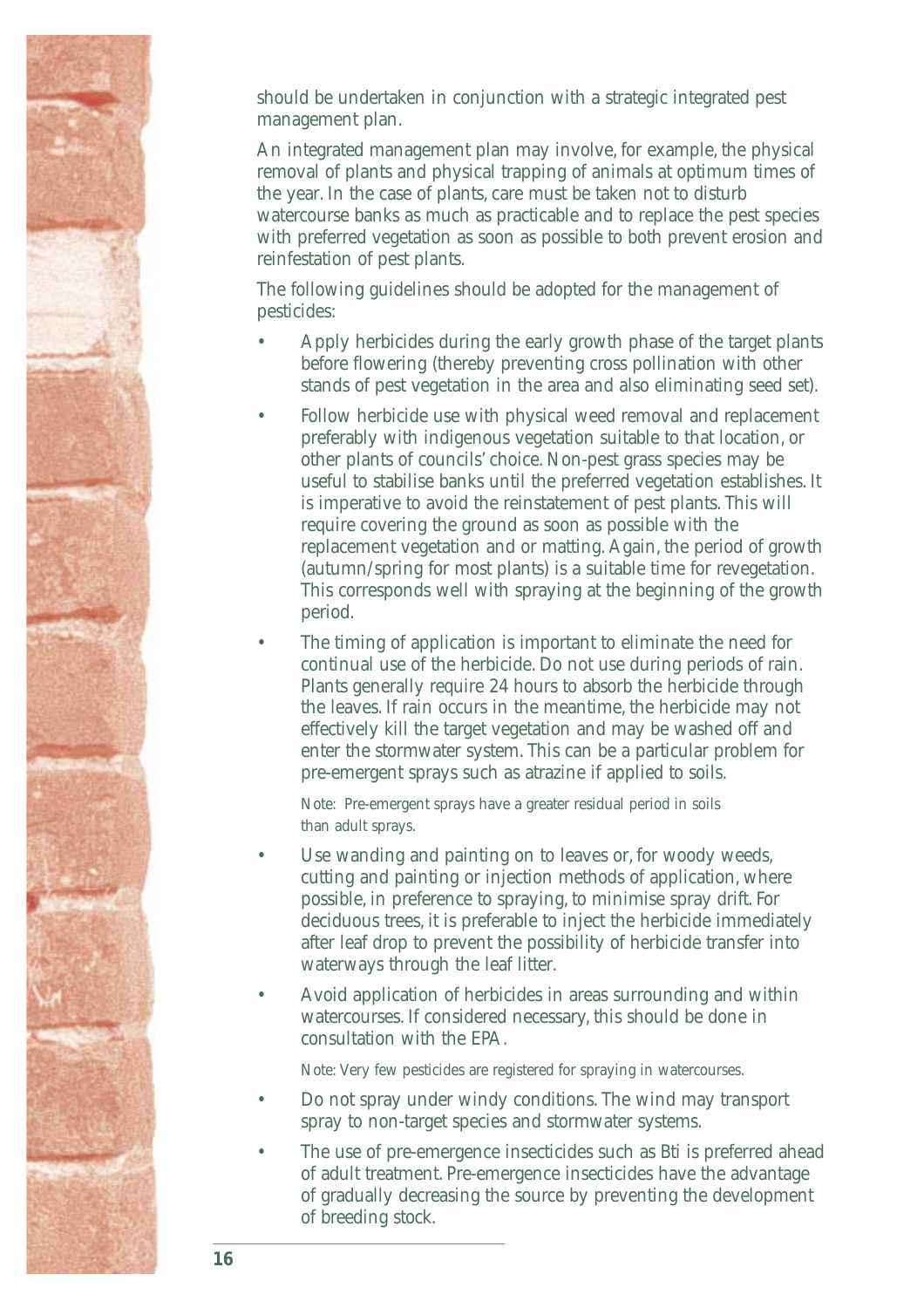- Rodenticide baits should be placed away from waterways.
- The storage of pesticides and accidental spill contingency plans should be as for all hazardous chemicals (see Storage, Loading and Unloading Areas, section 3.3).
- All herbicides should be coloured with a suitable non-toxic dye to indicate where they have been used.
- Unwanted chemicals must be disposed of at a waste depot licensed to receive the waste, and not tipped into the stormwater system.
- Empty chemical containers must be triple rinsed and punctured before disposal.
- All applications should follow manufacturers' handling and safety instructions.

## **Spills, Clean-up Procedures**

Any property that contains hazardous and/or potentially polluting material should have an emergency spill response plan.

A copy of the material safety data sheets must be readily available for all materials on-site.

Spills must not be washed into the stormwater system.

All sites that deal with potentially polluting material should prepare spill response procedures, train employees and provide appropriate clean-up materials. As a minimum, a basic spill response procedure must make employees aware of the need to contain spills and not to wash spills into the stormwater system.

In the event of a spill, the spill source should be quickly and safely stopped and the spilt material isolated and contained from the stormwater system and waterways. The spill must be cleaned up with reference to the material safety data sheets.

The preparation and ongoing maintenance of a emergency spill response plan is seen as necessary for the purposes of showing compliance with the general environmental duty.

## **Emergency Response to Spill or Leakage of Hazardous Material**

Help and advice must be sought from the appropriate emergency authorities for large or hazardous spill incidents.

In the first instance, notify the South Australian Police of a hazardous material incident.

As prescribed by the Act, the EPA must be notified as soon as practicable of all events or conditions causing or threatening serious or material environmental harm.

**E PA** telephone (08) 8204 2004 during office hours.

The Act provides for a range of penalties in relation to various forms of pollution, including failure to notify.

**17**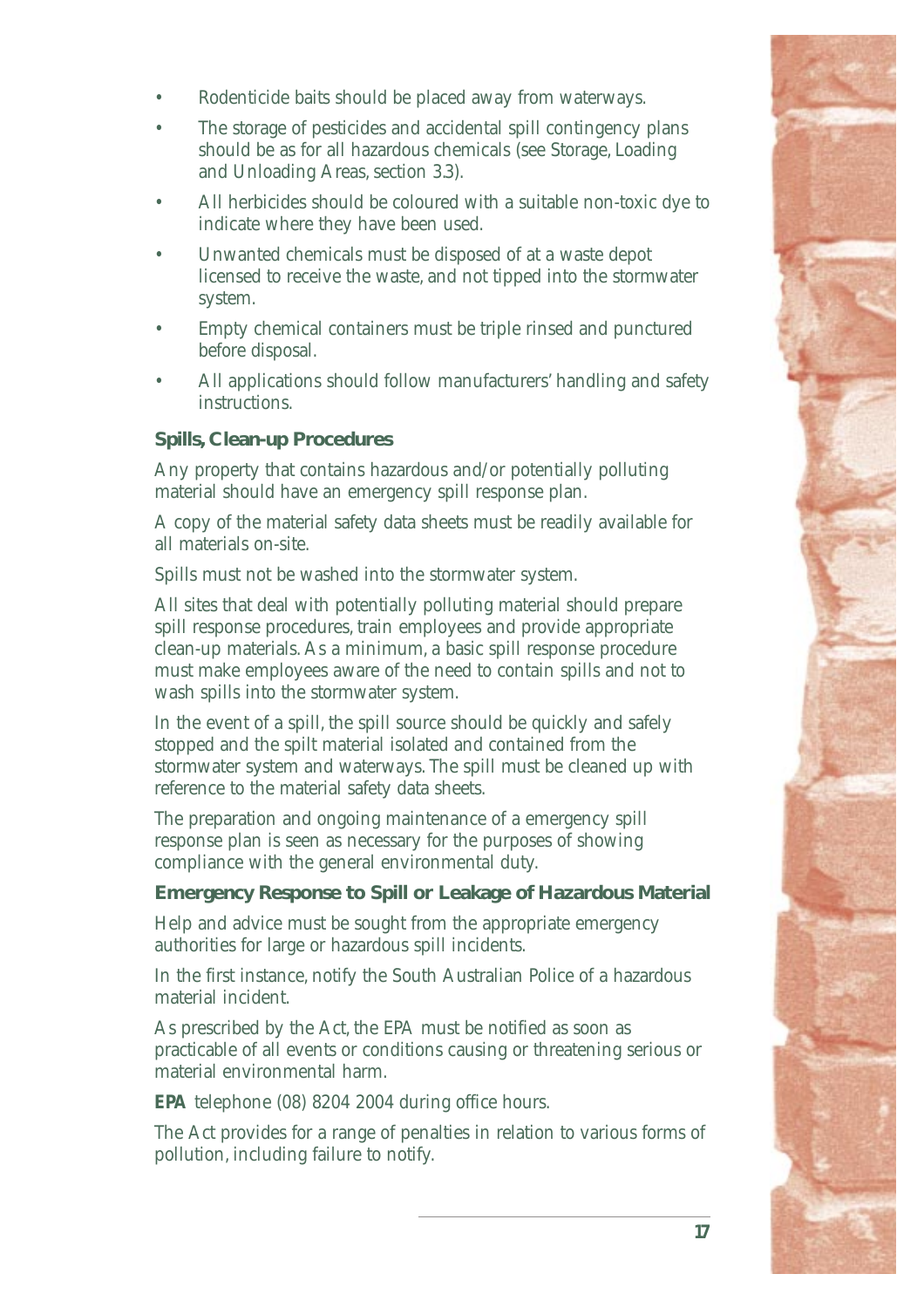## **Demolition**

Demolition activities must be undertaken in a manner, which does not allow demolished materials to enter the stormwater system. Activities covered by this code must be adhered to. For instance uncovered work areas, storage, loading and unloading, vehicle plant and equipment cleaning areas outlined in section 3, and sediment and erosion control measures outlined in section 5.

Surface water runoff from contaminated sites must not enter the stormwater system, nor be directed to underground aquifers.

## **3.4 Transportation Activities**

The loss of materials on to roads during transportation must be minimised. This applies to both construction and maintenance activities.

The transportation of all goods and materials by the building and construction industry and/or its nominated contractors must be carried out in such a manner so as to prevent accidental spills and leakage.

Loads that may be subject to loss through wind erosion or accidental spillage must be totally and securely covered or sealed. Loose material should be cleaned from trucks before they leave the site.

When loading and unloading, prevent spillage of materials on to the road. Any accidental spills must be cleaned up immediately so as to prevent the material from entering the stormwater system.

## **3.5 Drainage Design**

Stormwater drainage systems must be designed in accordance with an integrated catchment management plan and incorporate best management practices.

In relation to the control of stormwater pollution, a number of works and measures should be considered. These will vary between catchments and may include but are not necessarily limited to the following.

- Retain natural creek and waterway systems wherever possible to promote the natural filtering and pollutant removal processes and help prevent scouring and erosion.
- Rehabilitate degraded creek and waterway systems to achieve the same objective.
- Implement scour and erosion protection strategies and devices along the waterway system. Particular attention should be paid to the protection works necessary at the outlet of all high velocity drainage systems.
- Incorporate water quality improvement works, such as sedimentation basins, inlet pit baskets, trash racks, pollution removal devices and wetland systems as an integrated part of the complete drainage system.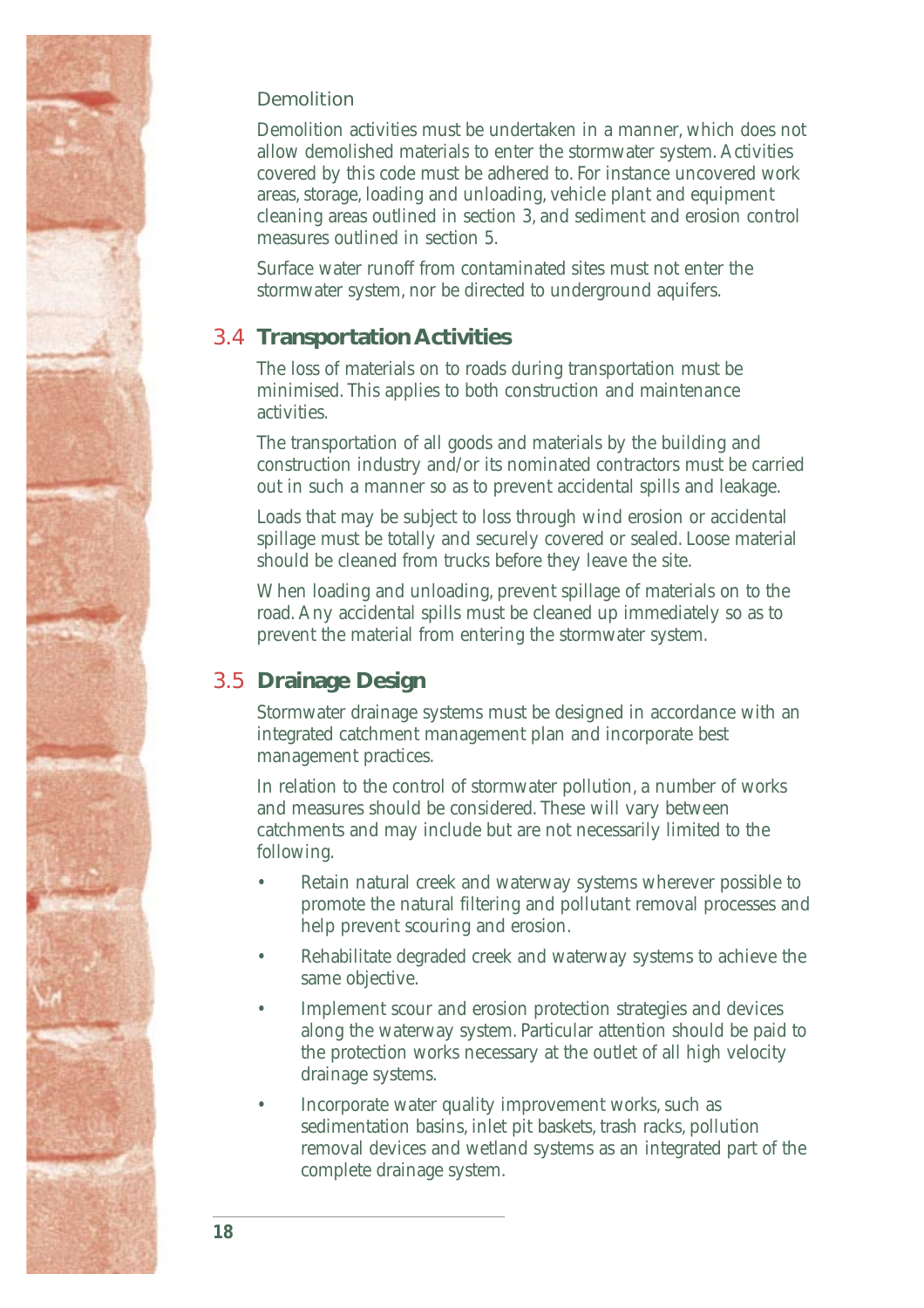- Protect ecologically sensitive areas from the erosion and pollution potential of stormwater runoff as follows:
	- Remnant bushland and open space areas should be protected from the impact of stormwater runoff.
	- Velocity dissipaters should be placed at the exit of all concentrated stormwater discharges to create non-erodible conditions in the downstream watercourse.
	- Watercourses may need to be stabilised immediately downstream of stormwater outlets to allow for the transition of high velocity flows to non-erodible velocities.
	- Level spreaders should be used to convert concentrated stormwater flows into shallow sheet flows that discharge across stable vegetated areas.
	- The discharge of all forms of pollutants should be minimised from the stormwater prior to discharge into the sensitive areas. This includes, but is not necessarily limited to, the removal of excess nutrients, silt, organic matter containing pest species and litter.

**19**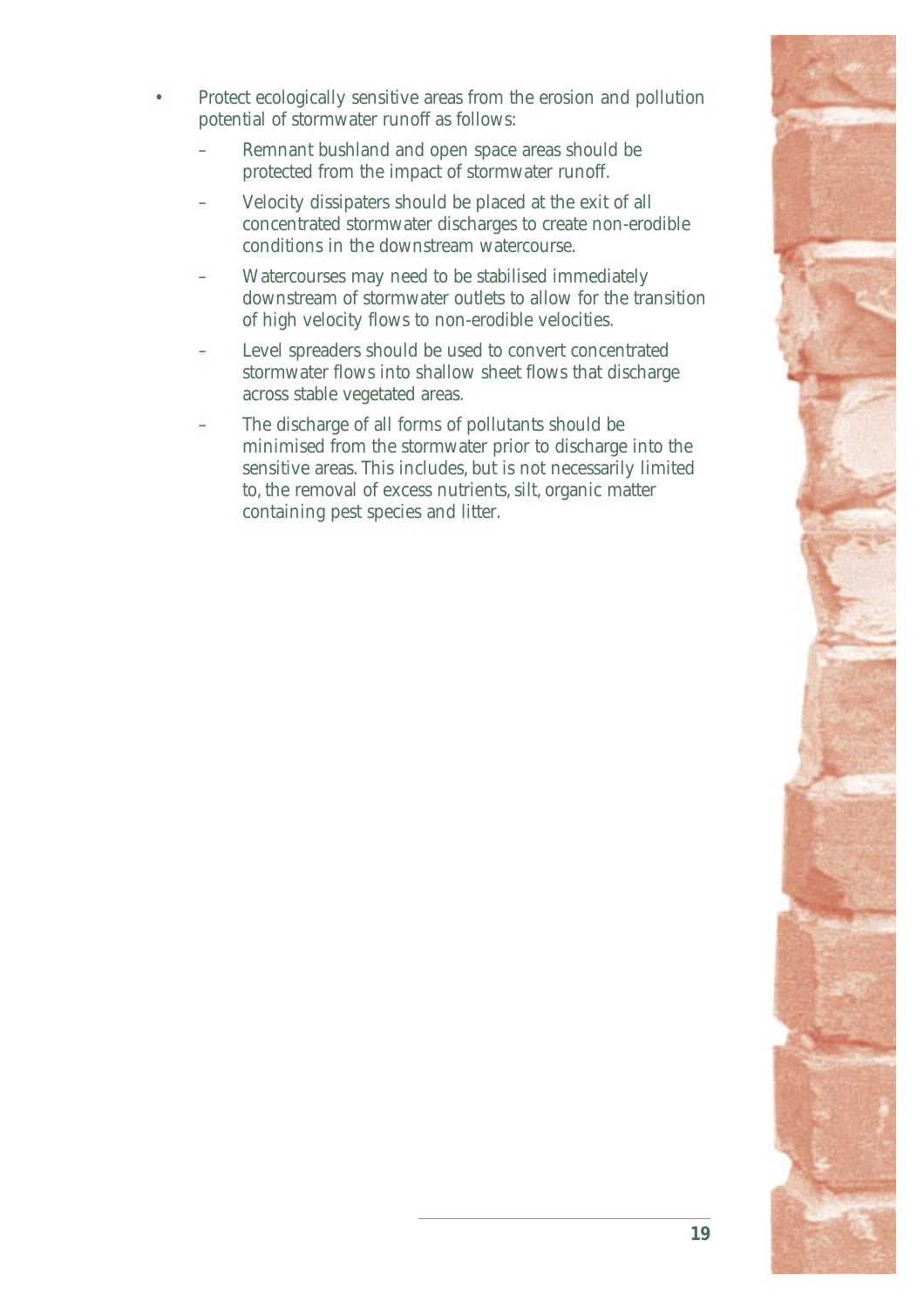## <span id="page-25-0"></span>4 APPROVAL CONTROLS

## **4.1 Land Development and Construction Works**

Erosion and subsequent sedimentation that can potentially occur during land development and construction works must be minimised as much as practicable.

#### **General**

Land development is the most critical stage for the generation of sediment pollution. Sediment eroded from development and construction sites may cause damage to adjacent properties, block stormwater systems and be deposited in creeks, dams, lakes and eventually the marine environment. This section of the code defines the requirements that should be adopted as part of a soil erosion control strategy during land development and construction works.

Since these are minimum guidelines only, special site and environmental conditions could require a greater level of protection than contained in this code.

Compliance with these requirements does not remove the obligation of the developer or designer to exercise the necessary general environmental duty of care.

Consideration must also be given to minimising the potential for soil erosion downstream of any development site, both during the construction period and following its completion. This may occur as a result of the concentration of flow paths, increased peak flow rates and duration of runoff because of the addition of impervious areas and extended periods of low trickle flows that have continuously wet the soil.

The key elements of a soil erosion control strategy are:

- construction planning (in terms of design and timing) to minimise the risk of erosion
- installation of erosion control structures and strategies
- installation of sediment collection structures
- stabilisation and rehabilitation of all disturbed areas.

For many land development projects, these elements can be implemented through the use of relatively simple and low cost measures.

The following major development and construction activities have been identified as requiring appropriate soil erosion control strategies to ensure that the minimum amount of silt, litter or debris leaves the site:

- subdivision projects
- large site developments
- road and transport projects
- underground utilities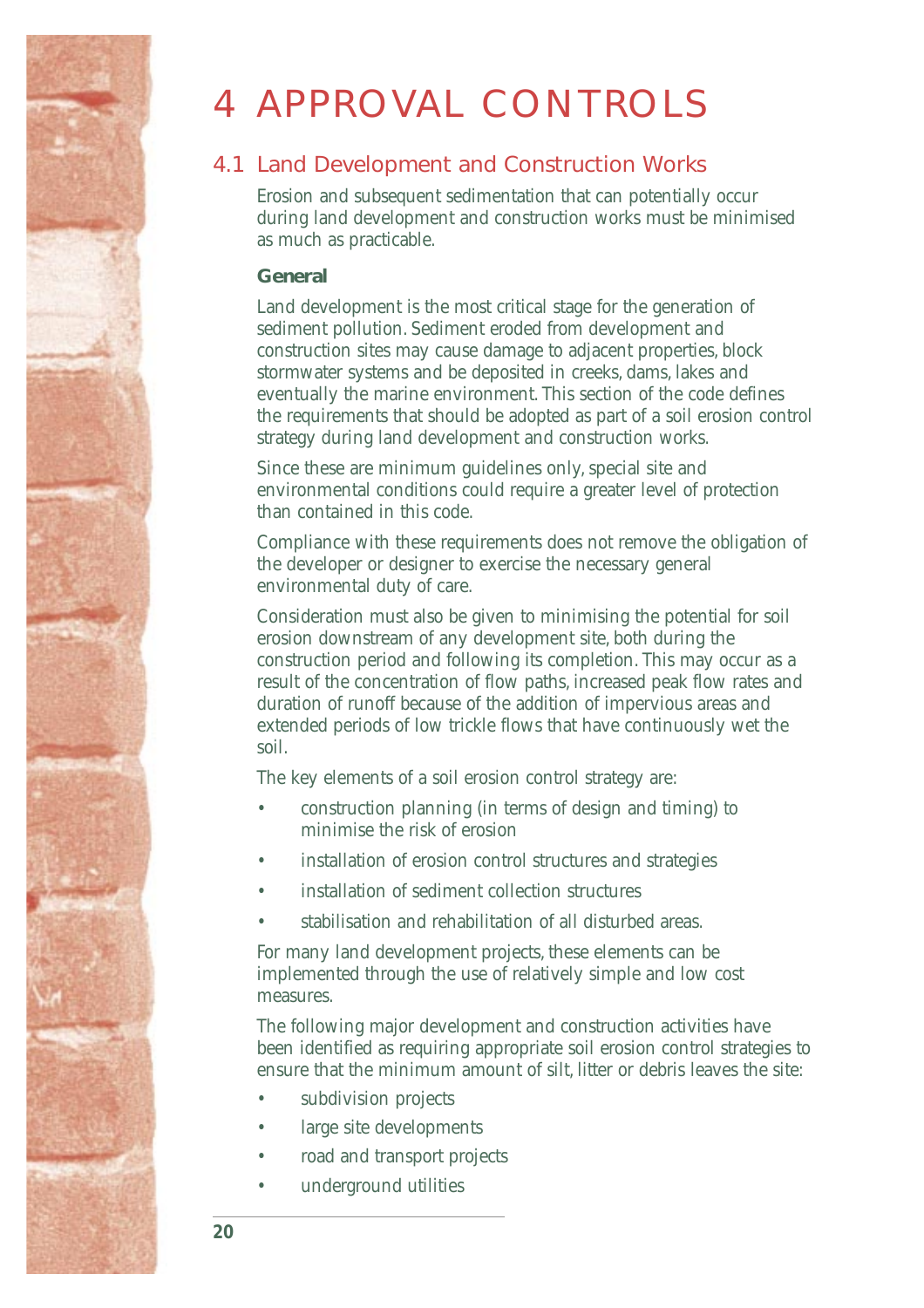- building projects, including carparks
- channels and floodways
- recreational facilities, eg ovals
- site remediation

## **Construction Planning and Practice**

Development costs associated with erosion and sediment control can be minimised by planning to cater for the physical limitations and constraints of the site. Such planning approaches include but are not necessarily limited to:

- avoiding areas for development with high to extreme erosion hazard potential
- scheduling earthworks so as to retain, at all times, as much protective groundcover as possible
- programming slope stabilisation and revegetation works to follow as soon as possible after the completion of earthworks formation
- minimising the amount of site disturbance beyond the limit of approved development works.

Advise all site contractors of the strategy and action to be taken.

As construction work progresses, site erosion must be minimised by adopting practices such as the following:

- controlling drainage from outside the site so that it is diverted around all disturbed areas
- controlling drainage on the site by intercepting and redirecting runoff to protect all exposed areas
- using simple, temporary measures, where appropriate, to treat runoff from small areas that may be exposed for only a short period of time
- installing erosion and sediment control structures before commencing site disturbance and construction works
- retaining topsoil for later use in revegetation works. The topsoil should be stockpiled on-site outside all drainage path lines.

Spoil heaps kept on-site should be covered with tarpaulins or if long term, stabilised with vegetation either through natural regeneration or, if this does not happen, through seeding with a sterile, non-seed-setting vegetation cover. All spoil heaps should be surrounded by a silt fence at the toe of the stockpile (see section 5.3).

During the construction period, provision must be made on-site for the orderly collection and temporary storage of all site debris and waste. This storage facility should be located away from all drainage paths to prevent litter and debris from entering the stormwater system. The storage facility must be kept covered at all times if it contains material capable of being wind blown.

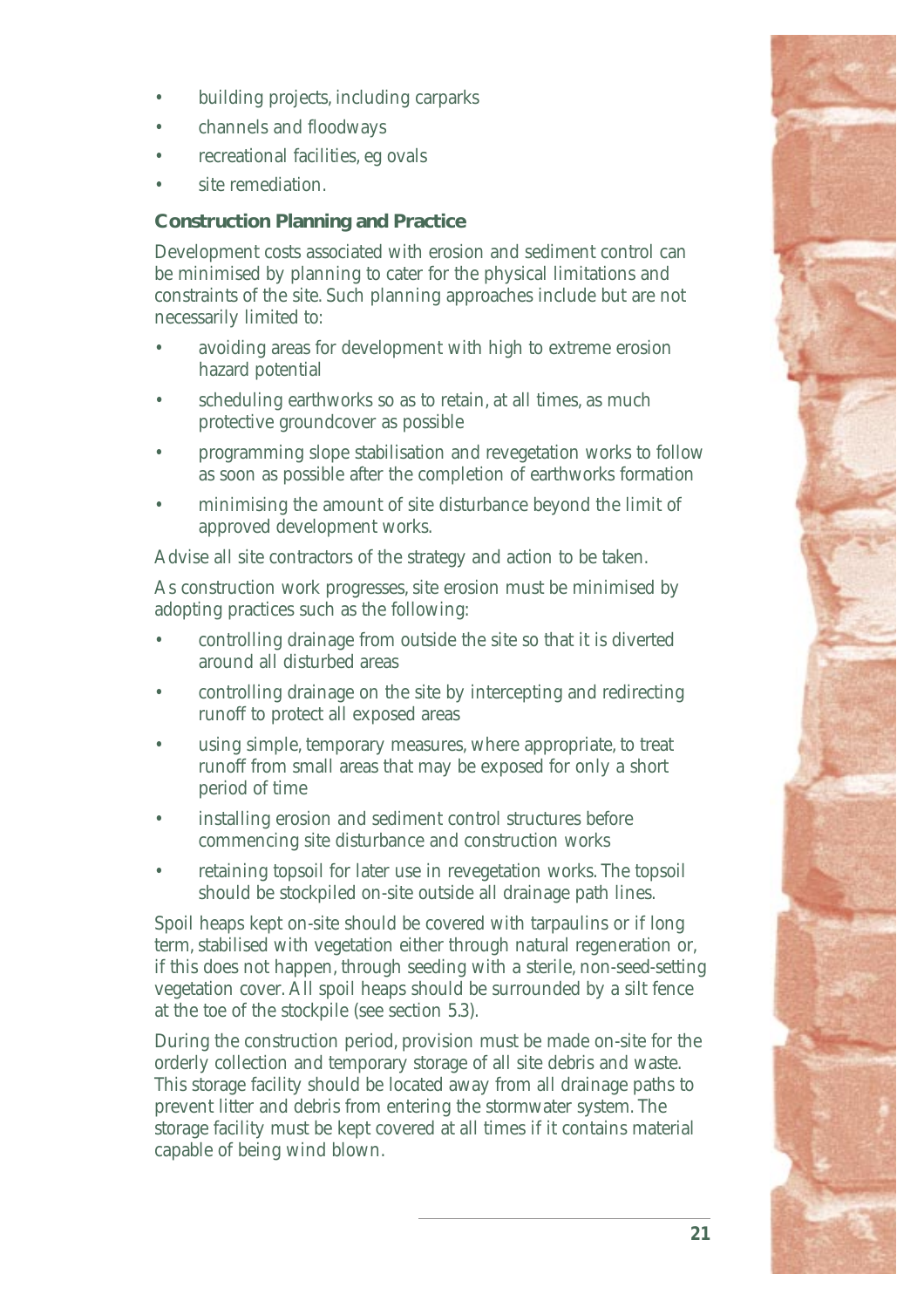

## **Erosion Control Structures and Strategies**

Erosion control structures must be installed and erosion control strategies must be implemented, in order to significantly reduce the need, size and hence cost of the sediment collection structures.

These structures and strategies should include but are not limited to:

- locating **catch drains** that direct runoff to diversion drains at the top of proposed cuttings where adjacent land drains towards the cutting
- constructing **diversion drains** to protect slopes by directing intercepted surface water to a stable outlet
- constructing **batter toe or catch drains** to collect runoff from batter slopes and directing it to drainage systems or natural watercourses
- constructing **level spreaders** to convert a concentrated flow of runoff into sheet flow at a non-erosive velocity on to an undisturbed area stabilised with vegetation
- rehabilitating all disturbed areas that are not built on or otherwise developed within 14 days of final land formation for each area
- keeping all exposed ground surfaces damp to minimise dust emission and, if that is not practicable, installing a 40% porous (eg 60% shade cloth) wind break fence on the windward side of the site which will be effective over a distance approximately 15 times its height
- establishing a **temporary cover** of a dense ground crop using sterile, non-seed-setting species (such as barley wheat) on all disturbed areas that will otherwise remain exposed for more than 14 days before permanent stabilisation works are undertaken.

These works are discussed in further detail in section 5.2

#### **Sediment Collection Structures**

Devices must be installed to remove sediment from the runoff before it leaves the site. These devices may be temporary, for use only during the construction period, or permanent.

The sediment collection structures must be designed so that they will not be overtopped by events more frequent than the estimated 1 in 5 year Average Recurrence Interval storm. The devices must be installed before the development begins.

The structures require regular inspection and maintenance and should always be checked after each significant runoff event for damage or clogging by silt and debris.

The devices discussed in section 5.3 of this Code of Practice are included as a representative sample of the available structures. Typical guideline values for their scope of application are given for average conditions. These may be used in the absence of any more detailed information. Measures should be selected that are the most appropriate for the hydrological and geophysical conditions that prevail at each site.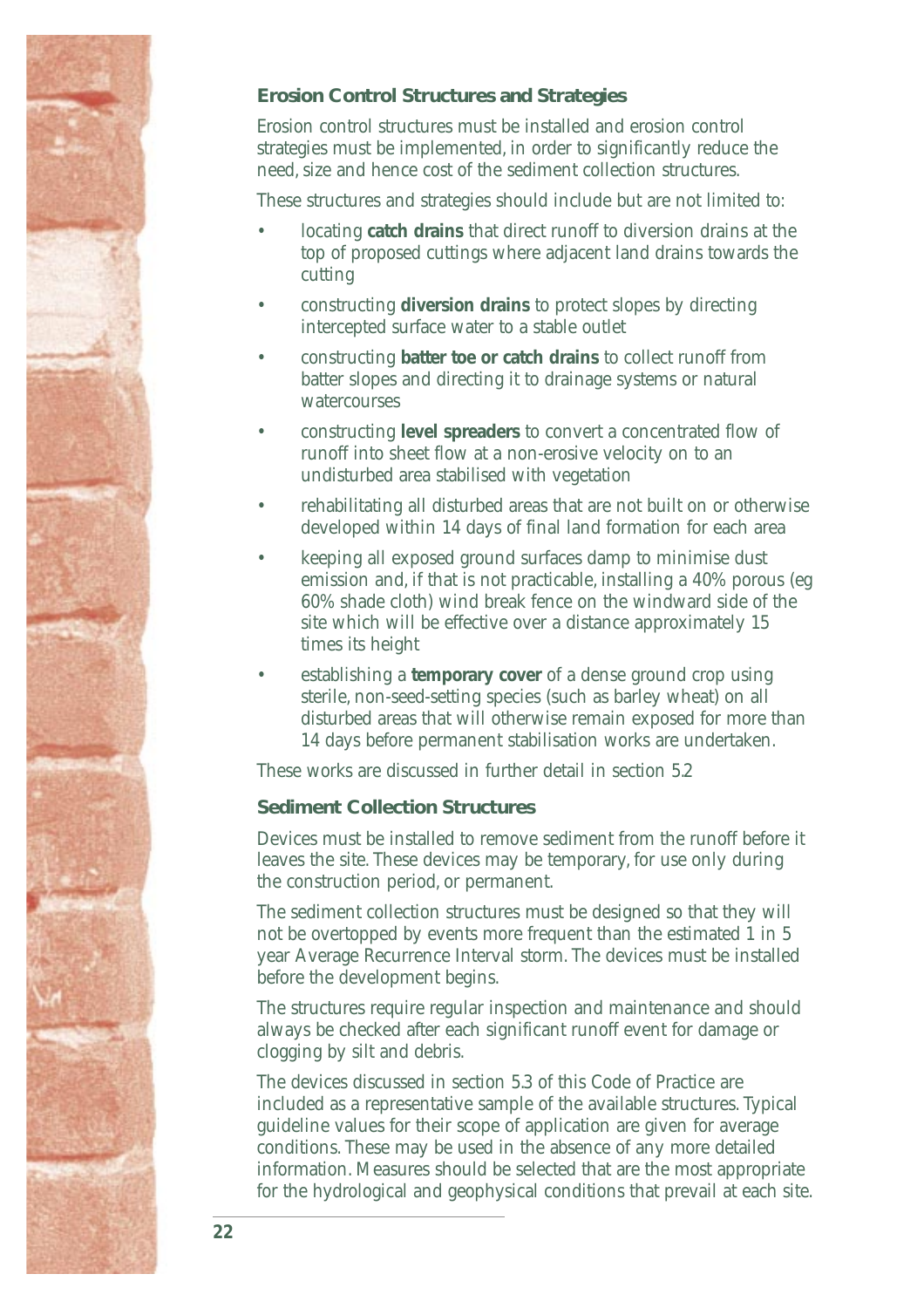Sediment collection structures have the potential to create stagnant pools of water that could attract pests such as mosquitoes and rodents. It is important that any permanent wet areas be accessible to within at least 1.0 metre in case baiting is required for pest control purposes.

Sediment collection structures should include but are not necessarily limited to the following.

- Interception filter devices such as hay bale barriers and silt **fences** may be placed across minor drainage lines to filter sediment from runoff from small areas and are typically suitable for development sites where the disturbed area is less than 0.5 ha.
- **Temporary construction exit pads** should be installed at all exits from the site to prevent the transportation of sediment, cement dust etc on to public roads from vehicle tyres, chassis and sides.
- **Sediment traps** constructed from hay bales or gabions may be used to allow settling of sediments from small construction sites where the disturbed area is less than 1.0 ha. Stone weirs comprising a core of hay bales or stone contained by a timber framework on either side may be used for larger construction sites.
- Filter strips of vegetation, comprising tall dense grasses, may be used as simple, effective and economical sediment traps; the flatter (ground slope) and wider the filter strips are, the greater their ability to trap sediment.
- **Sedimentation basins** may be temporary, semi-permanent or permanent, depending on the size and nature of the development. The basins should be constructed off-line and used to collect sediment laden runoff generated from the construction site.
	- Temporary sedimentation basins should be used where the disturbed construction area exceeds 0.5 ha but is less than 2.0 ha and the entire site will be completely developed at the end of the proposed construction works.
	- Semi-permanent sedimentation basins should be used where the disturbed construction area exceeds 0.5 ha but is less than 2.0 ha and the entire site will not be completely developed at the end of the proposed construction works. This would apply to any staged development proposal or land subdivision application.
	- Permanent sedimentation basins, incorporating a gross pollutant trap, should be used for either of the following conditions:
		- The disturbed construction area exceeds 2.0 ha and permanent source control measures are not provided as part of the development.
		- The application includes parking areas for more than ten vehicles and a grassed or vegetated filter strip is not provided to treat runoff from the parking area.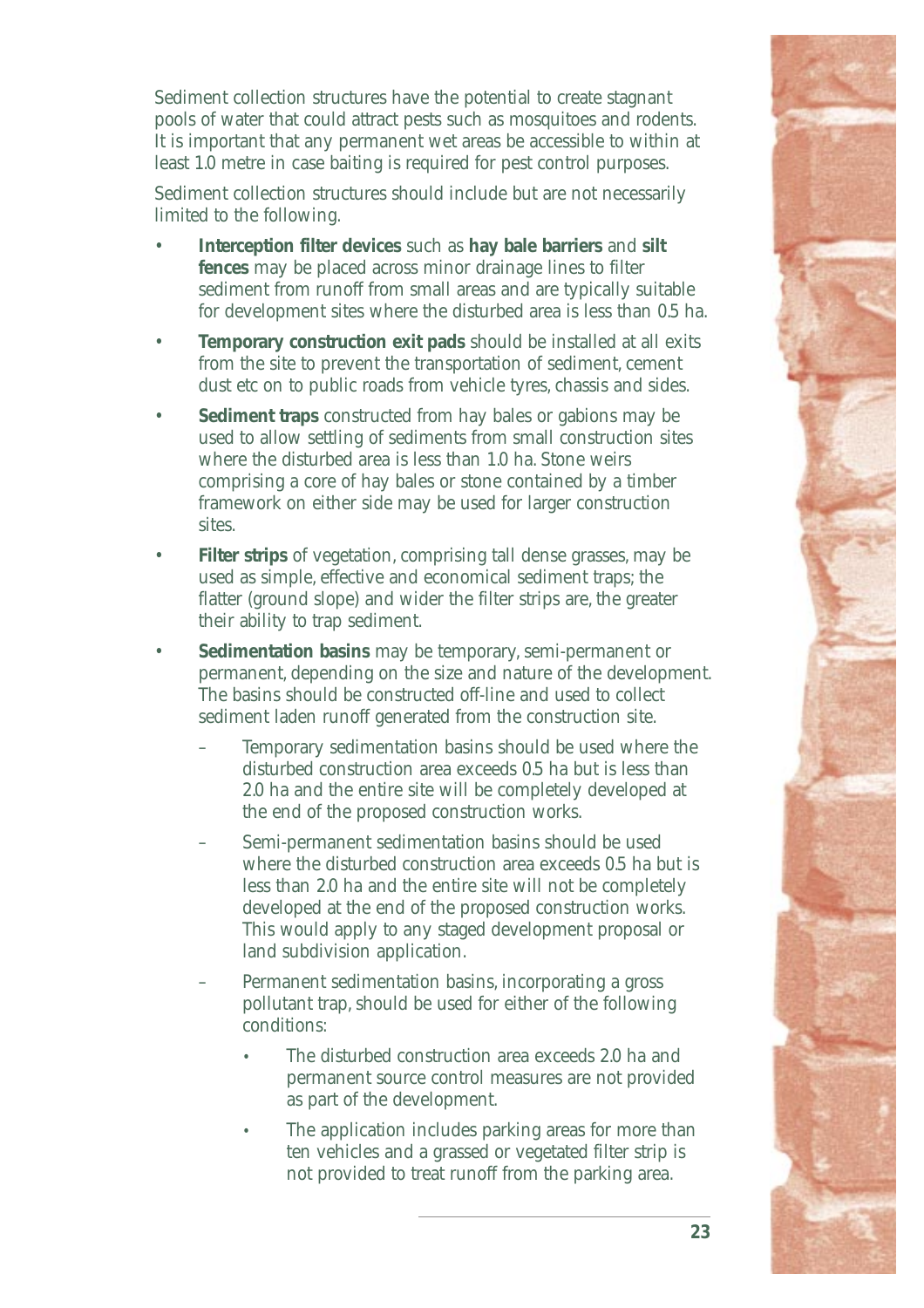

All sedimentation basins should be sized in accordance with a specified maintenance interval.

## **Stabilisation and Rehabilitation of all Disturbed Areas**

Vegetation is the most effective erosion and sediment control measure for all surfaces that will remain unsealed. Therefore, the reestablishment of the vegetation cover on all disturbed areas, as soon as practicable, is a critical element of any soil erosion and sediment control strategy.

Permanent vegetation should be progressively established on all disturbed areas as each stage is completed to the point where no further construction activity will occur. These rehabilitation areas should be maintained and protected from any damage from activities on adjoining parts of the site. Revegetation is discussed further in section 5.2.

Where practicable, runoff from potentially polluted surfaces should be discharged onto a suitable vegetation filter strip before the stormwater leaves the site. Otherwise, a stormwater treatment device must be fitted capable of removing litter, sediment and oil products from the runoff.

Permanent water quality improvement structures (such as sedimentation basins or artificial wetlands) should be provided as a part of any development works where detrimental impacts would occur downstream of the site. These structures may need to be multipurpose in nature not only to remove pollutants from stormwater discharges but also to reduce peak flow rates and velocities to within non-erodible **limits** 

#### **Dust Emissions**

Dust can cause significant nuisance to nearby residents and can cause pollution of stormwater.

Dust emissions from the site should be controlled so as to minimise any adverse effect on an amenity value of an area.

To this end all roadways, entrances and main traffic areas to a site should be compacted, sealed or coated with a dust suppressant or mist spray regularly to minimise dust. Particular care should be taken during the site preparation phase because of the potential for considerable disturbance to the ground surface.

Note: Oil must not be used as a dust suppressant.

### **Protection and Maintenance of Watercourses**

Under section 634 of the *Local Government Act 1934*, councils are responsible for the protection of all watercourses within their areas.

Unless authorisation is given by the relevant council:

- nothing can be deposited in a watercourse
- watercourses may not be obstructed
- the course of watercourses may not be altered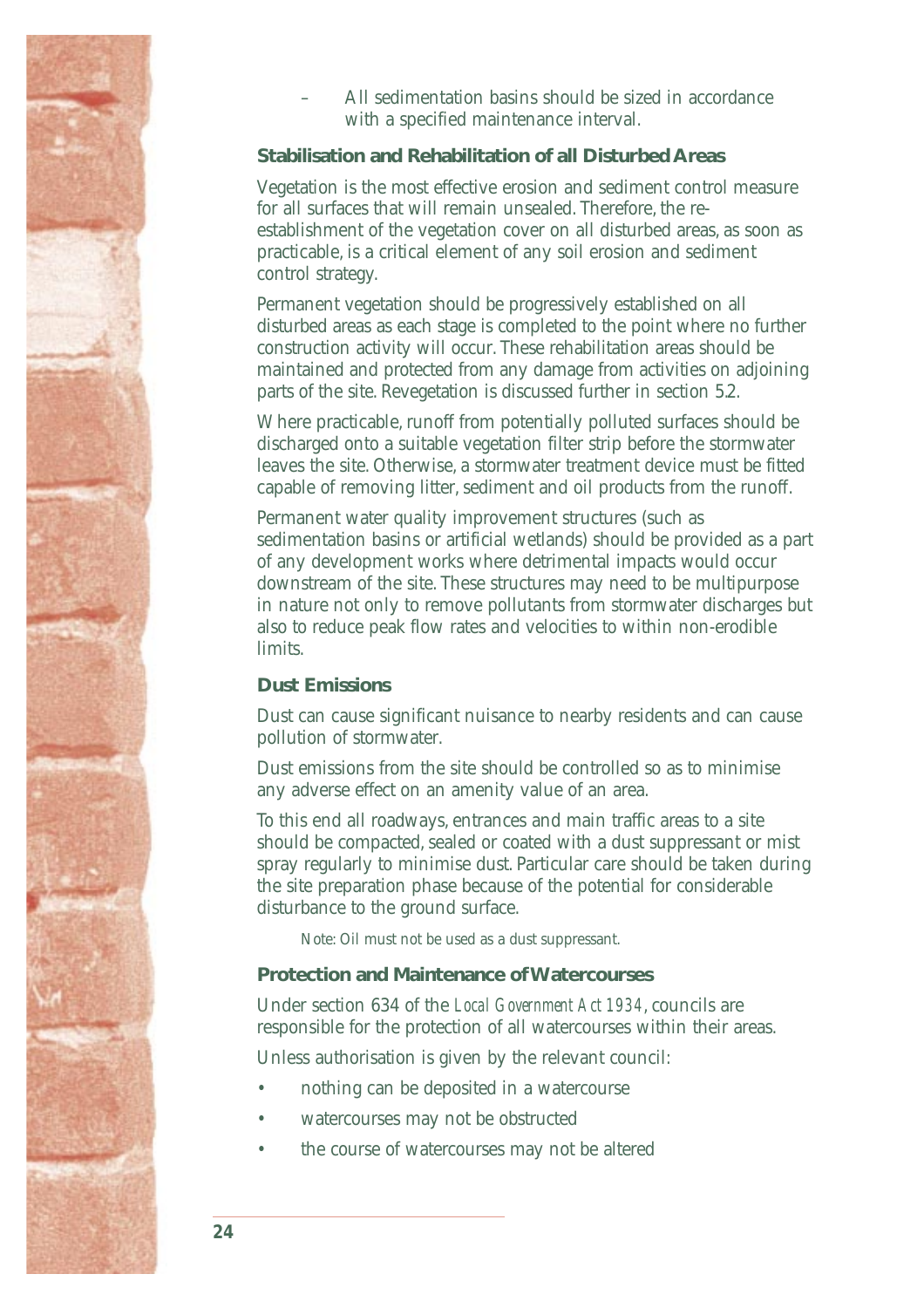nothing can be removed from the bed and banks of a watercourse.

In situations where the development is associated with a natural waterway, the watercourse should be retained as a natural waterway or, if the opportunity arises, improved through weed control, revegetation and/or bank stabilisation.

The advantages of retaining the natural watercourse are:

- decreased velocity of flow
- prevention of erosion
- improved water quality
- increased adjacent property values
- provision of native wildlife habitat.

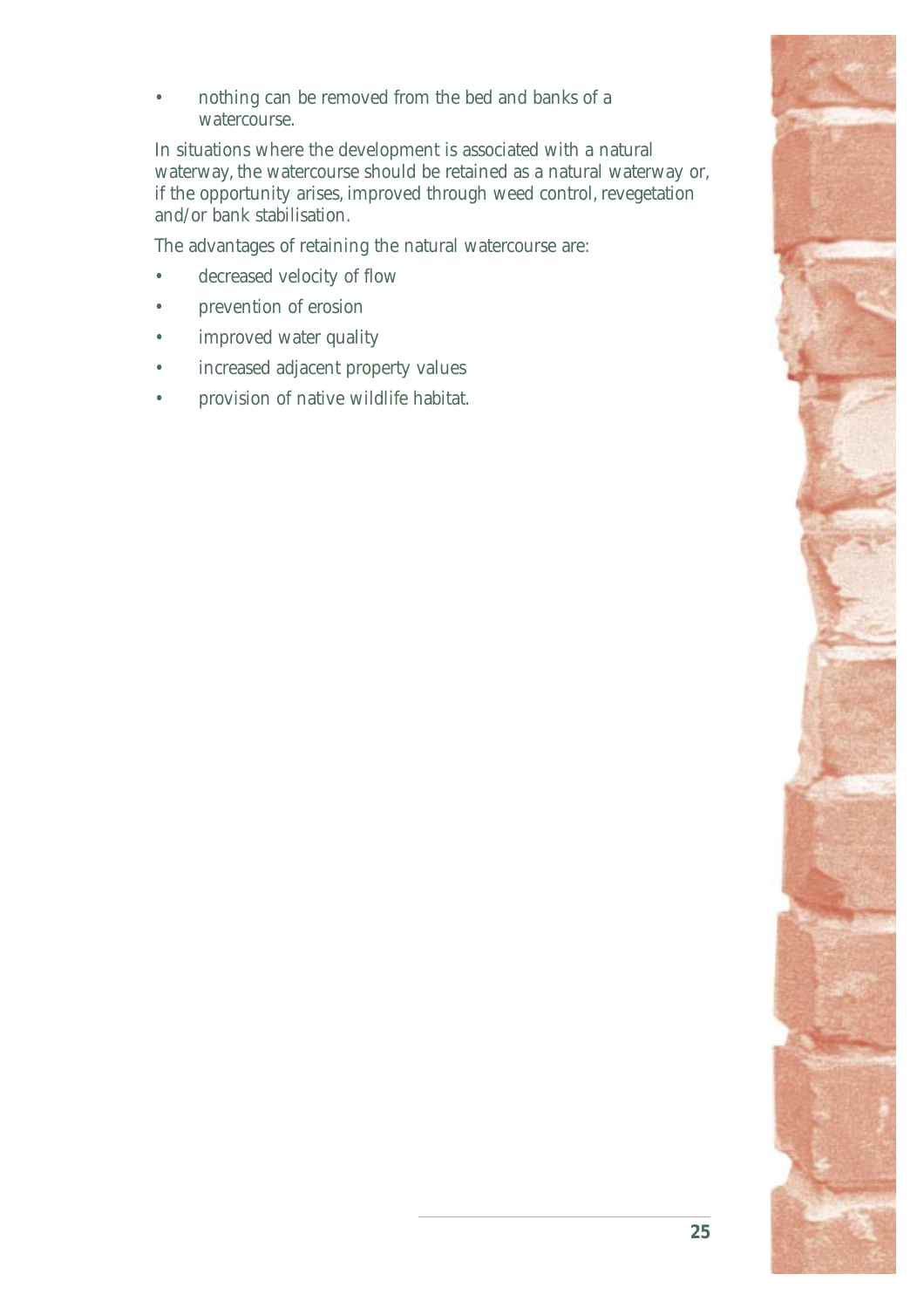## <span id="page-31-0"></span>5 SOIL EROSION AND SEDIMENT CONTROL **STRUCTURES**

## **5.1 General**

This section of the code contains a brief description of the soil erosion and sediment control structures referred to in this code. Further details on the design and implementation of these measures and devices can be obtained from the reference texts and manuals listed in the bibliography.

The selection of appropriate controls and measures, and the design details of the structures must be made with reference to the geological, soil, landform and hydrological characteristics of the site. Not all measures and devices will be applicable for all sites. Treatment devices should be selected so as to achieve the principal objectives of this code.

## **5.2 Erosion Control Measures**

## **General**

Measures described in this section are source controls that limit the amount of site erosion. The measures rely on the principles of limiting runoff velocities and stabilising disturbed surfaces to limit erosion. The appropriate controls, or combination of controls, should be selected to suit the relevant site conditions.

## **Catch/Diversion Drains**

Catch or diversion drains (see figure 5.1) are channels constructed across a slope to convey runoff at a non-erosive velocity. The channel may be combined with an embankment on the downslope side to increase its capacity. The drains intercept the sheet runoff and divert it at a non-scouring velocity to a stabilised outlet.

Diversion drains (see figure 5.1) are used to direct flow from upslope catchments around disturbed areas. The drains may also be used where long cut or fill slopes need to be reduced into shorter non-erodible sections, by intercepting sheet runoff and directing it across the slope to discharge on to a stabilised area. The channels require construction on a relatively flat grade to minimise velocities and prevent scour. Channel stabilisation measures should be used where this is not achievable.

Diversions of runoff around disturbed areas minimise the quantity of runoff requiring treatment for the removal of sediment. Drains across disturbed slopes intercept overland sheet flow and reduce its sediment load. The drains are relatively easy and cheap to construct where earthmoving equipment is available on-site.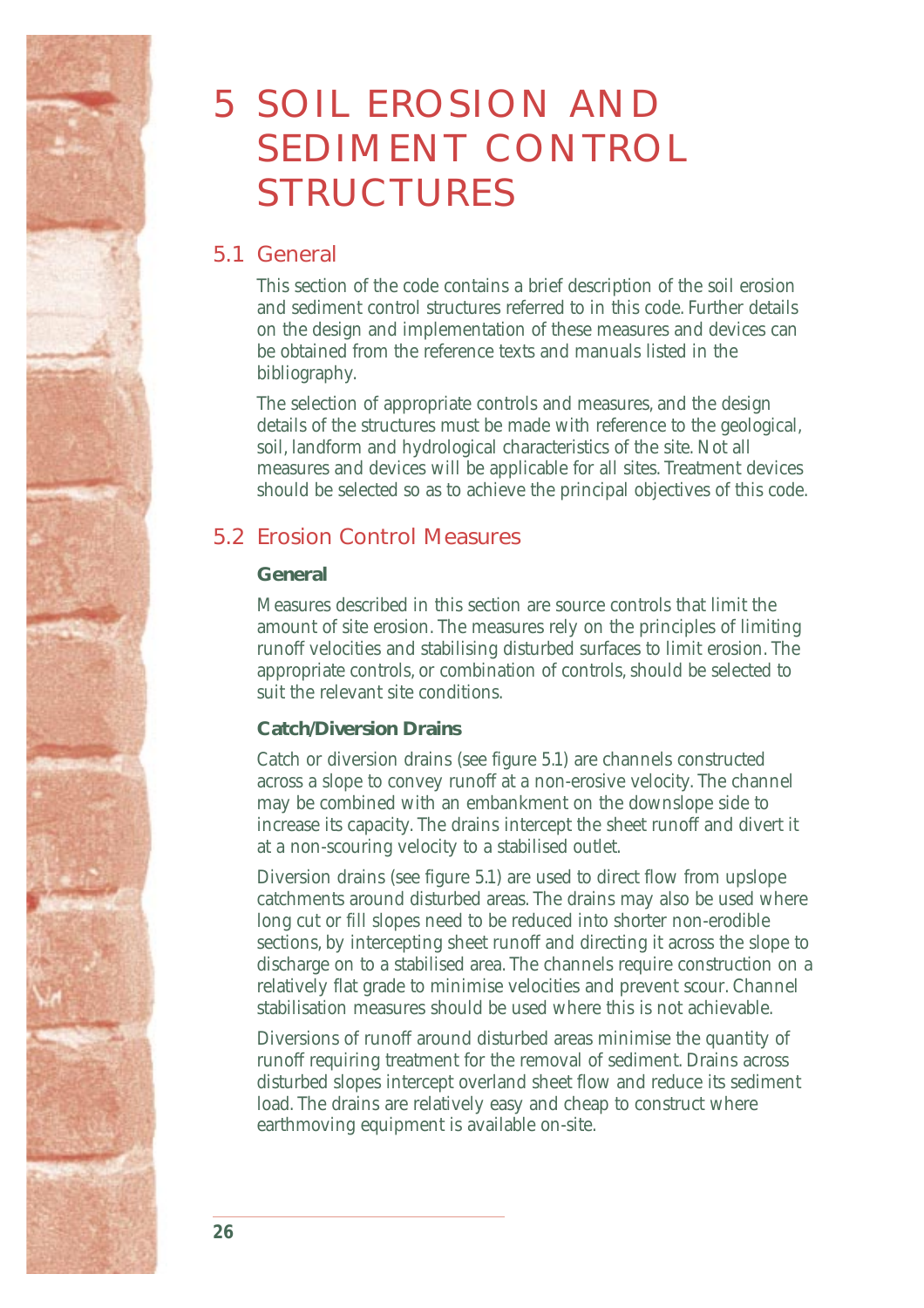### **Revegetation**

Revegetation, by providing a dense groundcover, is widely accepted as an effective means of reducing soil erosion from disturbed sites. A range of methods is available to establish a vegetation cover for the control of scour. The methods function by protecting the soil surface from rain impact, increasing infiltration, reducing runoff velocity, binding the soil and filtering runoff. Revegetation should not be expected to provide complete erosion protection for a soil that is not stable due to its inherent structure, texture or excessive slope. Erosion control matting should be used on all revegetation areas on excessive slopes to provide interim protection until the vegetation cover can be fully established.



*Figure 5.1 Diversion or catch drain installation method.* 

Revegetation of all disturbed areas should be carried out as soon as is practicable following the completion of earthworks. The measures may be applied on a broad scale to control erosion from a large area, or they may be applied to a more localised extent to protect newly constructed formations against scouring effects. All revegetation areas should be adequately fenced to prevent damage from adjacent activities.

#### **Level Spreaders**

A level spreader (see figure 5.2) is a structure built across the slope at the outlet of a channel or drain, which has a wide level overflow sill discharging on to an undisturbed area stabilised by vegetation cover. The purpose of the level spreader is to convert a concentrated, potentially erosive outflow from a drain or channel into non-erosive sheet flow.

Level spreaders are generally used at the outlet of diversion channels. However, they may be more widely used in general drainage practice at the outlet of any concentrated discharge.

The spreaders require careful construction to ensure that the outlet sill is level over its entire length. They can only be used in locations where the overflow sill can be constructed on undisturbed soil. The level spreader needs to be constructed such that the sill is parallel to the slope and discharges on to a stabilised vegetated area. Discharge from the sill should only be allowed as shallow, slow moving sheet flows.

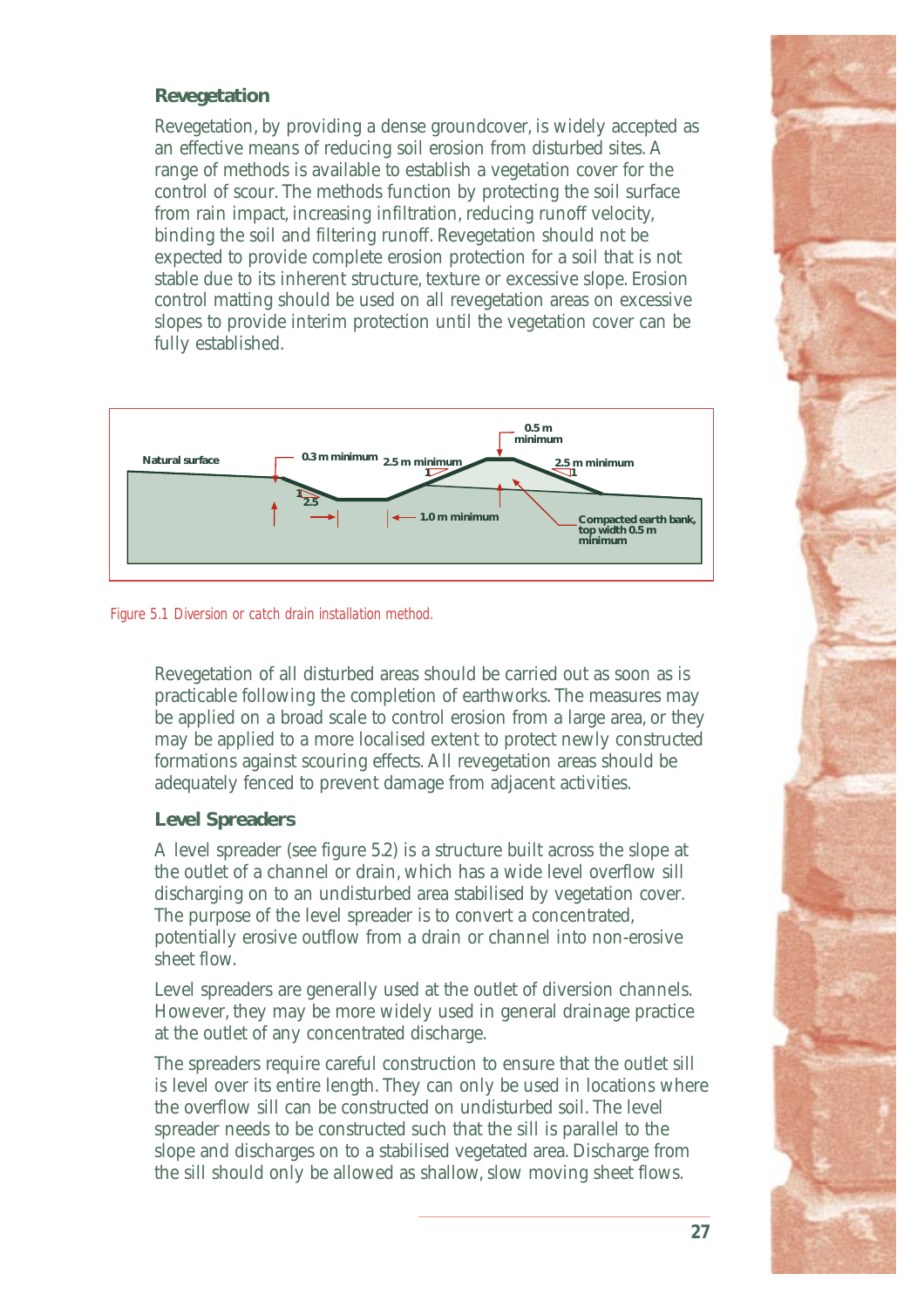Level spreaders should not be used in potential flow path areas. Care should be taken to ensure that the discharge does not become concentrated into rivulets across unstable areas.

#### **Stabilised Waterways**

Stabilised waterways are open earth channels that have a trapezoidal or shallow rounded cross section. They are protected by a dense grass cover and, in the case of larger watercourses that collect urban stormwater, generally incorporate some form of invert protection or a low flow pipe. The waterways are usually landscaped and do not necessarily need to follow a linear alignment.



*Figure 5.2 Level spreader installation method.* 

The primary function of such channels is to reduce the scour along drainage lines where concentrated flow occurs. Stabilised waterways may be used for both minor drains or swales and larger major drainage lines. The methods adopted for achieving the stabilisation of the channel bed and banks depend on its size and frequency of use.

Stabilisation of open earth channels can reduce the requirements for maintenance. Less work is required to replace or repair scoured sections and remove sediments. The selection of appropriate species for use in the vegetation cover can help minimise the vegetation maintenance.

Where waterways have been stabilised with landscaped vegetation cover, the corresponding increase in the aesthetic appeal will be reflected in the probable increase in adjacent property values. This requires a larger landtake than a conventional drainage system, however, landscaping also enables the creation of active and passive recreation areas along the watercourse.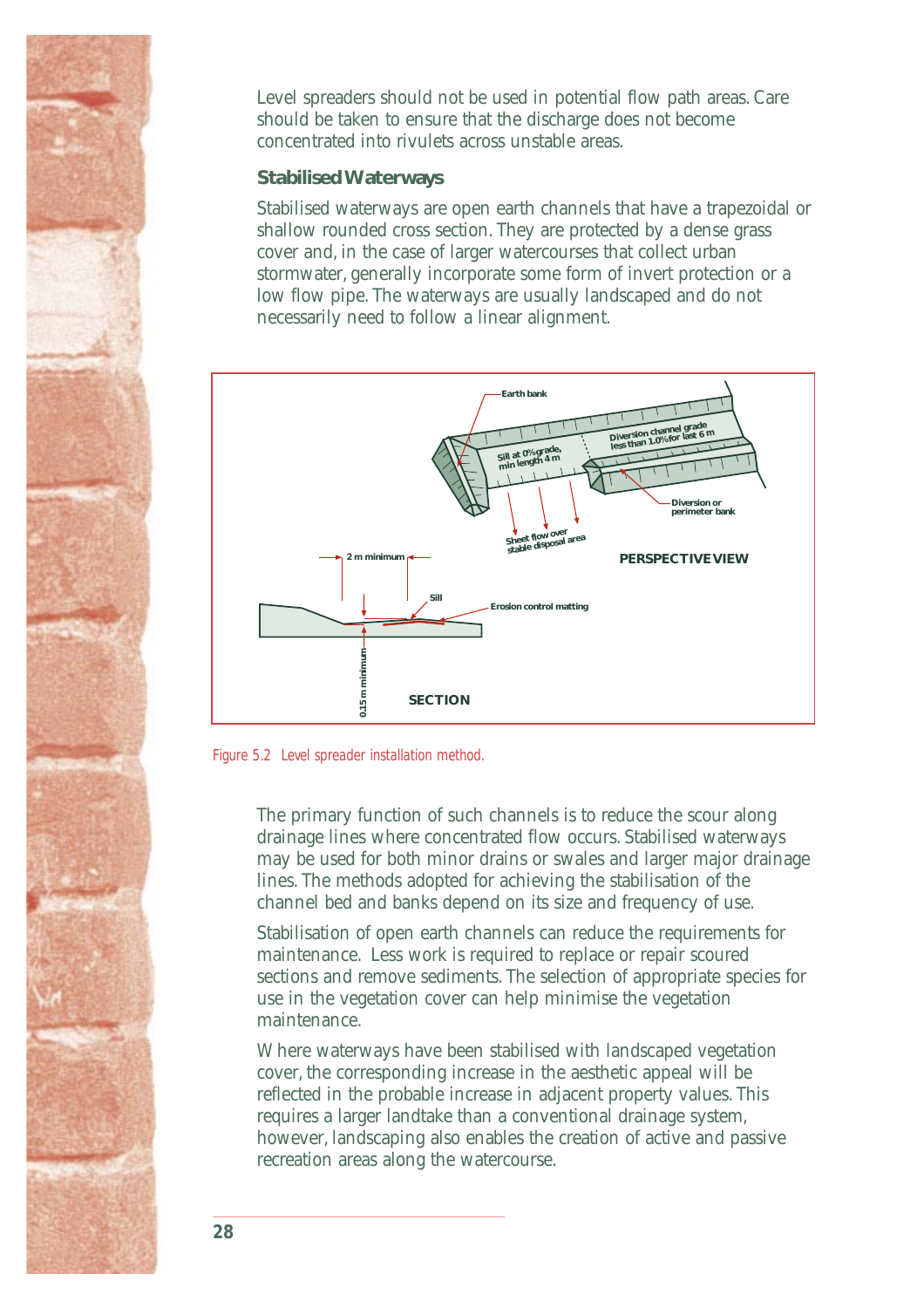## **5.3 Sediment Collection Structures**

## **General**

Measures described in this section are small scale devices for use on construction sites to remove sediment from site runoff. Most of the measures would normally be temporary in nature, being required only until the disturbed surfaces in the catchment they serve have become permanently stabilised, usually by revegetation.

The appropriate controls, or combination of controls, should be selected based on the expected rate of sediment export and the duration of the construction works. All sediment control structures will require regular inspection and periodic maintenance and/or replacement. Care must be exercised to ensure that the sediment removed from the structures during maintenance operations is not allowed to be remobilised and exported from the site.

#### **Hay Bale Barriers**

Hay bale barriers (see figure 5.3) are a temporary sediment control device. They are constructed from bales of hay positioned so as to intercept sediment laden runoff and retain the sediment. The primary purpose of a hay bale barrier is to reduce runoff velocities and filter runoff, thus causing the deposition and removal of silt.

Hay bale barriers may be placed across minor drainage lines to filter runoff from small catchment areas of up to 0.5 ha in size. Hay bales may also be used as a temporary perimeter bank around disturbed areas preventing runoff from leaving the disturbed area without being treated. The barriers may also be placed around stormwater inlet pits, particularly during the construction phase of a development, to prevent sediment entering the underground drainage system.

Hay bale barriers are relatively inexpensive and are easy to install. However, the bales only have a three month life span and therefore require regular inspection and repair or replacement. It is important to ensure that the hay bales do not contain any potential pest plants.

Bales used on development sites can be utilised as mulch when their useful life as a barrier is finished.

Hay bale barriers should be inspected after each rain event for displacement, undercutting and overtopping, and repaired immediately. Experience has shown that most hay bale barrier failures are related to the following installation and related problems:

- bales not staked firmly into the ground
- bales not embedded into the ground
- bales not butted tightly end-to-end
- insufficient space provided for sediment entrapment
- access for cleaning not provided

**29**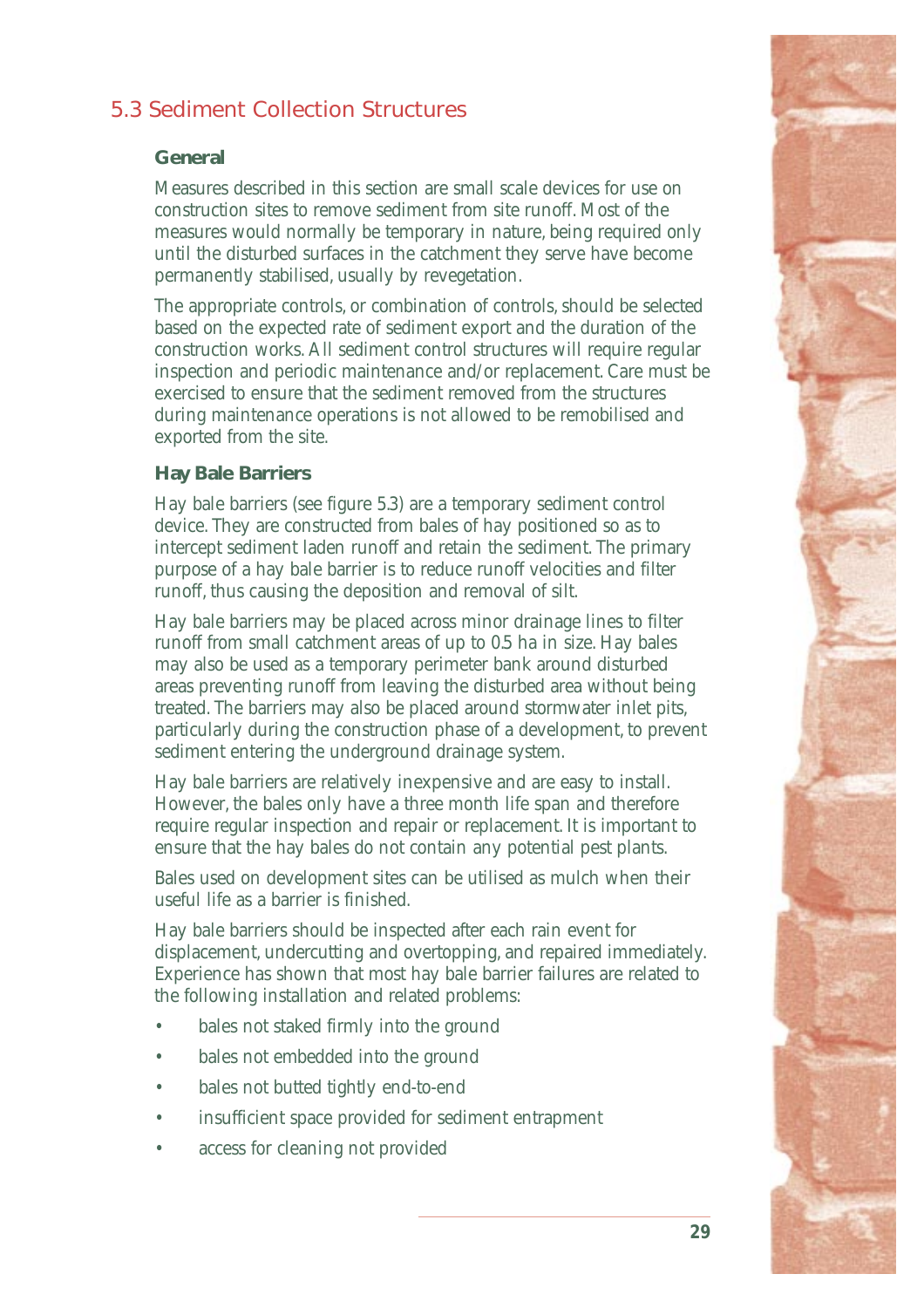



*Figure 5.3 Hay bale barrier installation method.* 

- bales displaced by site operations or equipment and not restored to their original position at the end of the working day
- barrier not located in the centre of, and perpendicular to, the flowpath
- bales providing habitats for vermin
- care should be taken when using hay bale barriers on sites prone to vandalism as they may be subject to arson attacks.

#### **Silt Fences**

Silt fences (see figure 5.4) are a temporary sediment control measure constructed from woven wire fencing mesh and filter fabric to intercept sediment laden runoff and retain sediment.

Note: If good quality heavy duty geofabric is used, the layer of wire mesh is not required.

The main purpose of a silt fence is to reduce runoff velocities and cause the deposition of silt.

Silt fences are usually placed to intercept sheet flow from disturbed areas. They may also be used around the toe of stockpiles to prevent the unwanted migration of material from the stockpile. In some instances, silt fences may also be placed across minor drainage lines to act as a sediment trap. Under these conditions, the total catchment area draining to the fence should be less than 0.5 ha.

The fences are relatively quick and easy to install. They may also be moved from location to location as required. The design life of the silt fence is governed by the ultra-violet stability of the fabric, which is generally about 6 months.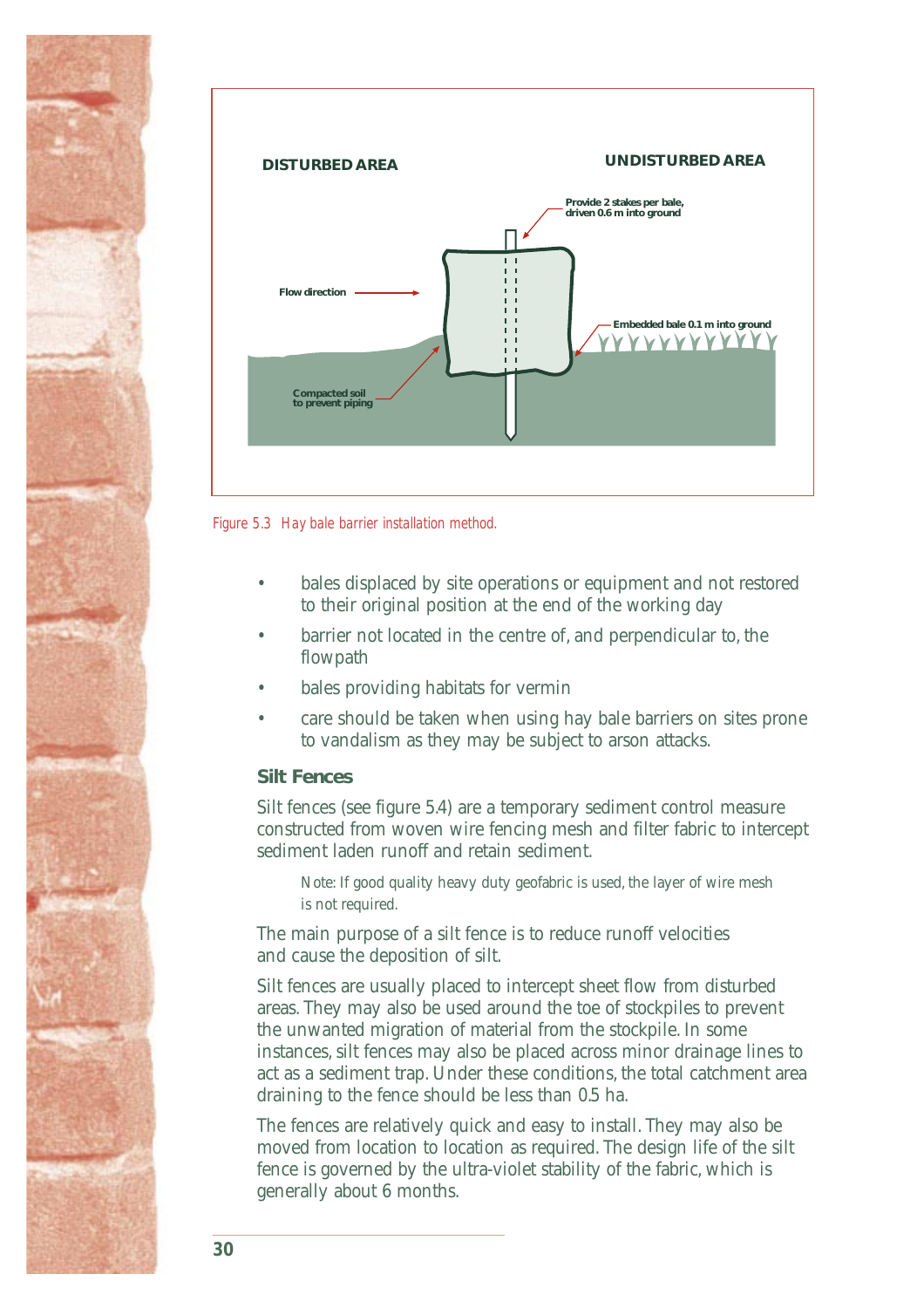Silt fences are also commercially available, offering complete prefabricated systems and greater ultra-violet stability



*Figure 5.4 Silt fence installation method.* 

## **Stormwater Inlet Pit Traps**

Stormwater inlet pit traps are temporary devices used to prevent silt from entering stormwater drainage pipes during construction or maintenance works. Care should be taken when installing these devices to ensure that total blockage of the approach to the inlet pit does not create a risk of flooding adjacent properties.

Two basic types of inlet pit traps can be used, one for drop inlets (see figure 5.5) and the other for side entry inlets (see figure 5.6). Both are constructed from heavy gauge wire netting or mesh that supports a geotextile filter fabric. The filter fabric is protected and held in place by being covered with a 50–75 mm layer of gravel, preferably prewashed.

A semi-portable version can be manufactured for use in both cases. This consists of a long 'sausage' manufactured from the wire netting, filter fabric and gravel. It can be laid around the approach to both types of inlets or used as a series of interceptors laid diagonally across road gutters. Ordinary house bricks can be used as spacers to set the filter sausage back from the face of the inlet. In this manner, the filter device can be overtopped during flood events.

The small scale of these devices means they need frequent cleaning to remain effective for long periods. They are ideal for use during shortterm maintenance projects.

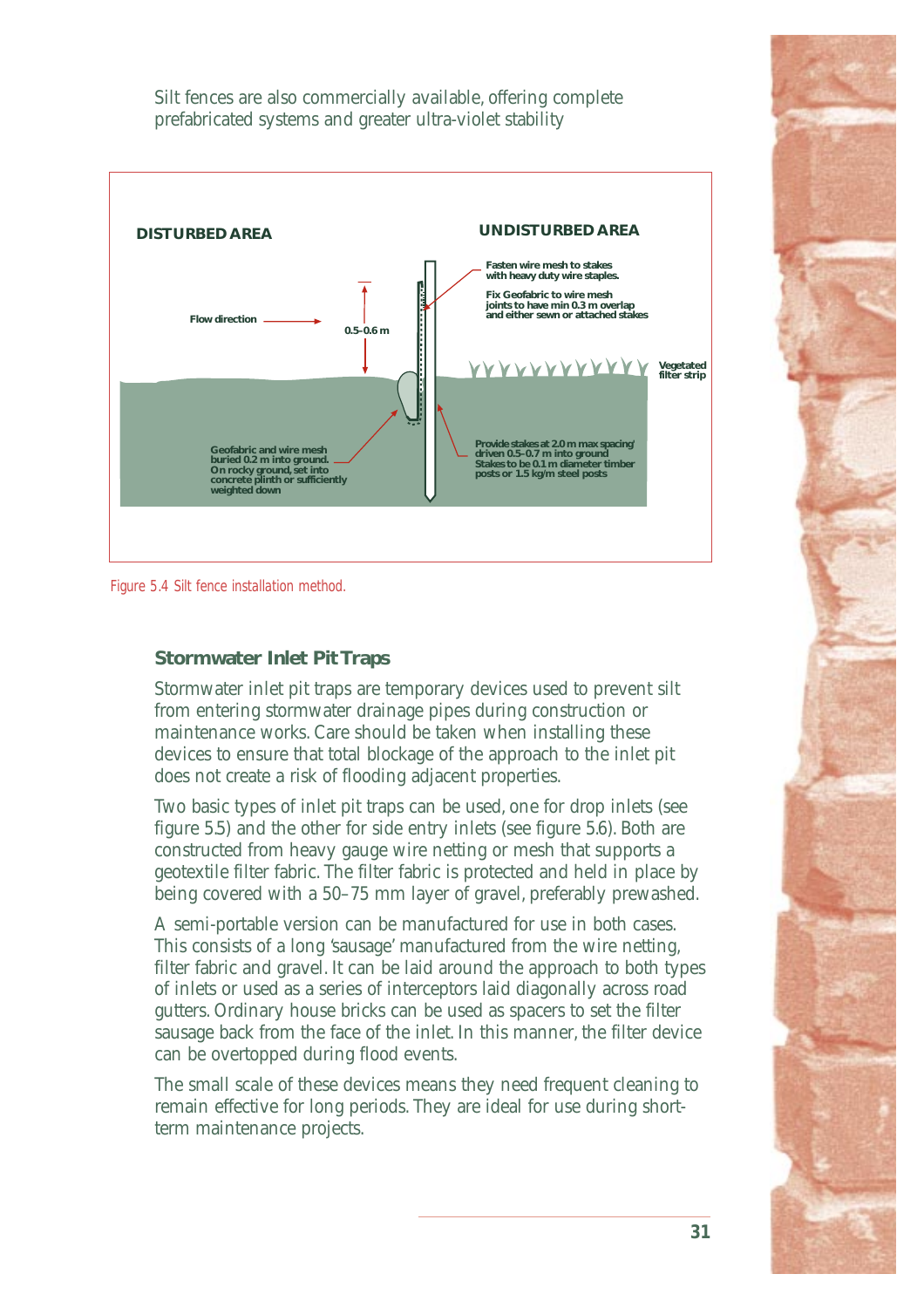



*Figure 5.5 Drop inlet sediment trap.* 



*Figure 5.6 Side inlet sediment trap.* 

#### **Sediment Traps**

Sediment traps are temporary structures used to intercept runoff and capture silt. The traps take a number of forms but usually involve the excavation of a small basin and the creation of an embankment along its downhill side. The primary function of the sediment trap is to capture a concentrated sediment laden flow and store it under quiescent (still) conditions. This allows the silt to be deposited in the bottom of the trap.

Sediment traps are located on drainage lines downstream of small catchment areas where a high sediment load is expected to be generated. (For low sediment load cases, hay bale barriers or silt fences may be more suitable.) The traps must be installed before any land clearing operations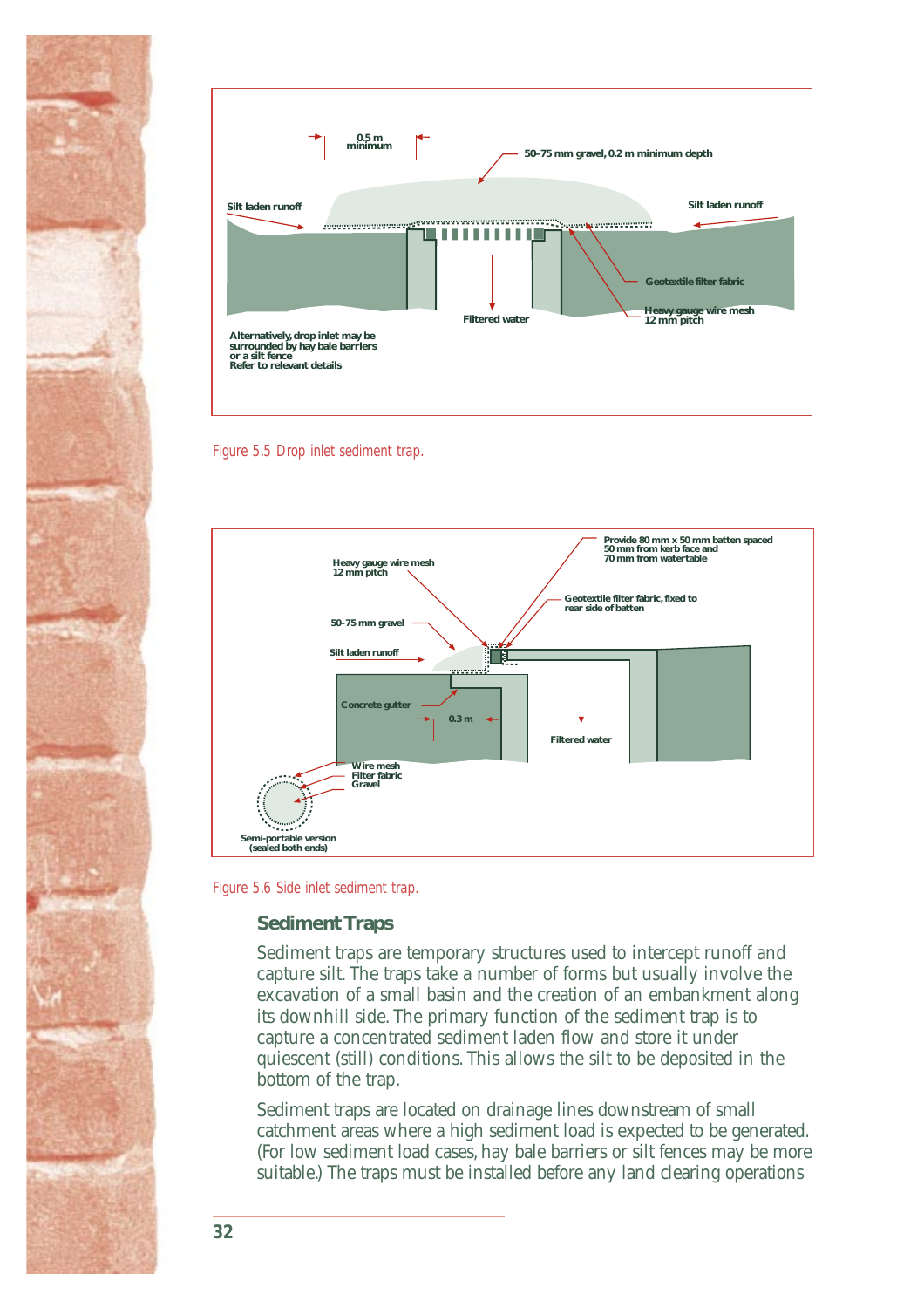begin and be sited to capture runoff from disturbed areas. To minimise the size of the sediment trap required, runoff from areas outside the site or from stable areas should be diverted around the trap.

Depending on the arrangement adopted, sediment traps may be used for catchment areas of up to 5.0 ha. The traps must not be located within main drainage lines, otherwise they may be frequently overtopped, and the trapped sediment resuspended.

Traps may be constructed economically where there is ready access to earthmoving equipment. They require regular maintenance and clearing of silt to maintain their efficiency and capacity. The effectiveness of the traps to remove fine particles may be improved by the placement of filter fabric along the uphill face of the embankment.

#### **Vegetated Buffers**

Vegetated buffers take the form of a strip of undisturbed or established vegetation, left to intercept sediment laden sheet flow. The buffers remove the silt from runoff by the filtering action of the vegetation and sedimentation due to the reduced runoff velocities.

Vegetated buffers are usually located around disturbed areas to intercept sediment laden sheet flow. The treated runoff is then discharged into adjacent waterways or stormwater inlets. It is essential that the buffer is continuous. Vegetated buffers are most effective where the flow is shallow and spread over a large area.

The buffer strip length data given in the table below are a guide for use in the absence of more detailed information. These lengths are based on the assumption that the average flow depth through the filter is approximately 30 mm.

| Vegetation type              | Minimum strip lengths (m) |             |                 |                   |              |              |              |  |
|------------------------------|---------------------------|-------------|-----------------|-------------------|--------------|--------------|--------------|--|
|                              | 2%<br>slope               | 4%<br>slope | 6%              | 8%<br>slope slope | 10%<br>slope | 12%<br>slope | 14%<br>slope |  |
| Trees with dense groundcover | 10                        | 10          | 10 <sup>7</sup> | $10 \,$           | 15           | 15           | 15           |  |
| Dense grassed cover          | 15                        | 20          | 30              | 40                | 50           | 60           | 70           |  |
| Light grassed cover          | 30                        | 60          | 90              | 120               | 150          | 180          | 220          |  |

**Minimum vegetated buffer strip lengths for slope of buffer strip.** 

Buffer strips may also be used within waterways or swales to intercept and filter the runoff. Grassed roadside swales are one example of such an application. The effectiveness of vegetation in swales is improved by ensuring that the flow through the vegetation is shallow and does not cause the vegetation to be laid flat.

The main advantage of vegetated buffers is that they are relatively cheap to incorporate, particularly if the existing vegetation cover can be used. In addition, buffer areas will be aesthetically pleasing and can form a final part of the site's landscaping, becoming a permanent sediment removal feature.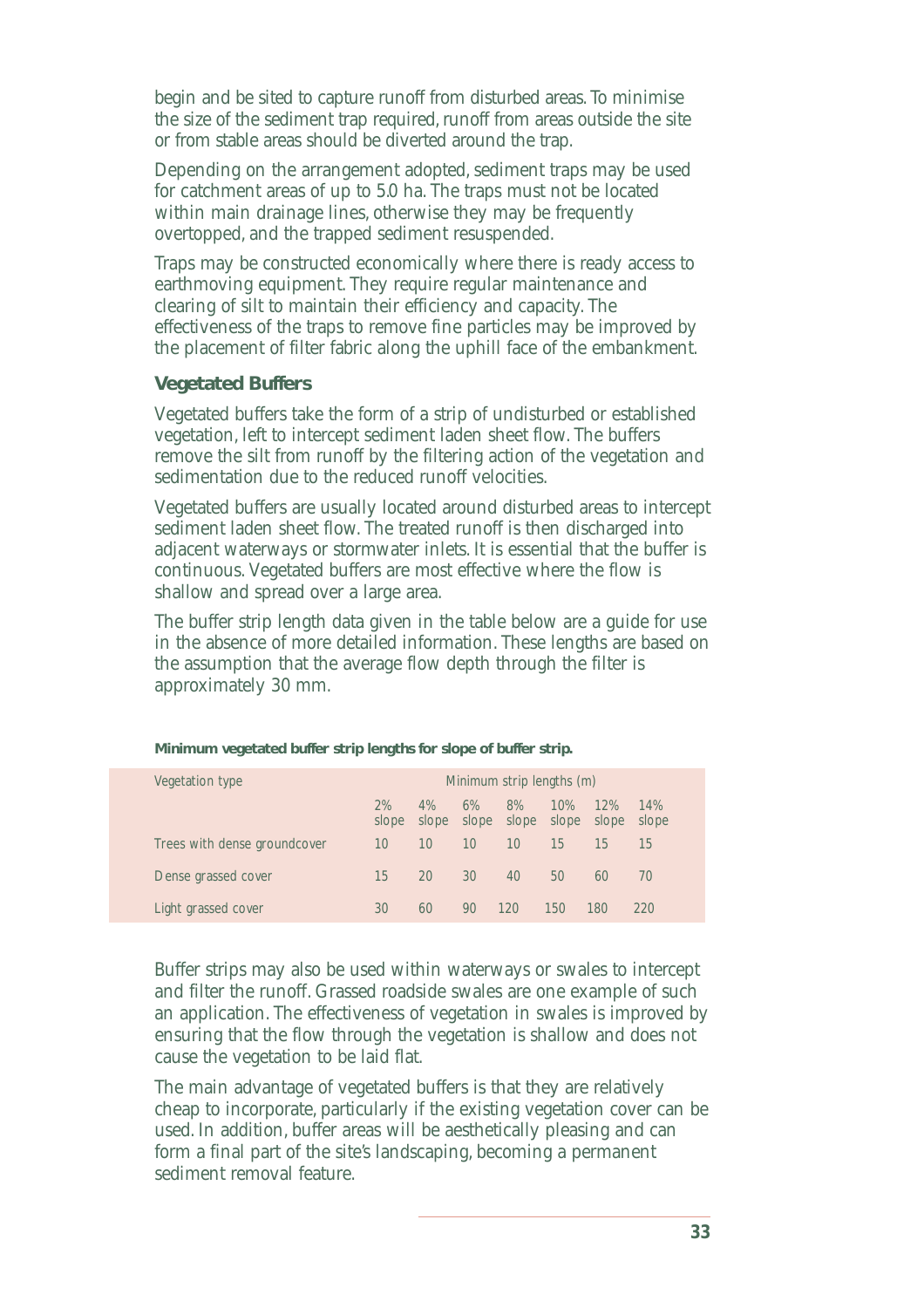The effectiveness of vegetated buffers is dependent on the ground slope, catchment size and density of vegetation. Dense strips of vegetation in waterways increase roughness and the size of the waterway needs to be increased to compensate for the loss of hydraulic capacity.

### **Temporary Construction Exit**

Temporary construction exits (see figure 5.7) should be installed at any point where traffic will be leaving a construction site. The function of the construction exits is to minimise the transportation of sediment from construction sites on to public roads or adjacent properties via the wheels, chassis and sides of vehicles. Temporary construction exits consist of an elevated pad of coarse gravel overlaying a geotextile fabric. A timber or metal shaker ramp is often located on top of the gravel pad.

Facilities should be provided for vehicles to be washed down on the pad prior to leaving the site. This will be a necessary practice in muddy conditions where the shaking action of the pad is not sufficient to dislodge material attached to the outside of the vehicles.

All drainage from the exit pad must be directed to a sediment trap or sedimentation basin. A mountable berm, immediately adjacent to the site boundary, may be necessary to prevent drainage from the pad discharging on to the exit road.



*Figure 5.7 Temporary construction exit.* 

The exit pad should have a minimum width of 3 metres but may not be less than the maximum available width at the site exit. The minimum length of the exit pad should be 15 metres, except for single residential allotments where a 6 metres minimum length applies.

The gravel pad, constructed from 75 mm aggregate, should have a minimum thickness of 150–200 mm. It may require periodic topping up.

For building sites with only small areas of disturbed soil that are not accessible to construction traffic, temporary construction exits may not be required.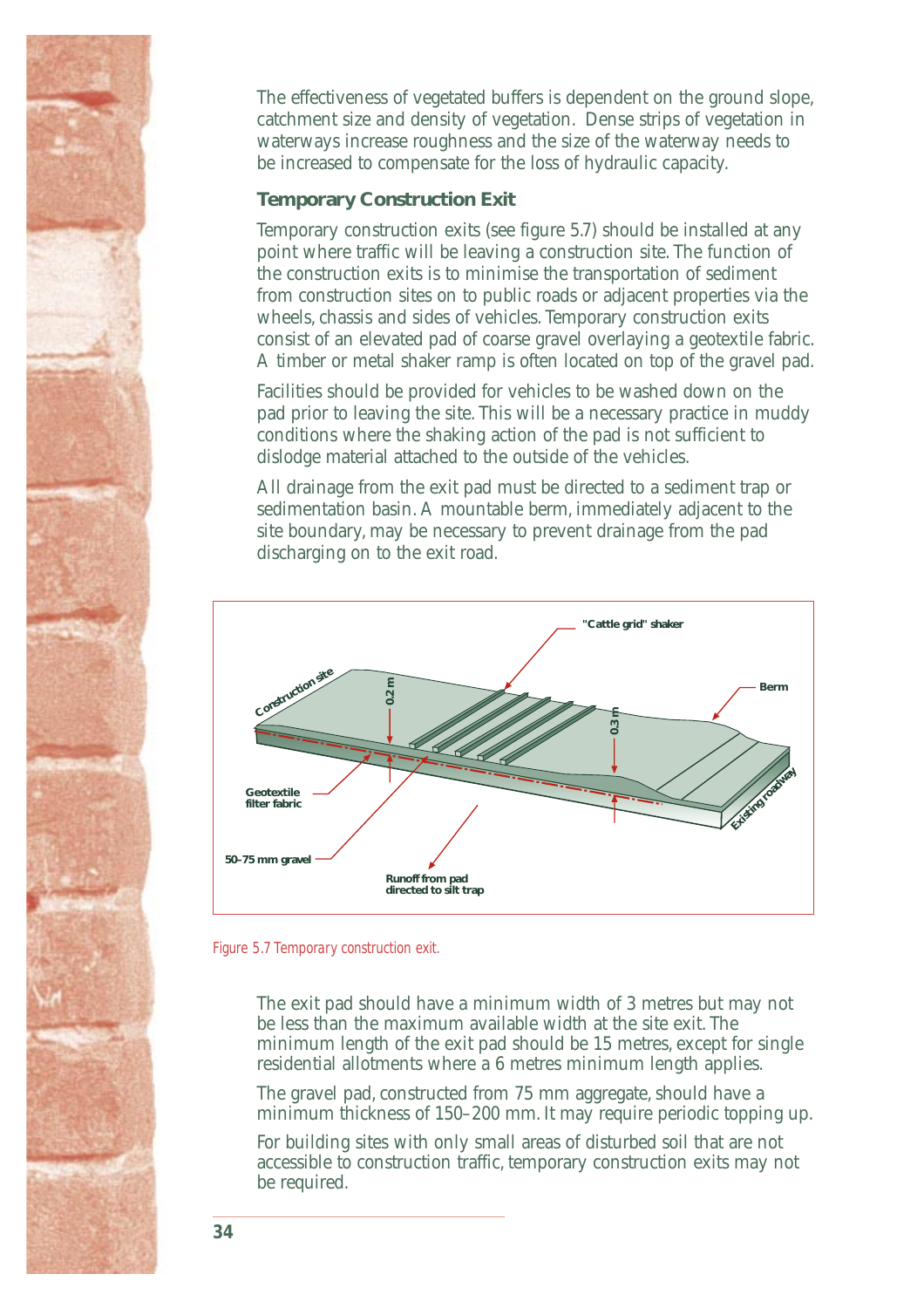For all construction sites, any sediment deposited on public roads or adjacent properties must be removed using dry sweeping methods at least once following the conclusion of the daily construction activities. The frequency of cleaning must be increased if rainfall is likely.



*Figure 5.8 Examples of site development measures.* 

## **Sedimentation Basins and Wetlands**

Sedimentation basins and wetlands should be used as a last resort to improve the quality of stormwater discharge from large subdivision sites. They should not be used as the sole means of controlling the export of sediment from such sites. Where the sedimentation basins and wetlands are to be permanent, they should be incorporated as part of an integrated catchment management plan under the direction of the relevant catchment management board, drainage authority or council.

Sedimentation basins may be temporary or permanent structures used to intercept runoff and capture silt. The function of the basin is to capture concentrated sediment laden runoff and store it under still conditions to allow the silt to settle. The basin is created by constructing a compacted earthen embankment across a drainage line. A perforated and filtered riser pipe is provided as an outlet to ensure that the appropriate detention period is achieved. In principle, the longer the detention period, the smaller the size of particle that will settle.

Sedimentation basins can be placed on small drainage lines immediately downstream of disturbed areas. It is preferable however to locate basins off-line and treat sediment laden runoff from catch and diversion drains. The basin should be installed before any land clearing works begin. The basins may be able to treat runoff from larger catchment areas of up to 40 ha. Basins for large catchments require careful siting and design to ensure safety and the correct operation. Take extreme care in the design of sedimentation basins whose embankment failure could pose a threat to properties and communities. Provide emergency spillways on all sedimentation basins to allow flood flows to pass over.

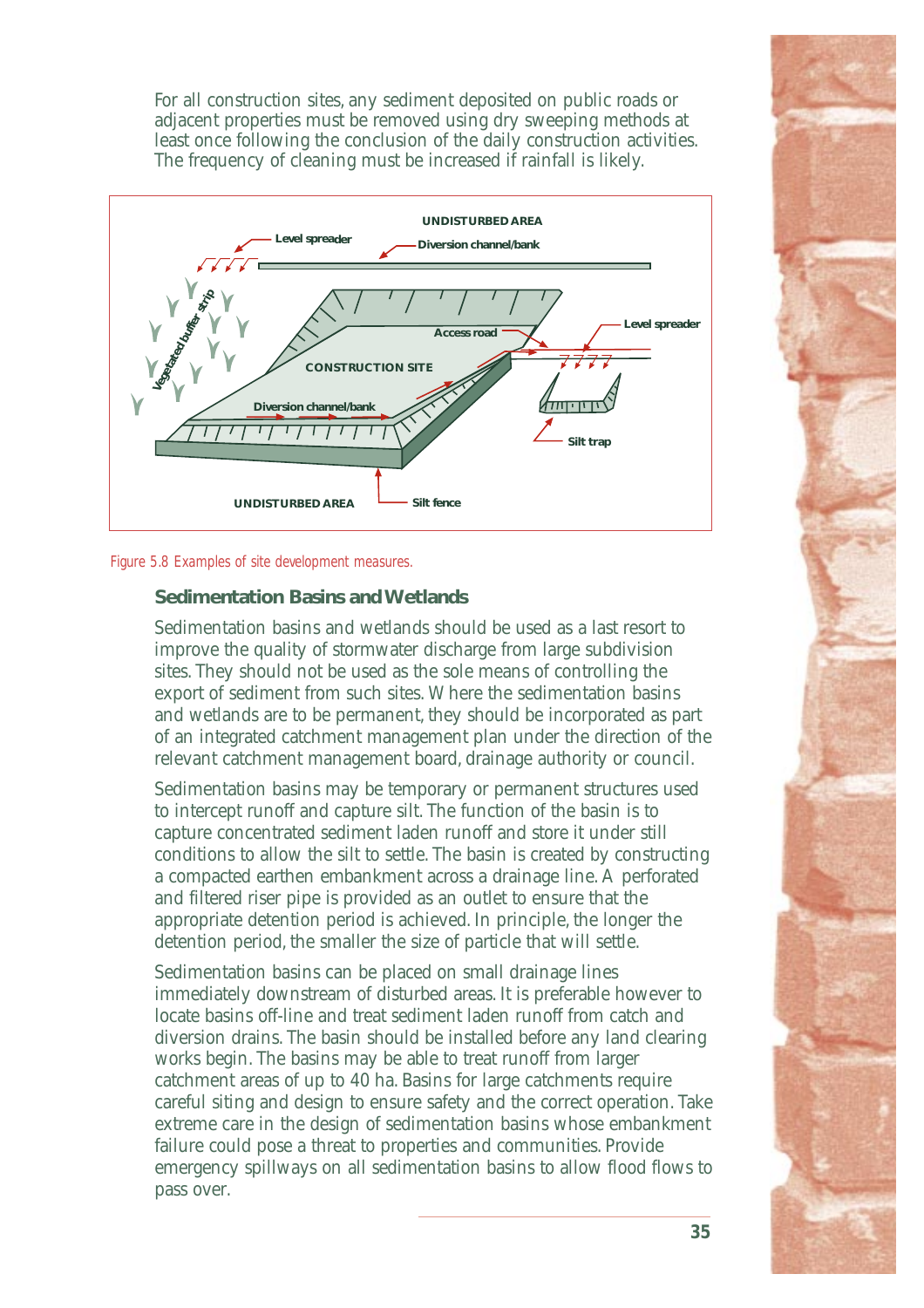Sedimentation basins usually do not effectively remove fine silt and clay sized particles because of the length of time they take to settle. Sedimentation efficiency can be improved if emergent aquatic vegetation is established within the basin which, if kept permanently wet, will provide some of the advantages associated with wetlands.

Artificial wetlands have the added benefits of:

- additional pollutant removal mechanisms, particularly soluble impurities, and plants acting as physical barriers to sediment movement
- enhanced aesthetic value
- creation of more diverse habitats for wildlife
- being a significant education resource for schools and communities on the importance of stormwater pollution control.

Artificial wetlands must be designed and managed in accordance with the requirements and objectives of the relevant catchment management board, drainage authority or council. Consider such factors as:

- mosquito control, preferably by natural methods based on providing a diverse habitat for mosquito predators and the creation of wave action
- maintenance requirements, particularly with regard to the desilting of the wetlands
- the fate of any sediments removed from the wetlands, particularly with possible metal contamination
- the need for a harvesting schedule of wetland vegetation to prevent the release of captured nutrients during the plant die-off period.

Natural wetlands must not be used for the treatment of stormwater pollution.

## **5.4 Soil Erosion and Drainage Management Plan**

#### **General**

For any site development, the planning and implementation of a soil erosion and drainage management strategy should be integrated into the initial development plan.

A SEDMP must be prepared:

- where there is a high risk of sediment pollution to adjoining lands or receiving waters; or
- if the total area to be disturbed, or left disturbed, at any one time exceeds 0.5 ha.
- A SEDMP is not required if the risk of the development activities affecting stormwater quality are minimized, for example, if a site is developed at a depth significantly below street level such as multi-story buildings.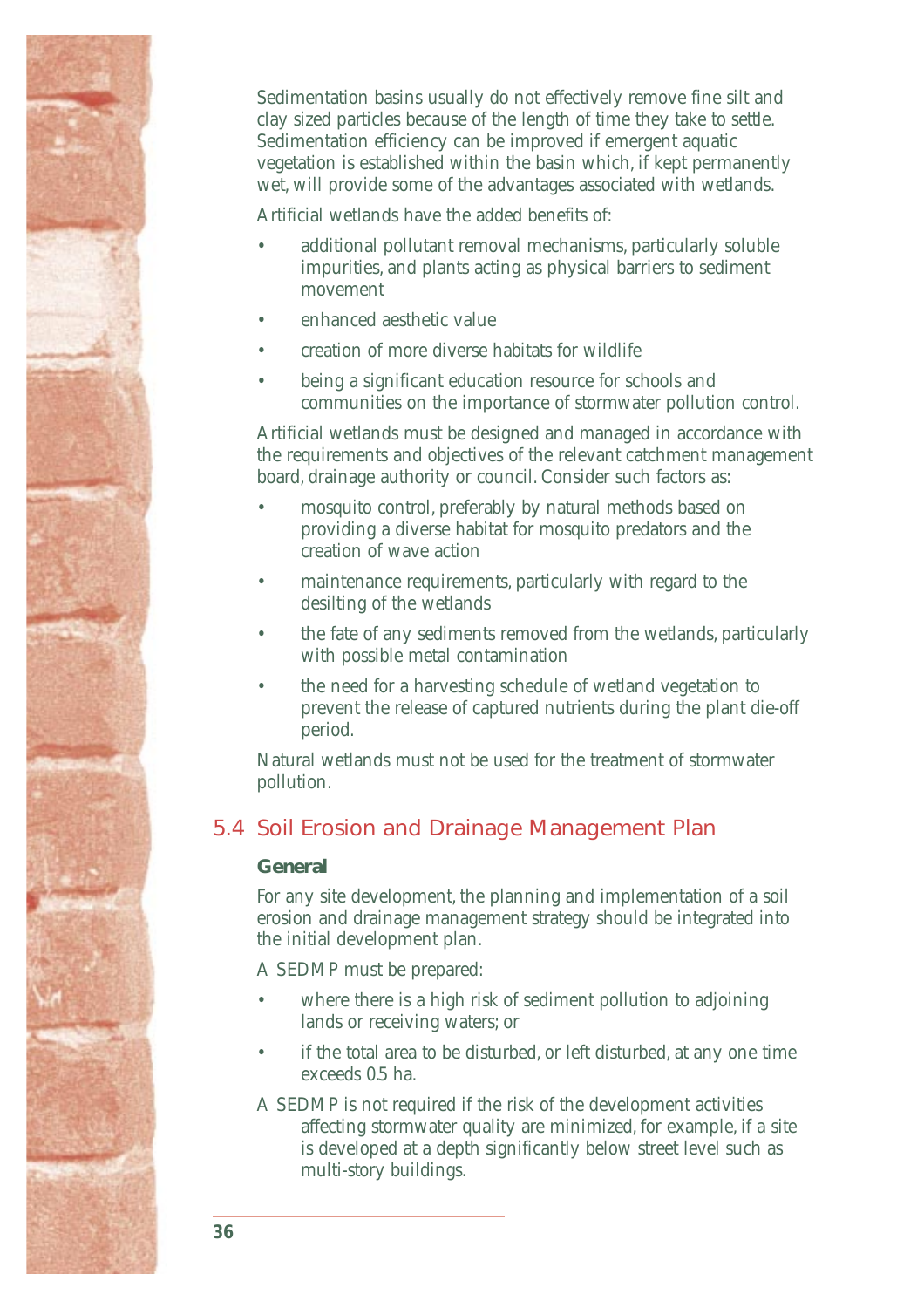The preparation and lodgement of a SEDMP should be a necessary condition of consent for land division or building consent or civil works. It may be necessary to have the SEDMP approved and certified by a suitably qualified and experienced organisation.

SEDMPs should be lodged with the engineering design drawings for the land division to the relevant local council for approval before construction begins.

Because issues of a smaller scale will need to be addressed at the building stage of development, an updated SEDMP should be provided with application for provisional building rules consent.

The plan should demonstrate the following major objectives of the site's erosion and sediment control strategy.

- Ensure that the least land is exposed to the risk of erosion for the shortest period of time.
- Effectively control surface runoff entering and leaving the site.
- Install erosion control works and measures to minimise the amount of site erosion.
- Install sediment collection devices to prevent the export of sediment from the site.
- Rehabilitate all disturbed areas as soon as possible.
- Maintain the erosion control and sediment collection devices.

The sequence of preparing an effective SEDMP should be in the following steps.

- Investigate the site characteristics.
- Comment on the effectiveness of the site water management.
- Integrate all clearing and grading works with the site layout design.
- Determine the existing and proposed drainage patterns.
- Select the appropriate erosion control practices.
- Select the appropriate sediment collection devices.
- Outline the site rehabilitation programme.

The SEDMP should include but not necessarily be limited to:

- **Plans** 
	- major drainage plan
	- site plan
	- proposed site works
- Supporting documentation
	- report
	- – calculations
	- preliminary design sketches.

**37**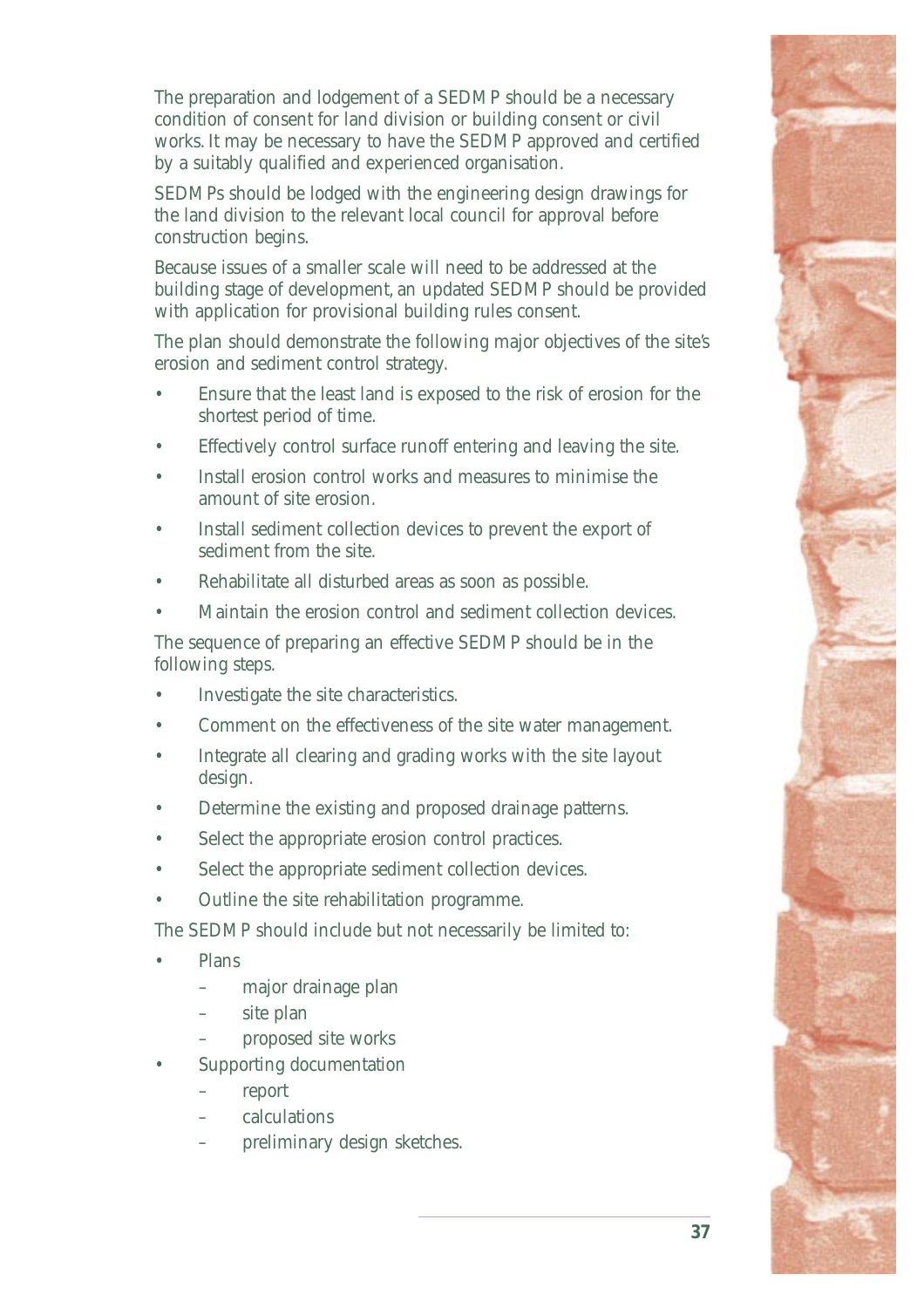

## **Plans**

## **Major drainage plan**

The following information should appear on one or more maps at a maximum scale of 1:2500:

- the development site boundaries and the total contributing catchment area boundary (including all external areas) to the most downstream point(s) of the site
- existing site water flows and drainage
- all existing major drainage systems and creeks within the total catchment area
- contours within the total catchment area at a sufficient interval to adequately define general drainage paths
- the location of any sensitive ecological areas in the vicinity of the development site
- the location of the proposed stormwater discharge point(s) from the site, both during and following completion of the final land development.

#### **Site plan**

The following information should appear on one or more site plans at a scale of either 1:200 or 1:500:

- existing contours at a maximum interval of 2 metres
- interim (if applicable) and final design contours at a maximum interval of 2 metres
- site boundaries and existing adjoining land use
- location of identified critical areas within or near the proposed development with potential for serious erosion problems
- limits of site disturbance including areas of cut and fill volumes at each disturbance location and proposed stockpile areas
- areas of existing vegetation to remain undisturbed and type of site protection measures to be used
- the location and size of all temporary, semi-permanent and permanent erosion and sediment control structures, devices and measures
- details of the proposed permanent stormwater management system, including all inlets, drains and outlets
- site rehabilitation proposals, including all permanent vegetated areas.

#### **Documentation**

The following documentation should be provided to support the proposed SEDMP:

- a report containing
	- a brief description of the nature and purpose of the development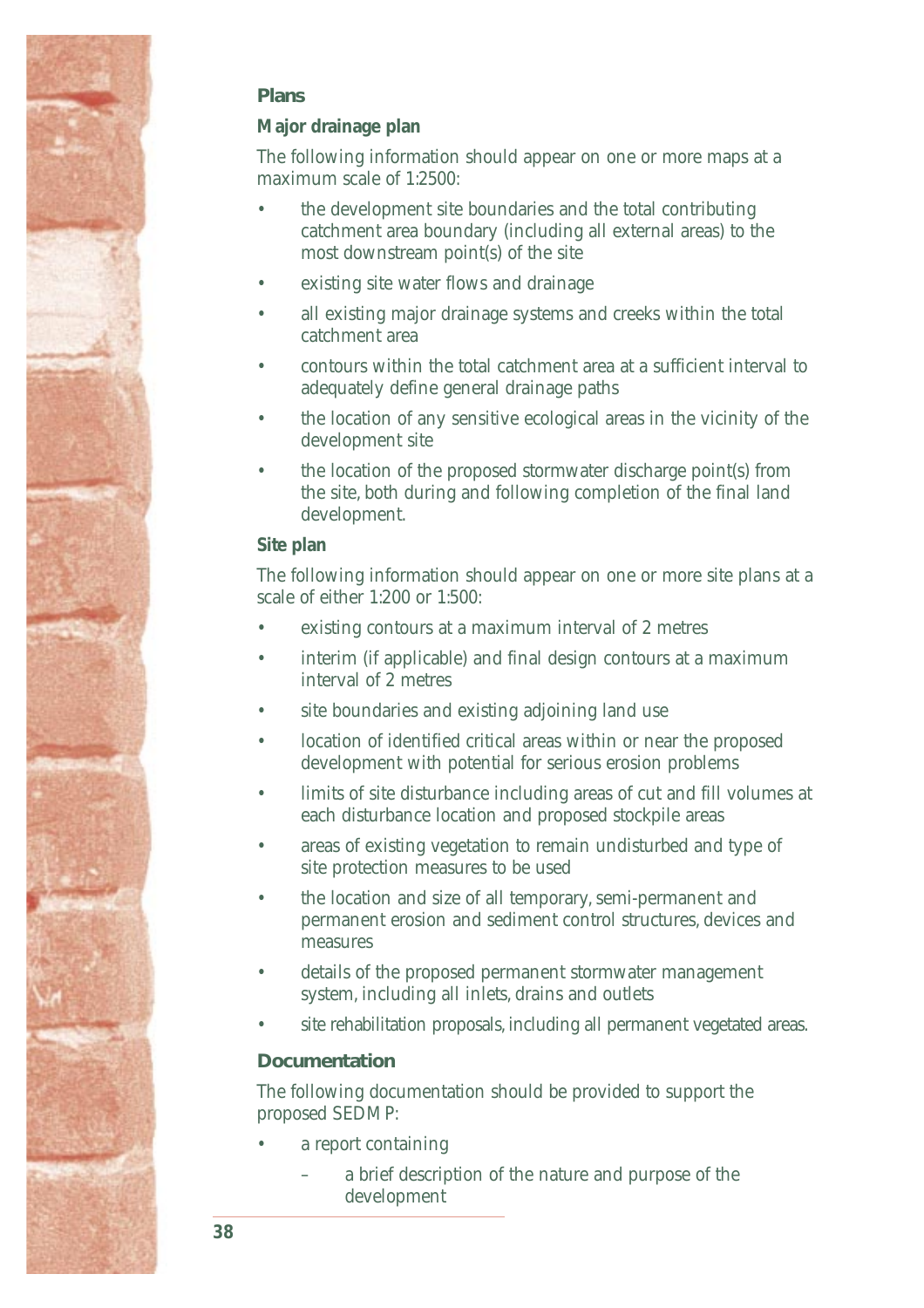- a description of the existing site topography, soil erodibility, vegetation and drainage pattern(s)
- a description of neighbouring areas, such as creeks, lakes, reserves and existing development that may be affected by the land disturbance
- a statement regarding the impact the proposal will have on the existing drainage pattern within and adjacent to the development site
- a description of the methods adopted to control erosion and sediment during construction
- a brief description of how the site will be stabilised after construction is completed
- a construction schedule including the
	- phasing of land disturbance works
	- staging of the rehabilitation of the disturbed areas
	- implementation of the temporary or permanent erosion and sediment control structures and strategy
- a maintenance schedule of regular inspections, cleaning and repairs of all erosion and sediment control structures
- calculations supporting the selection of the size of any temporary or permanent erosion and sediment control structures; they should be of sufficient detail to enable the preliminary sizing of all structures, such as the silt storage capacity of a sediment trap
- preliminary drawings of all major temporary or permanent structures such as sedimentation basins that are not standard structures or devices.

## **Detail**

The amount of detail required to be prepared for a SEDMP will vary between projects. Suitable risk management techniques should be used to determine the appropriate recurrence interval standard for the works required to comply with this code. In essence, an assessment should be conducted that relates the exposure risk created by the activity to the likely environmental harm or damage.

Factors that should be considered as part of this risk management assessment include but are not necessarily limited to:

- the size and nature of the external contributing catchment
- the scale of the project
- the estimated duration of the works involved with the project
- susceptibility of the exposed surfaces to be eroded
- ecological sensitivity of the surrounding environment
- consequences of the failure of any of the SEDMP works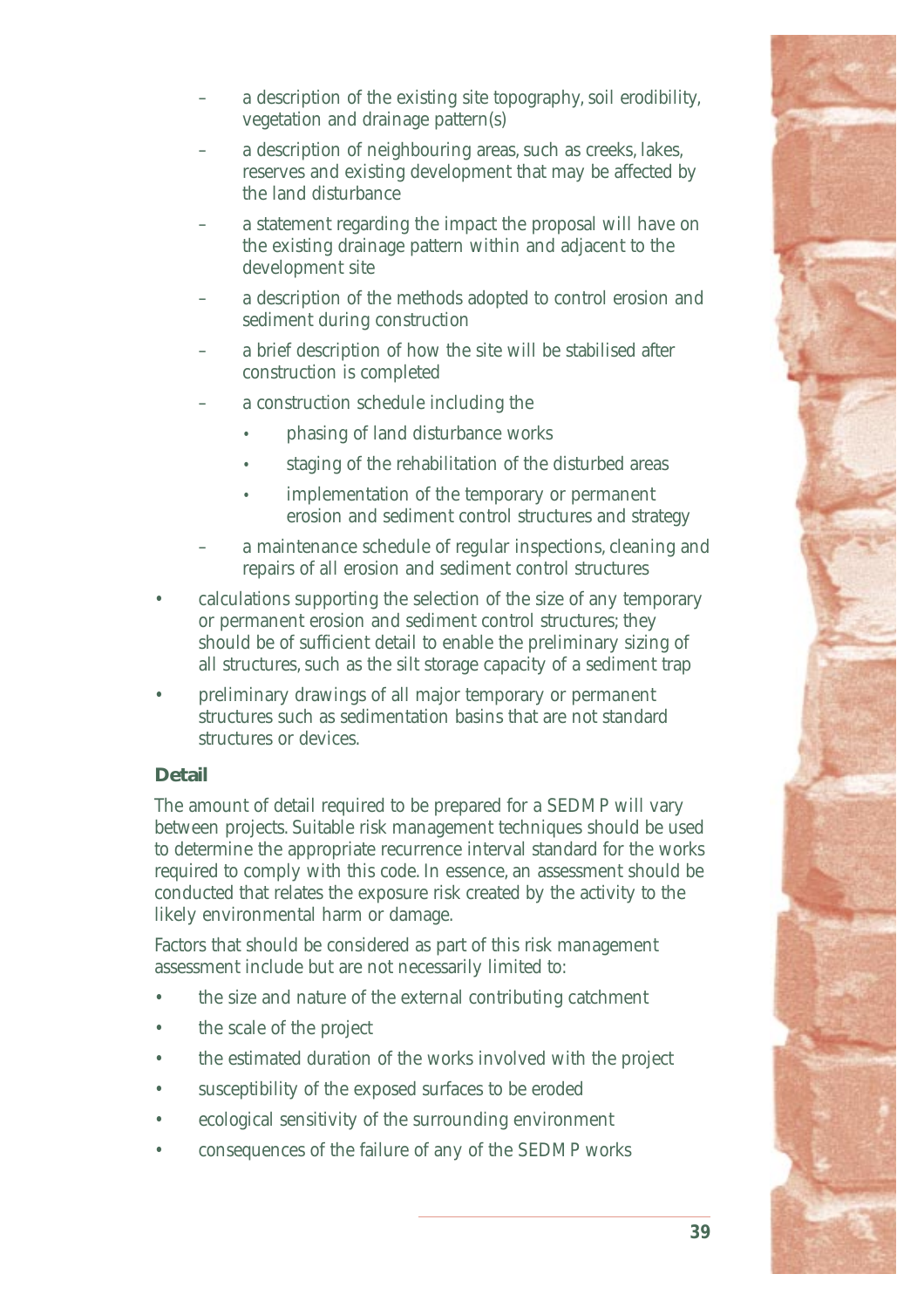

- ability to instigate effective emergency clean up procedures in the event of a failure
- season
- likelihood of short term rainfall
- climate
- natural vegetation growth.

### **Standard Symbols**

It is suggested that the standard symbols shown in figure 5.9 be adopted for use in the preparation of all SEDMPs.





#### **Examples**

The two examples of site plans illustrated are for:

- single residential allotment development (see figure 5.10)
- residential subdivision roadworks formation (see figure 5.11).



*Figure 5.10 Single residential development example.*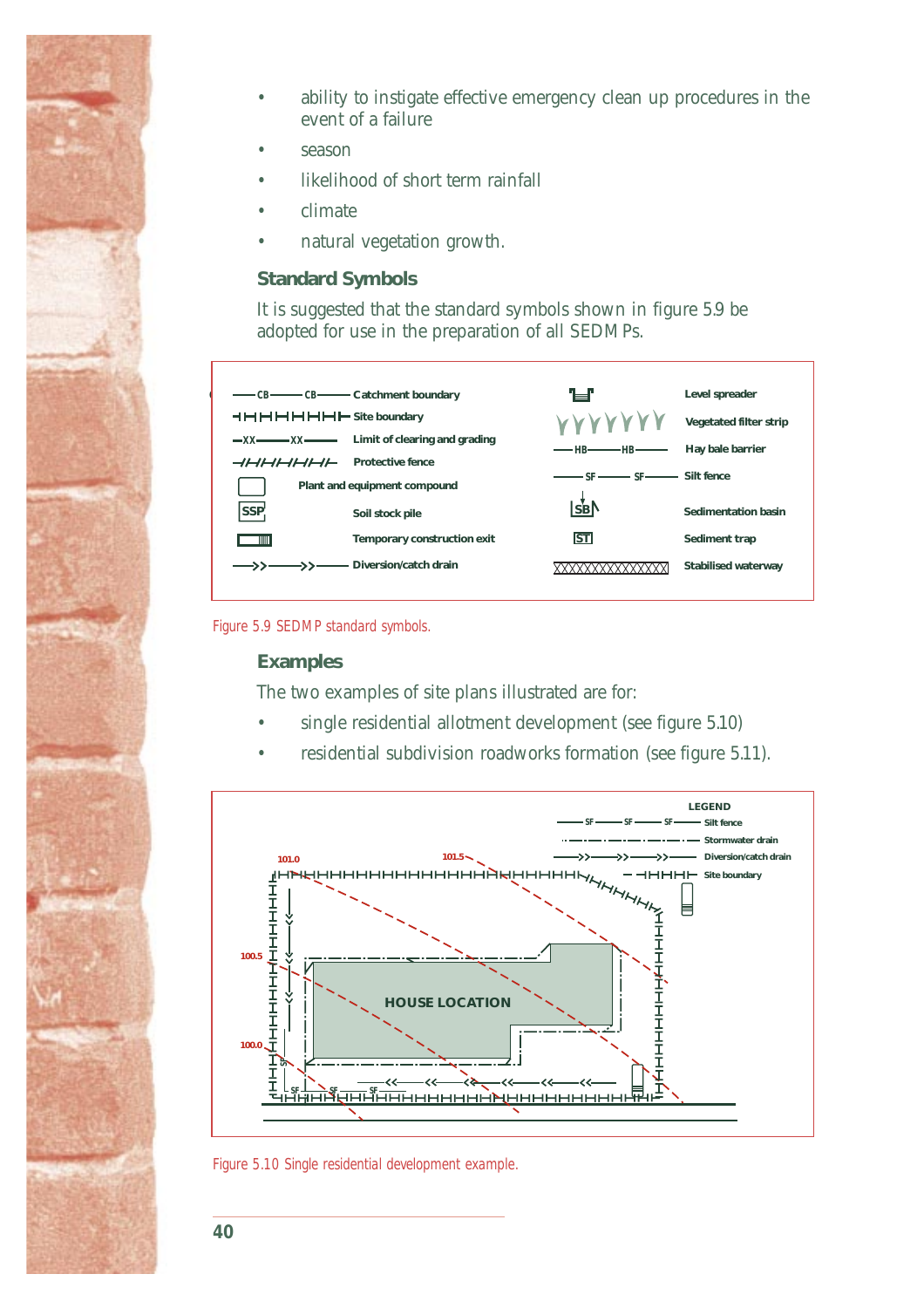

*Figure 5.11 Residential subdivision roadworks formation example.* 

The type of application that will require a SEDMP and the assessment process will be considered as part of the review of this code.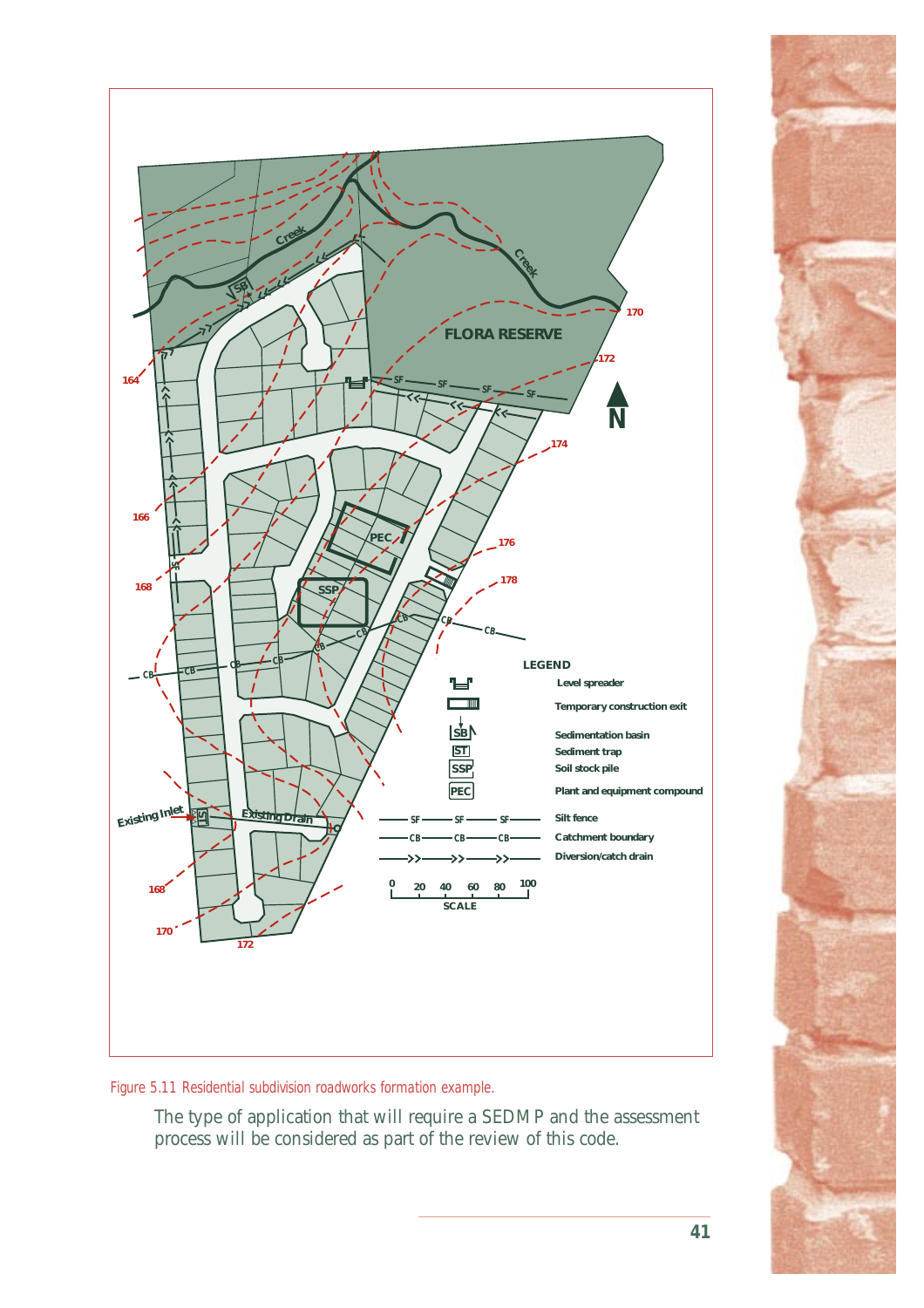## <span id="page-47-0"></span>6 HOUSING, INCLUDING HOME IMPROVEMENTS

This section is for residential (class 1) buildings and class 10 structures as defined by the building code of Australia and must be read in conjunction with chapters 1,2 and 5.4.

## **6.1 Soil Erosion and Drainage Management Plan**

The SEDMP should be lodged with the application for Provisional Building Rules Consent.

A sufficient SEDMP should consist of a site drainage plan (as required by the Building Rules), which includes such site drainage and erosion control measures set out in section 6 as are necessary to achieve the objectives of this code.

## **Site Drainage Plan**

All of the following information should appear on the site drainage plan at a scale of either 1:200 or 1:500:

- locality plan and the boundaries and dimensions of the site and any relevant easements
- existing contours and final design contours including location of cut and fill banks
- final overland flow drainage path
- general soil description if available
- the positions and dimensions of any proposed building and its relationship to the boundaries of the site
- proposed stockpile areas
- the location type and size of all temporary, semi-permanent and permanent erosion and sediment control structures, devices and measures
- installation sequence and maintenance requirements of control measures
- the approximate north point.

## **Standard symbols**

For a list of standard symbols see figure 5.9.

## **Examples of site drainage plan**

Two examples of site plans are illustrated here. These are for:

- single residential allotment developments with a slight fall (see figure 6.1)
- single residential allotment developments with a steep fall (see figure 6.2).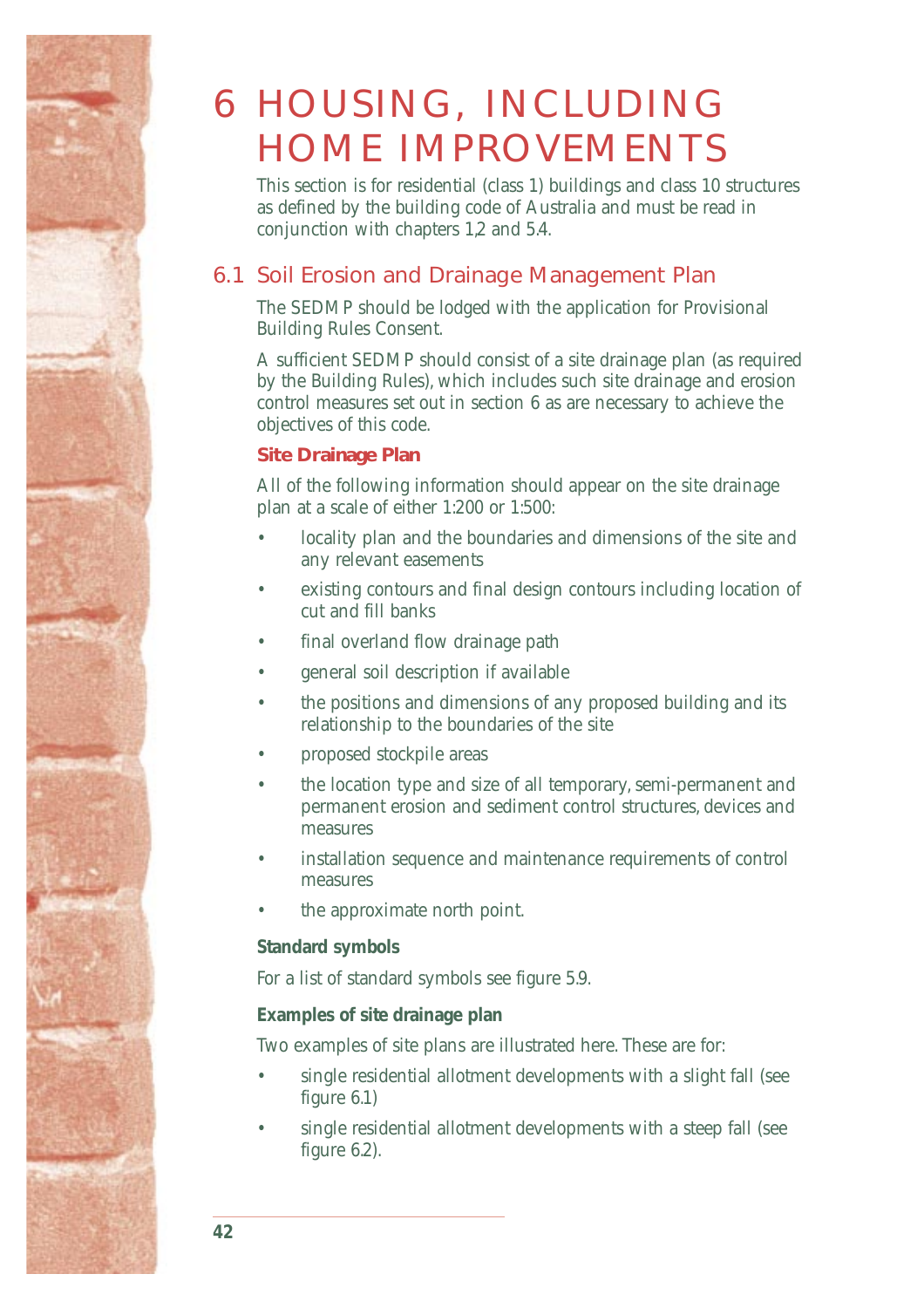

*Figure 6.1 Single residential development example – slight fall.* 



*Figure 6.2 Single residential development example – steep fall.* 

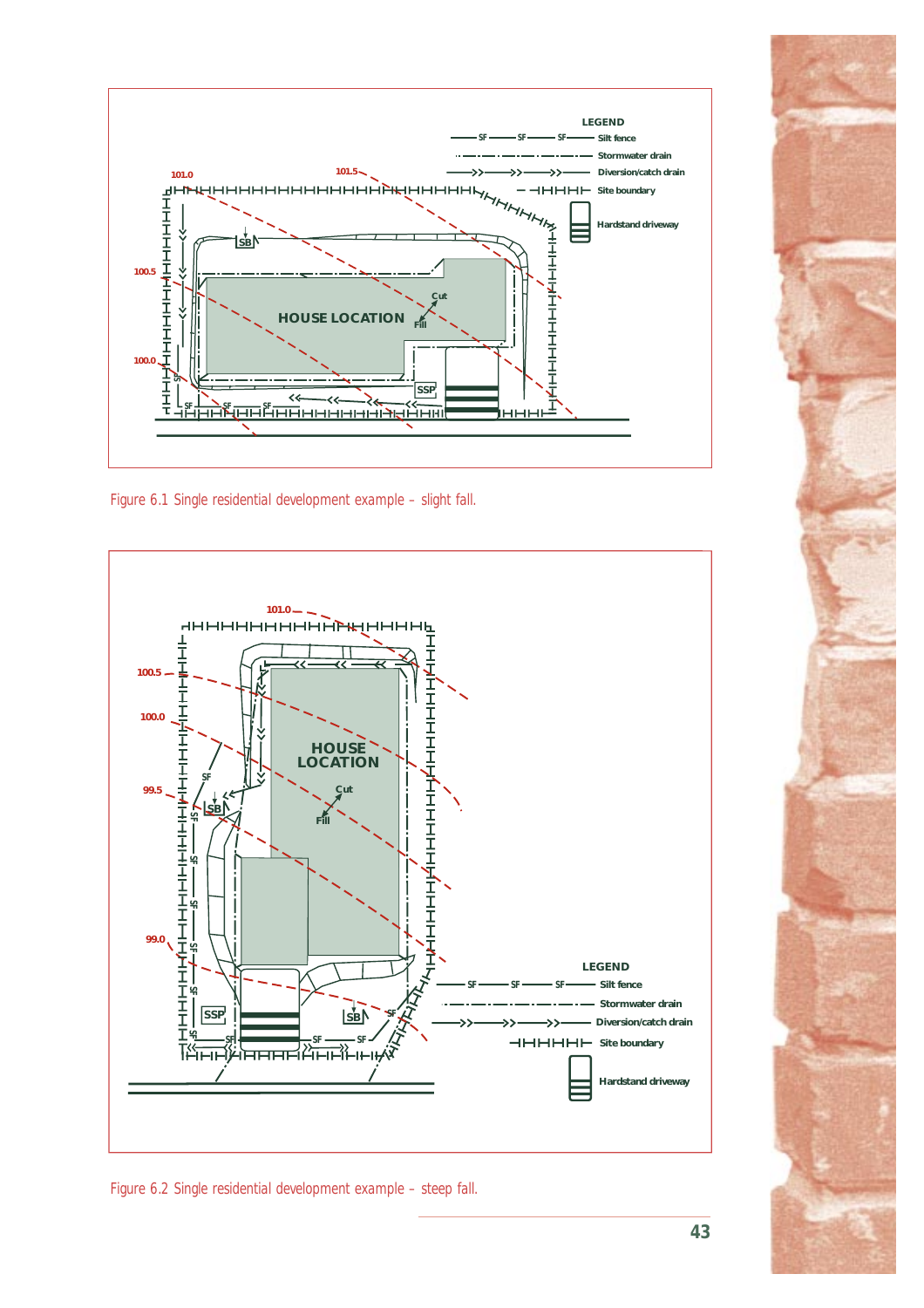

## **Zero lot line housing and small lot housing**

Off-site sediment control measures are sometimes needed as individual lots may be too small to install and maintain control measures on-site during the construction sequence.

If this is the case, off-site sediment control measures will need to be determined on an individual basis, in conjunction with the relevant off-site land owner. In any case, the guiding principles of this code must be adhered to.

## **Soil and Sediment Control Structures**

This section gives a brief description of soil erosion and sediment control structures to be used on Class 1a and 10a construction sites.

#### **Silt fences**

Silt fences are a temporary sediment control measure, which are constructed from geotextile filter fabric, to intercept sediment laden runoff and retain sediment. The main purpose of a silt fence is to reduce runoff velocities and cause the deposition of silt.



*Figure 6.3 Silt fence installation method.* 

Commercially available silt fences are also available, offering complete prefabricated systems and greater ultra-violet stability.

## **Hardstand driveway (unloading area)**

Where there is risk that delivery trucks etc will track soil and sediment from the site on to the roadway, the provision of a suitable access driveway should be considered.

A 'hardstand' driveway or loading area is one method which could be provided for vehicles (such as delivery trucks) to ensure that spoil is not removed from the site.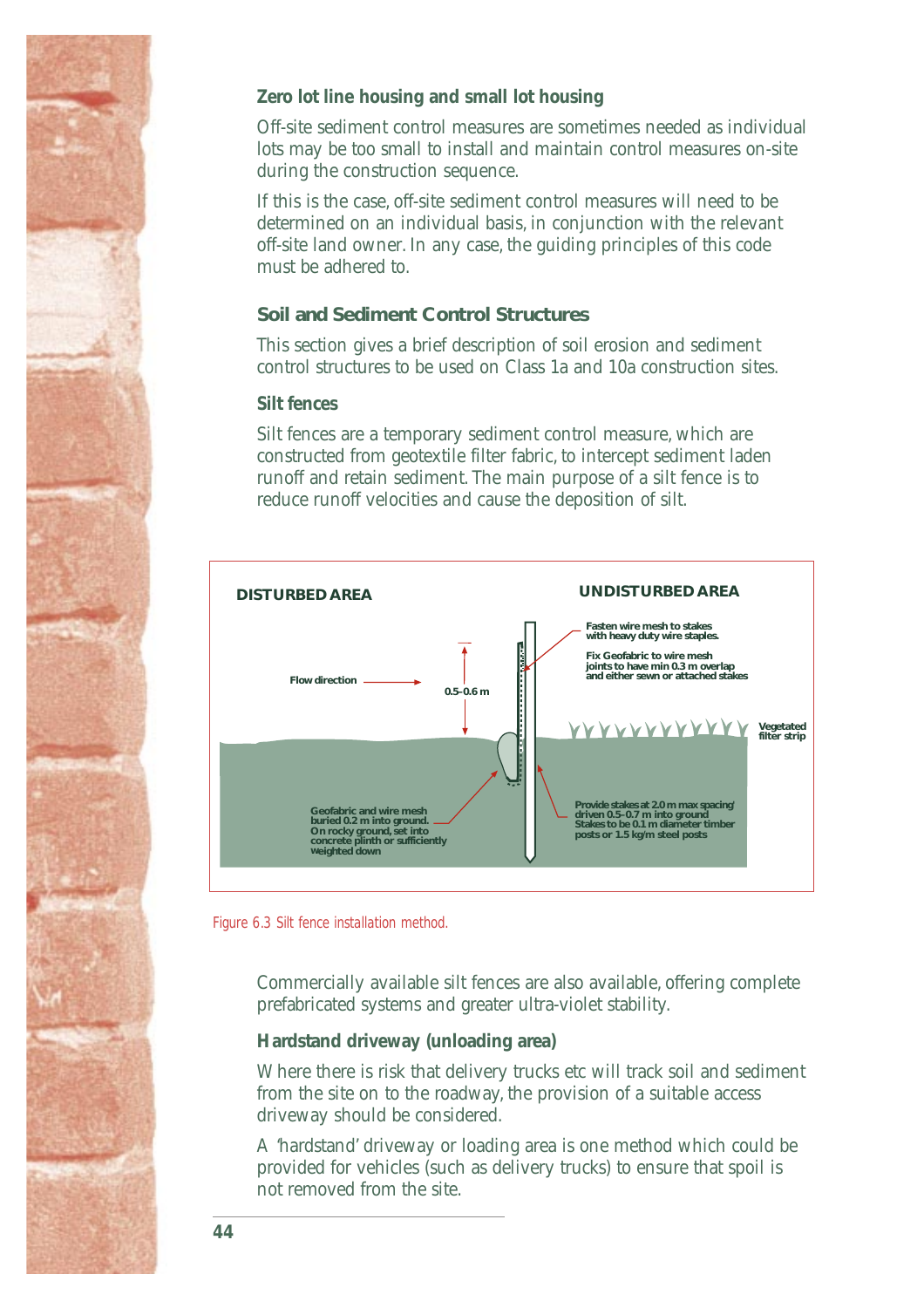For all construction sites, any sediment deposited on public roads or adjacent properties must be removed at least once following the conclusion of the daily construction activities. The frequency of cleaning must be increased if rainfall is likely.

Loads that may be subject to loss through wind erosion or accidental spillage must be totally and securely covered or sealed. Loose material should be cleaned from trucks before they leave the site.

When loading and unloading, prevent spillage of materials on to the road. Any accidental spills must cleaned up immediately so as to prevent the material from entering the stormwater system.



*Figure 6.4 Hardstand driveway.* 

For building sites with only small areas of disturbed soil that are not accessible to construction traffic, temporary construction exits may not be required.

#### **Sedimentation basin**

A sedimentation basin is an earth mound bunded (contained) area for collecting small scale runoff from an individual building site and used for the soakage and collection of washing out water and sediments from construction activities and trades.

#### **Diversion channel/bank**

An earth mound or shallow earth drain collects runoff and diverts flow to a silt fence or sedimentation basin (see figure 6.5).

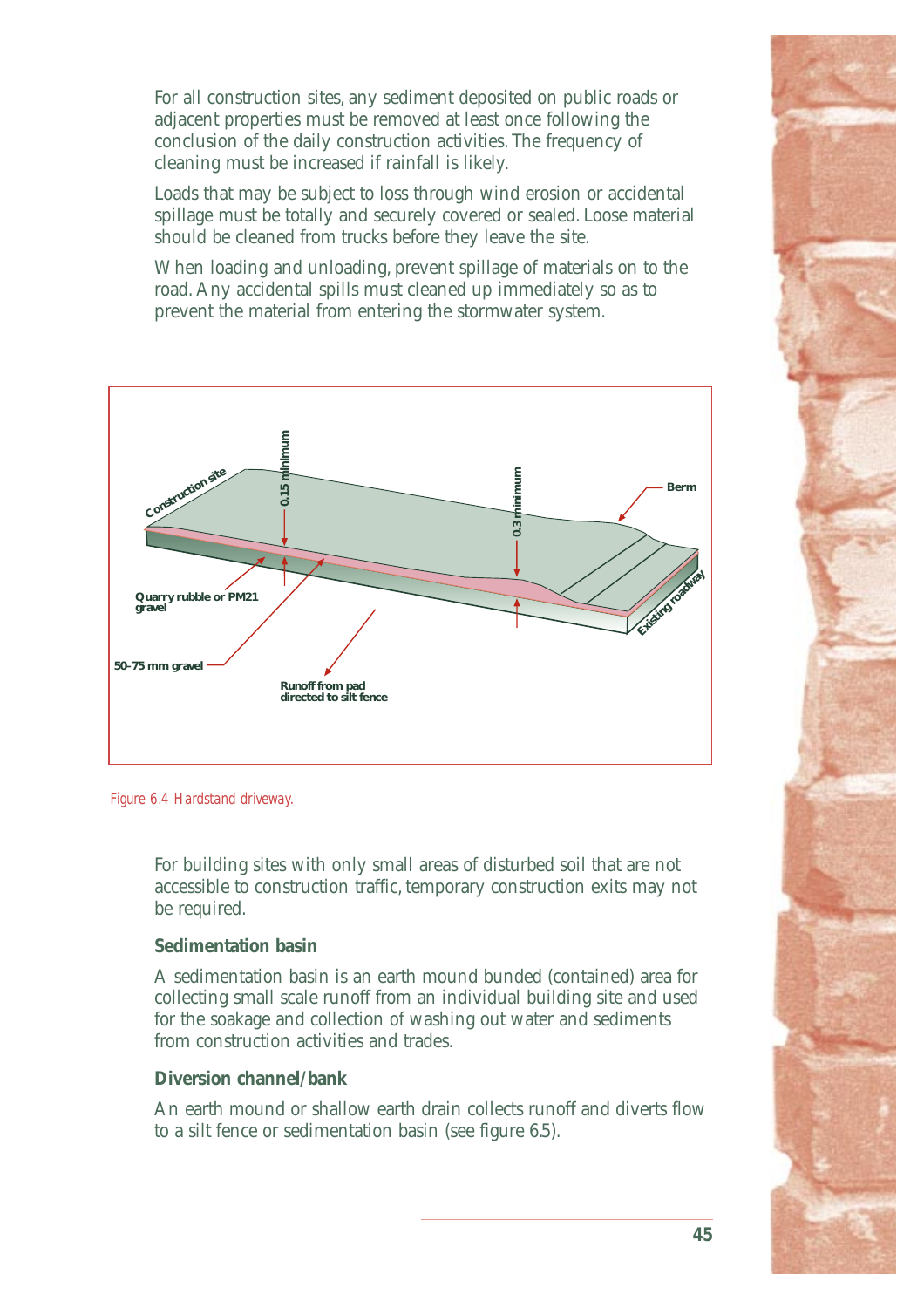

*Figure 6.5 Examples of use of diversion channel/bank.* 

## **6.2 Construction Works—Operational Controls**

Soil erosion and the generation of sediment during construction activities cannot be entirely prevented. Sound project planning can reduce the potential for erosion but control measures will always be necessary to reduce the impact of the erosion both on-site and off-site.

Operational construction control measures described in this section should be combined with the soil erosion and sediment control and site drainage measures and plans described in section 6.1.

## **Building Construction Works**

All building construction works must be conducted in such a manner so as to minimise the entry of pollutants into the stormwater system. This includes, but is not necessarily limited to, the following building activities and trades. It is hoped that builders will create the circumstances necessary for tradespersons to be able to meet the requirements of this Code of Practice, for instance by clearly designating contained waste areas on site.

## **Minimise disturbance of the site**

Minimise disturbance of the site when cutting and filling and excavating the building platform. Preserve as much grassed area as possible as these areas filter much of the sediment from stormwater runoff before it reaches the drainage system.

## **Hard waste**

All hard waste must be stored on-site in such a manner so as to prevent any materials from entering the stormwater system either by wind or water action.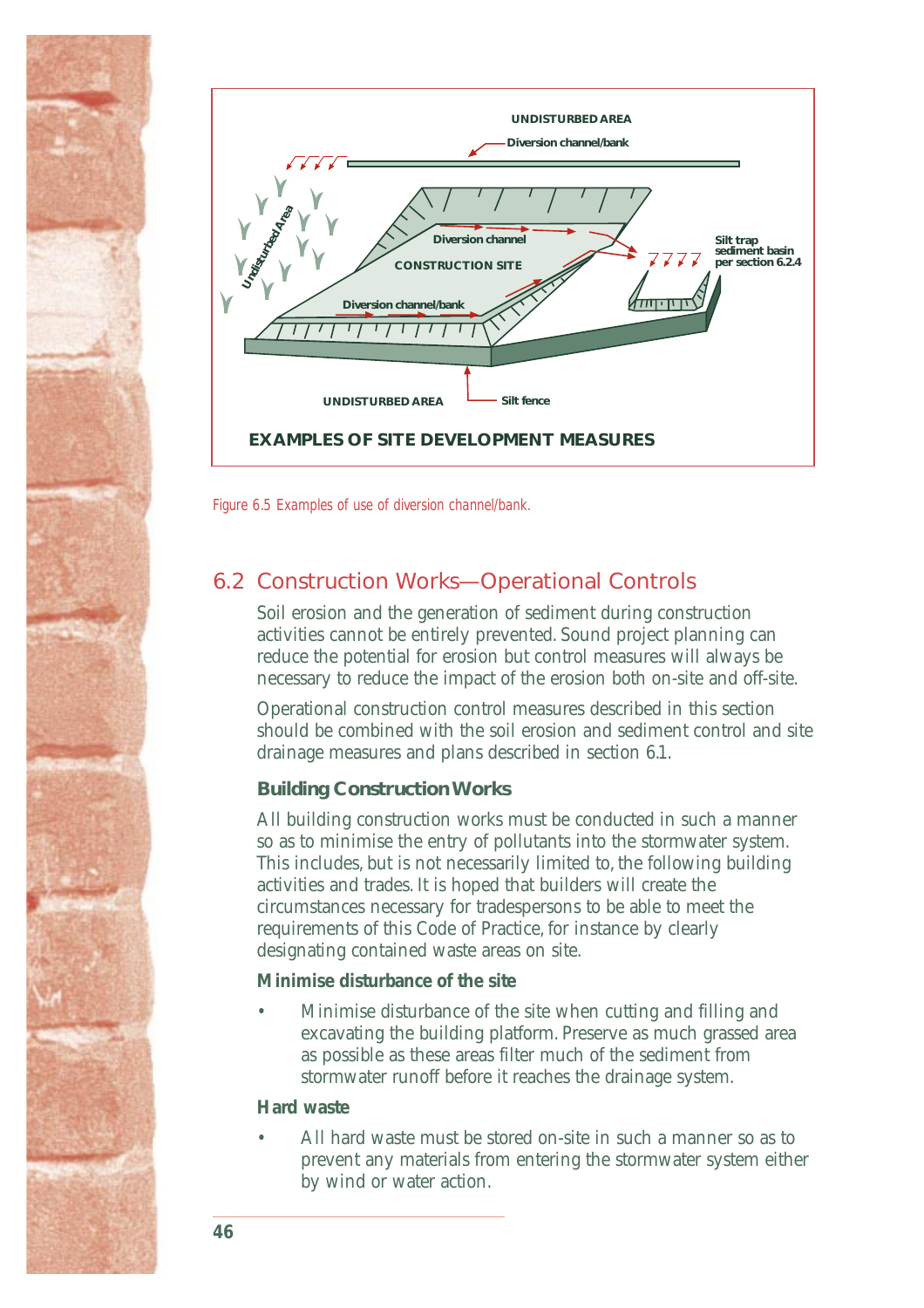- Small items should be contained in covered bins.
- Disposal of the waste should be by recycling or to a waste depot licensed to receive that waste.

## **Concrete works**

- Where possible, all residues and wastes generated by concrete works must be prevented from entering the stormwater system.
- On-site mixing of concrete, either by hand or by mechanical means, should be carried out in a designated area of the site which is capable of containing all excess water, residues and waste.
- Where site conditions require the use of concrete pumps from public roadways, temporary bunds must be provided across all downslope gutters to trap any spilt material. All spilt material must be removed from the roadway and gutter prior to the removal of the temporary bunds.
- Concrete mix trucks, pumps and equipment must not be washed down in roadways, footpaths or reserves. These vehicles and equipment should be washed down either within a designated contained area within the site or at a suitably designed and operated depot washdown facility.
- Waste concrete slurry should be allowed to dry and either be disposed of on-site or taken to a licensed waste depot.

## **Brick works and brick cutting**

- Mortar must not be mixed in gutters or any other location, which will drain to the stormwater system.
- All wastewater from brick cutting activities must be prevented from entering the stormwater system.
- Brick cutting activities that generate surplus wastewater should not be carried out on public roads, footpaths or reserves.
- Surplus wastewater from brick cutting activities should be either recycled, disposed to sewer (with SA Water Industrial Wastes Section approval) or discharged into a contained area for drying by soakage.

## **Painting**

- Paint waste and wash waters must not be discharged to the stormwater system.
- Water-based paint cleaning water should be disposed of to sewer or diverted into a contained area lined with newspaper on-site. When it is dry, place the newspaper with paint residue in a solid waste bin.
- Oil-based clean up material should be filtered for reuse of the solvent or taken to a waste depot that is licensed to accept these wastes. Place the paint residue after filtering in a solid waste bin.
- Unused paint should be kept in the tin or other sealed container and disposed of to a waste depot licensed to receive this waste.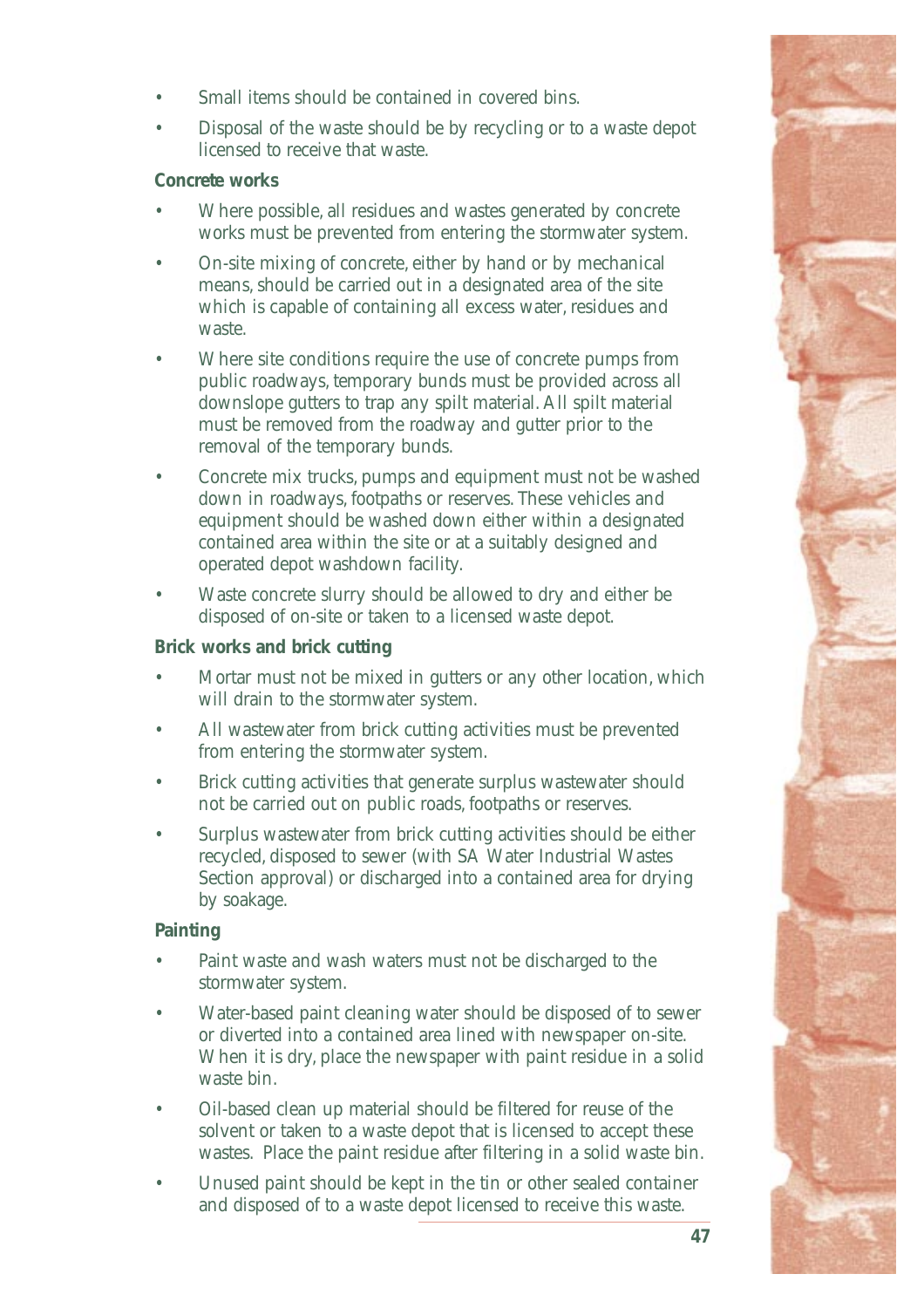

## **Plastering**

- Plastering waste and wash waters must not be discharged to the stormwater system.
- All residues and wastes from plastering activities should be allowed to dry within a designated contained area of the site. Solid waste should be disposed of either on-site or taken to a licensed waste depot.
- Alternatively, solid wastes from plastering activities such as calcium sulphate may be used as a clay modifier in gardens.

### **Cleaning**

Paint stripping waste, roof cleaning waste and other general building cleaning wastes must not be allowed to enter the stormwater system. With the exception of certain hazardous materials (eg lead/caustic paint scrapings), these wastes should be discharged either into a contained area on the site for soakage or to sewer (with SA Water Industrial Wastes Section approval).

Refer to High Pressure Water Blasting Code of Practice available from the Environment Protection Agency.

### **Plumbing**

Site services should be installed in accordance with AS/NZS 3500:1998 3.2 within a reasonable time to minimise runoff to the stormwater system.

#### **Airconditioner installations and cooling tower wastewater**

- Evaporative airconditioners must be installed in such a manner so that saline water from the cooler dump valve systems and nondump valve systems are not allowed to enter the stormwater system.
- The saline wastewater from airconditioner dump valve systems and cooling towers should be directed to sewer or to a suitable (saline tolerant) garden area or rainwater tank (if not used for drinking).

Note: Wastewater should not be allowed to exit the site on to a neighbouring property as this may cause environmental nuisance.

## **Soil and materials stockpiles**

- Stockpiles of soil and building materials must be maintained within the area contained by the silt fence.
- Stockpiles, for example soil/cement, should be covered by a tarpaulin at the end of each day if rain or excessive wind is likely.
- Site stormwater drainage should be directed away from or around the stockpiles.

#### **Roof stormwater**

The stormwater disposal system should be directly connected to the street stormwater system or rainwater tank as soon as practicable after roof completion/downpipe installation.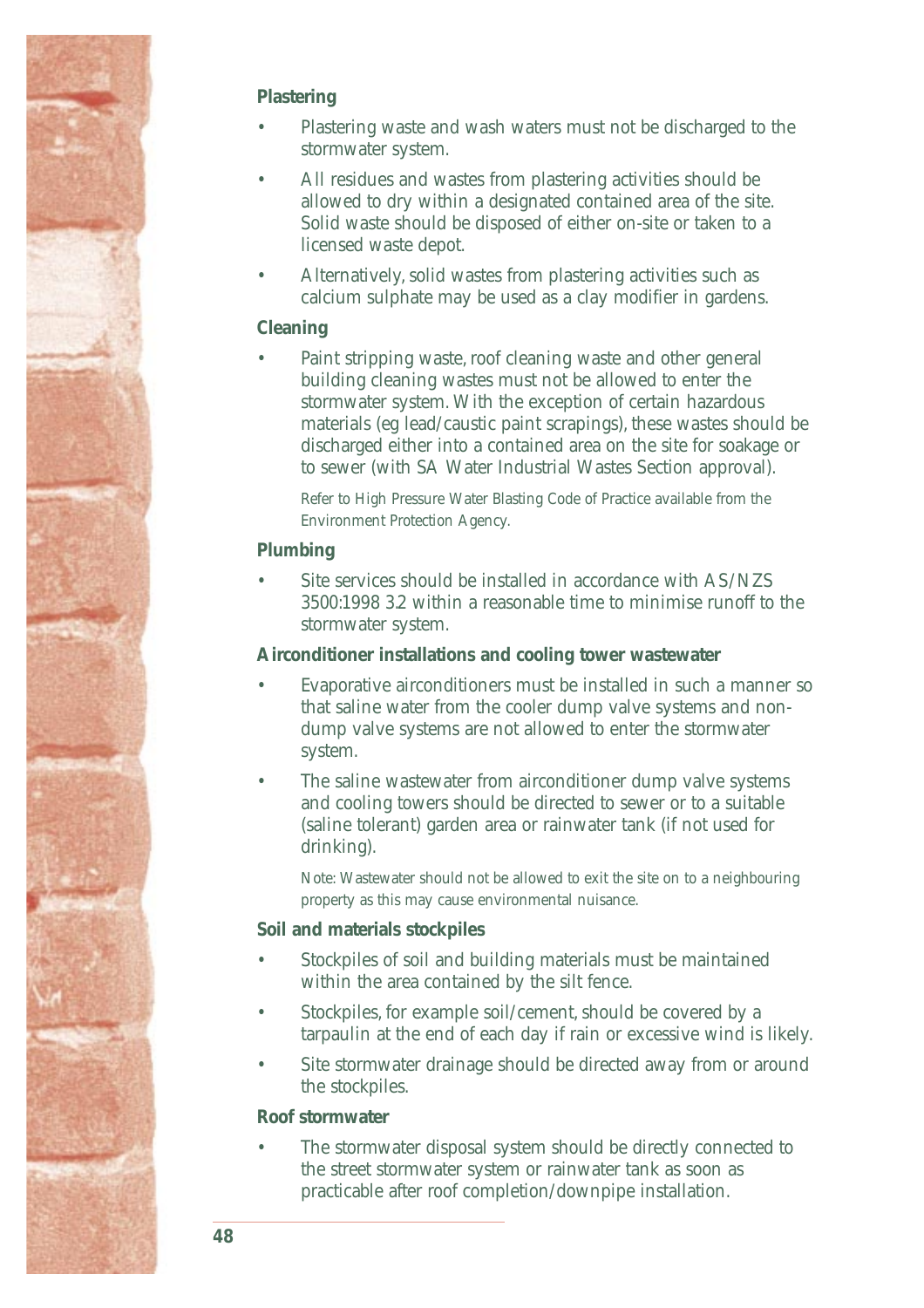### **Delivery of building materials**

Delivery vehicles should enter and exit the site on the access driveway or hardstand driveway where provided, to minimise the potential for tracking of mud and soils on to roads. See subsection on Hardstand Driveway, in section 6.1, for further details on unloading vehicles.

#### **Fuel or chemical use**

Where fuels or chemicals are used or temporarily stored on-site, due care must be taken to ensure they are securely contained, so they do not enter the stormwater or groundwater system.

### **Dust Emissions During Excavations**

Dust can cause significant nuisance to nearby residents and can cause pollution of stormwater. Dust emissions from the site should be controlled so as to minimise any adverse effect on the amenity value of an area.

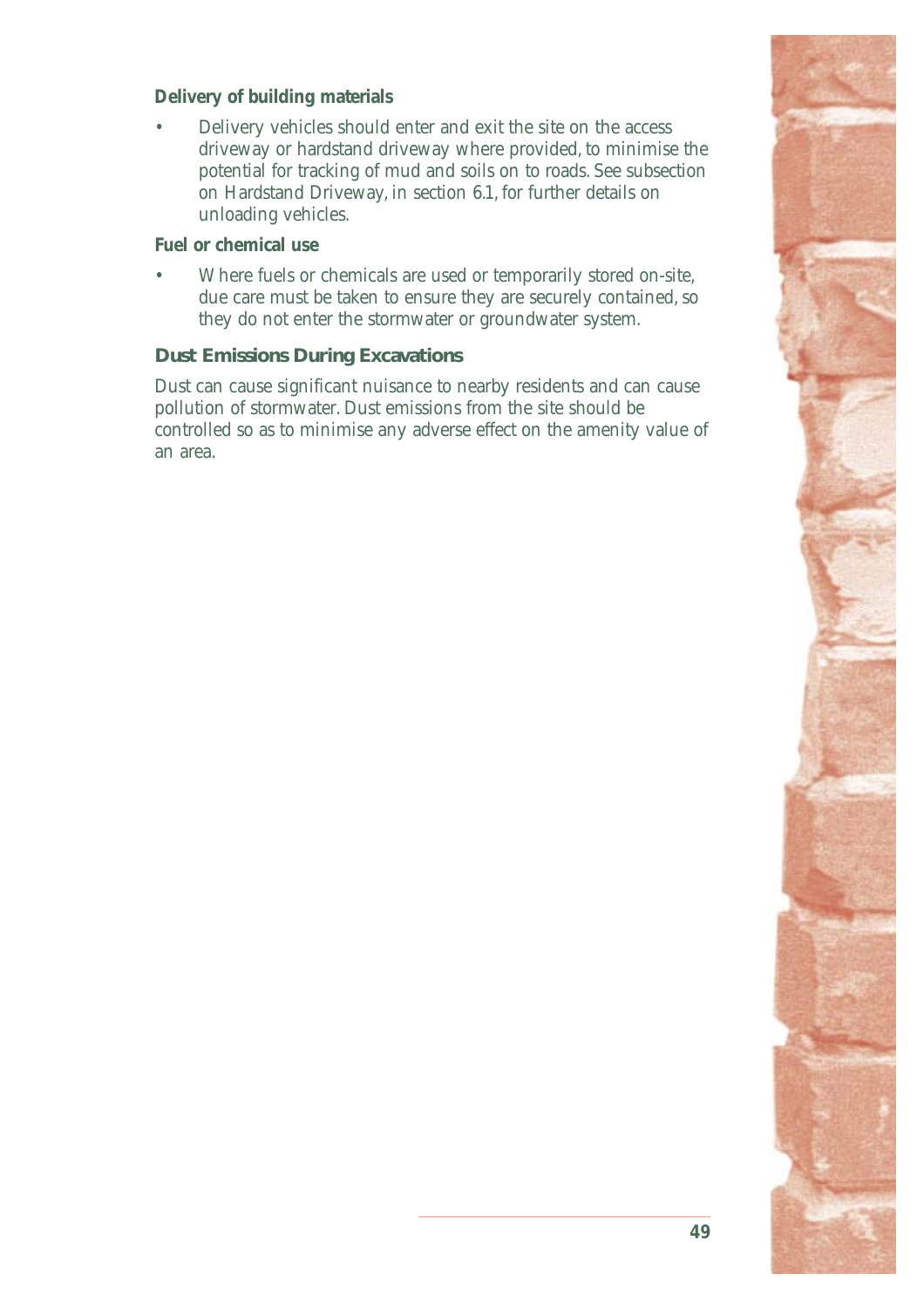## <span id="page-55-0"></span>BIBLIOGRAPHY

## **Erosion Control and Sediment Collection Manuals**

Australian and New Zealand Environment and Conservation Council (ANZECC). 1992 *National Water Quality Management Strategy. Australian Water Quality Guidelines for Fresh and Marine Waters.* 

BC Tonkin & Associates, and Eco Management Services. 1992. *Guideline manual — Urban stormwater runoff quality control measures for the Mount Lofty Ranges watershed.* Engineering and Water Supply Department.

Carter, J. 1995. *Watercourse processes: A guide for watercourse managers in the Mount Lofty Ranges.* Water Resources Group, Department of Environment and Natural Resources.

Carter, J and Collingham, E. *Guide to control measures for small watercourses in the Mt Lofty Ranges.* Available from Catchment Resource Centre, 5C Cameron Street, Mount Barker, 5251, Phone: (08) 8391 7500, Fax: (08) 8391 7524

*Emergency response to a leakage or spillage of hazardous material during transport, storage or handling. The role and responsibilities of the emergency services and other government agencies.* 1997. Government of South Australia.

Environment Protection Authority. 1997. *Stormwater Pollution Prevention/General Code of Practice for the Community.* 

Environment Protection Authority. 1997. *Stormwater Pollution Prevention/General Code of Practice for Local, State and Federal Government.* 

Hunt, JS (Ed). 1992. *Urban erosion and sediment control.* Department of Conservation and Land Management.

Morse McVey & Associates. *Soil and water management for urban development.*  NSW Department of Housing.

Peterson SM and Bately GE. 1993. The fate of pesticides in Australian Rivers. *Chemistry in Australia*, *Aquatic and Environmental Chemistry*  Supplement, August 1993.

Scott & Furphy Pty Ltd. 1988. *Design manual for urban erosion and sediment control.* National Capital Development Commission.

State Pollution Control Commission. 1989. *Pollution control manual for urban stormwater.* 

## **Catchment Resource Centre Waterwise Information Pamphlets:**

- Revegetation of watercourses
- Watercourse management
- Exotic trees along watercourses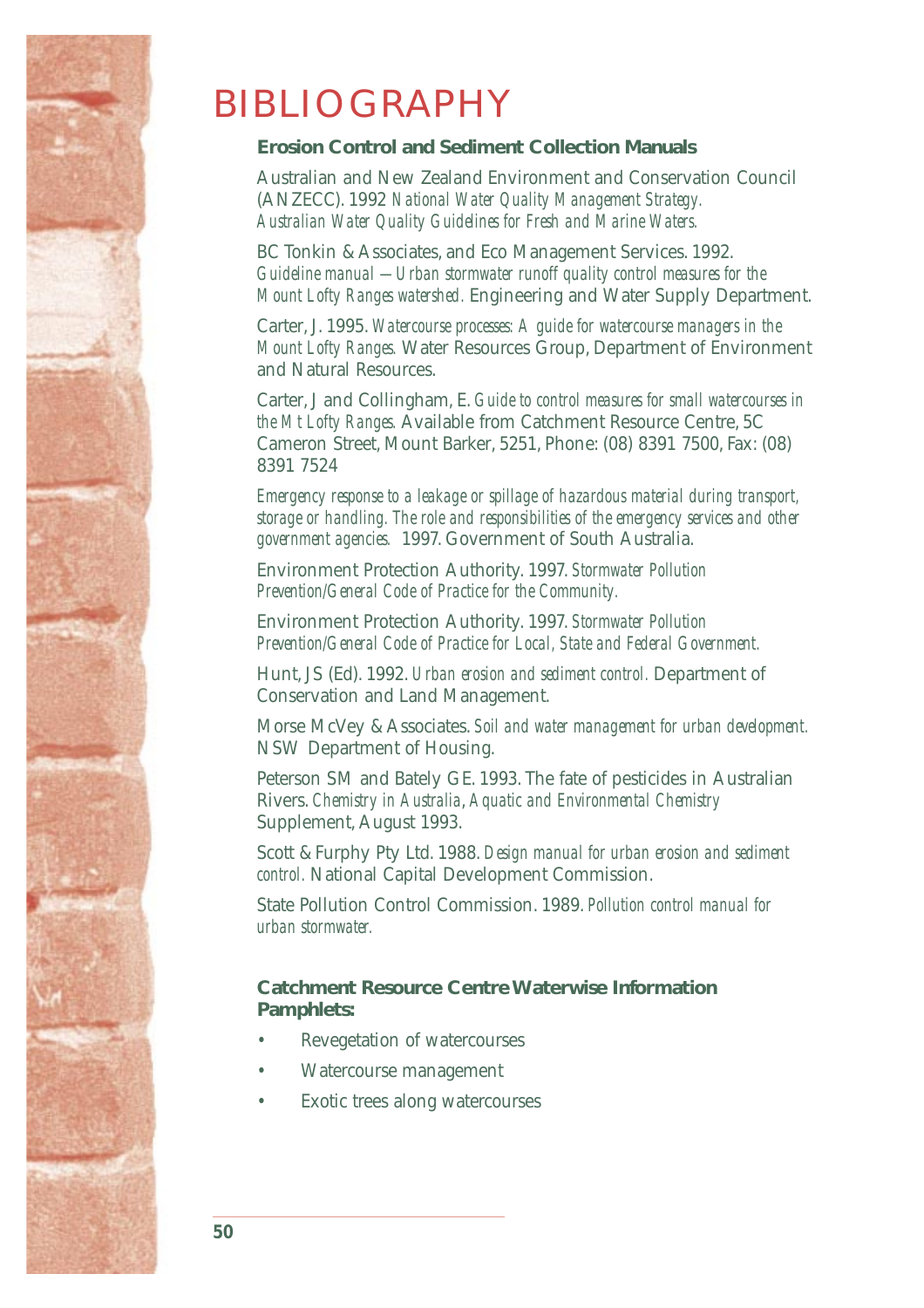## <span id="page-56-0"></span>ACKNOWLEDGMENTS

This Code of Practice has been prepared in consultation with the following industry reference group.

Their assistance and input is gratefully acknowledged.

## **Building and Construction Industry Reference Group**

| Mr Bill Beattie    | Master Builders Association of SA Incorporated |
|--------------------|------------------------------------------------|
| Mr Colin Best      | <b>Bardavcol Pty Ltd</b>                       |
| Mr Glen Blackmore  | <b>Civil Contractors Federation</b>            |
| Mr Allan Gilbert   | Allan Gilbert and Associates Pty Ltd           |
| Mr Derek Stapleton | <b>CFMEU Construction and General</b>          |
| Mr Ian Sutherland  | <b>Housing Industry Association</b>            |
| Ms Carolyn Wigg    | Planning S.A.                                  |

The City of Tea Tree Gully for permission to include material from their Stormwater Management Bulletin.

B C Tonkin and Associates, Adelaide for permission to include material from the Mount Lofty Ranges Watershed Urban Stormwater Guideline Manual.

**51**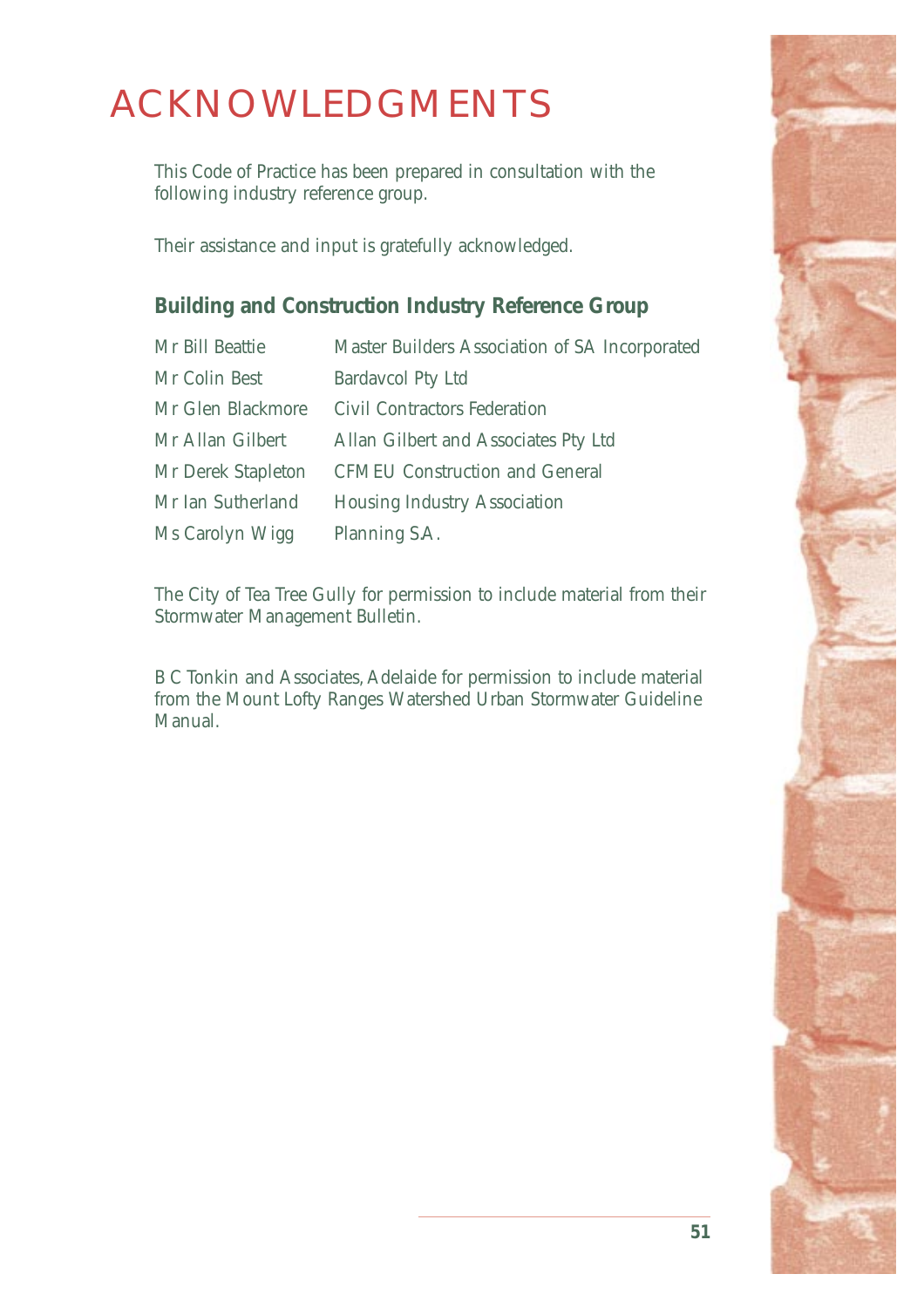## <span id="page-57-0"></span>APPENDIX 1 RELEVANT LEGISLATION

This appendix contains additional information about legislative controls that may apply when considering the objectives of this Code of Practice.

## **Environment Protection Act 1993**

### **Codes of Practice and Environment Protection Policies**

Codes of Practice are the vehicles currently being used by the EPA to achieve improved stormwater quality. The purpose of the codes is to provide guidelines on how to prevent pollution from leaving sites where the pollution originates, by the use of long term planning. modification of practices and treatment at source where appropriate.

Following the formation of the Water Quality EPP, agencies will have a period of time to implement actions to adhere to the mandatory provisions of the EPP, on condition that the agencies demonstrate that they are making appropriate changes towards meeting the provisions of the EPP.

## **Authorised Officers**

The Act allows for the following persons to be appointed as authorised officers:

- those appointed by the Authority (with the approval of the Minister)
- all members of the police force
- a council employee or officer as appointed by the relevant council after consultation with the Authority (powers of council appointed authorised officers may be limited by regulation).

Fully authorised officers are empowered to:

- require compliance with the mandatory provisions of an EPP
- enter and inspect places or vehicles including, on the obtaining of a warrant from a justice, breaking into a place or vehicle
- require documents or information to be produced and to take copies of such documents or information
- take samples for analysis, examine or test plant, equipment or vehicles
- take photographs, films, audio, video and other recordings
- seize material evidence
- require a person to provide their name and address and to answer questions.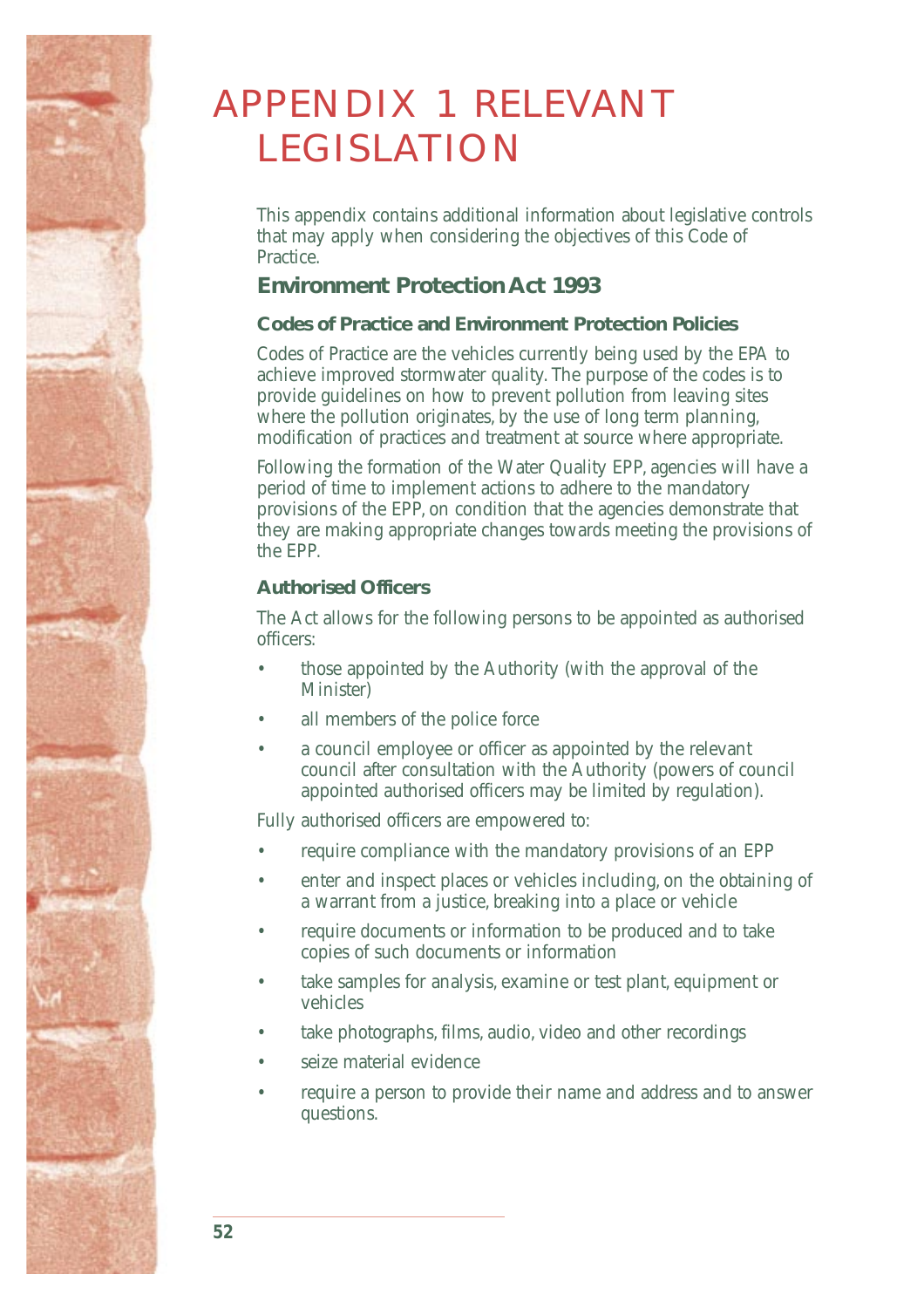## **Water Resources Act 1997**

The *Water Resources Act 1997* allows for the proclamation by the Governor of a catchment area to be administered by a catchment water management board. The board is charged with preparing a catchment water management plan for its catchment area, which includes water quality objectives of:

- removing pollutants from watercourses
- providing support for activities which will improve the quality of catchment water
- educating the public in relation to the management of the catchment.

This stormwater pollution control Code of Practice has been designed to prevent the entry of pollutants to watercourses by proposing strategies and works to control the generation of the pollutants at their source.

## **Local Government Act 1934**

*The Local Government Act 1934* provides councils with certain obligations and powers for the protection of watercourses. Although principally targeting the issue of flood control, the relevant sections of the Local Government Act could be interpreted to include issues related to the source control of stormwater pollutants. Under these wider interpretations, the Code of Practice is intended to be in agreement with the Local Government Act.

Any person who wishes to alter a watercourse should consult directly with the relevant council.

Specific sections of the Local Government Act relate to the source control of stormwater pollutants:

## Section 634

specifies that councils are responsible for the protection of all watercourses within their areas (except where the watercourses are proclaimed under the Water Resources Act 1997).

Section 635

requires council authorisation for persons to deposit anything in a watercourse, obstruct, alter the course or interfere with the bed or banks of a watercourse.

#### Section 636

allows councils to require the removal of obstructions, the making good of damage, or maintenance of a watercourse, which passes through privately owned land.

Section 637

gives councils the power to carry out works to remove obstructions, make good damage and otherwise maintain a watercourse in good condition.

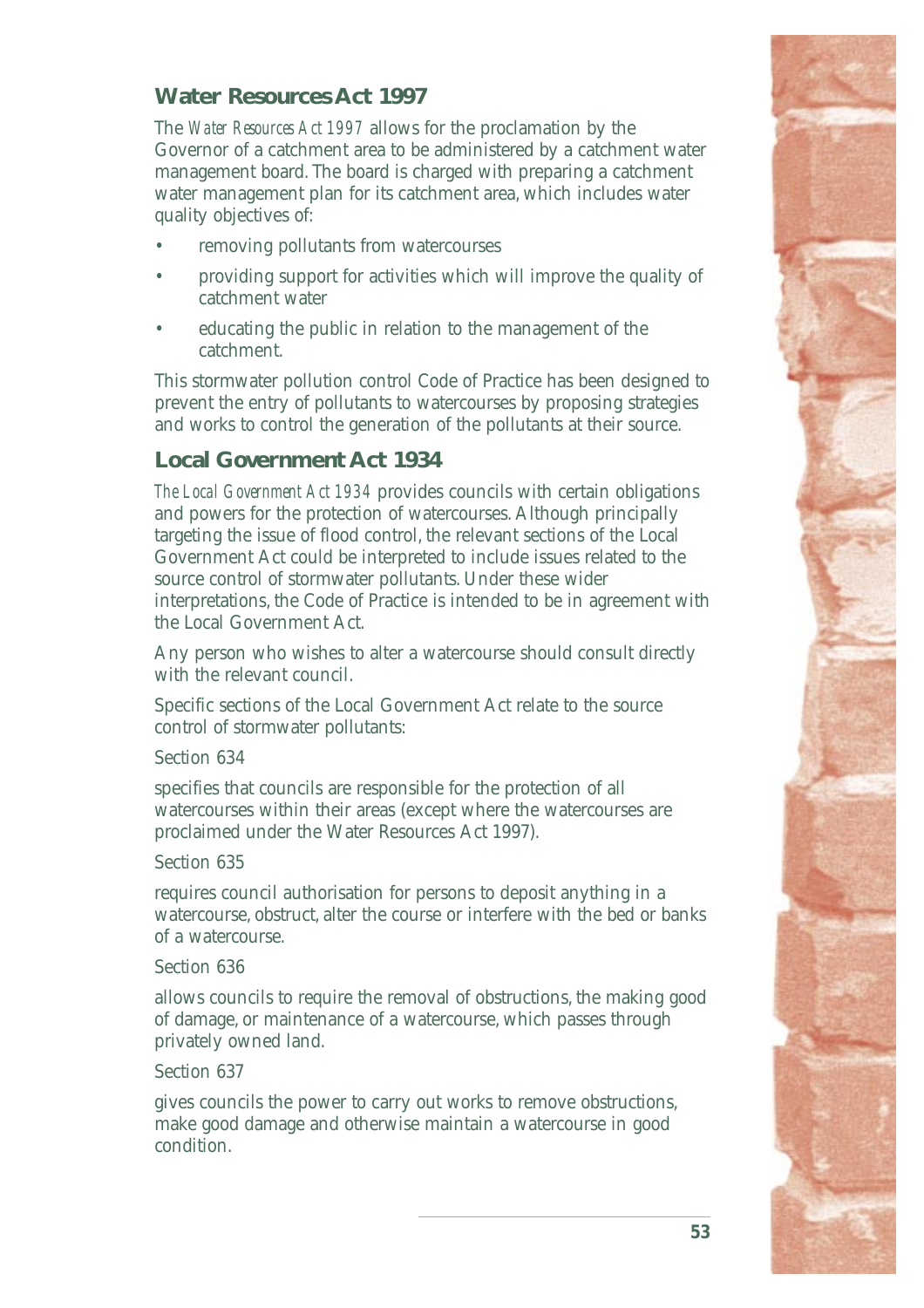

#### Section 748a

gives councils the power to fine any person depositing litter, refuse or waste matter in a street, road or public place.

Various penalties and appeal procedures are included in some of these provisions.

## **Sewerage Act 1929**

*The Sewerage Act 1929*, and its associated Regulations specify allowable discharges to sewer. Telephone the SA Water Industrial Wastes Section on (08) 8207 1350 to obtain further information about the current Trade Wastes licensing conditions.

## **Soil Conservation and Landcare Act 1989**

The central requirement of the *Soil Conservation and Landcare Act 1989* is:

#### *that it is the duty of an owner of land to take all reasonable steps to prevent degradation of the land*

where 'land*'* is described in the Act as 'its soil, vegetation and water', and 'degradation' of land means a decline in the quality of soil, vegetation, water and other natural resources of the land, resulting from overgrazing, excessive tillage, mineral extraction, development of towns, disposal of wastes, road construction, failure to control plant and animal pest or any other human activity on the land.

The State has at present 27 soil districts of varying size, each with its own district plan. These districts cover all of the State with the exception of all Aboriginal lands and parts of metropolitan Adelaide. Each district plan is administered by its own soil conservation board, appointed by the Minister of Primary Industries. In the absence of a defined district or board, the designated soil conservator is the administrator.

Soil conservation boards and the soil conservator are empowered by the Act to exercise its powers, mainly through the issuing of Soil Conservation Orders.

As a rule, few of these orders are issued because the board's primary role is education and negotiation to address problems and effect community change.

State and Federal Government agencies should consult with the relevant soil conservation board before undertaking major works.

## **Development Act 1993**

Development plans, as defined in division 2 of the *Development Act 1993*, may be amended to include the provisions of an EPP under section 29(1)(b) and Regulation 14(b). Regardless of the incorporation of EPPs or aspects of EPPs into development plans, any development which requires authorisation under the Development Act will also require compliance with all EPPs in force at the time.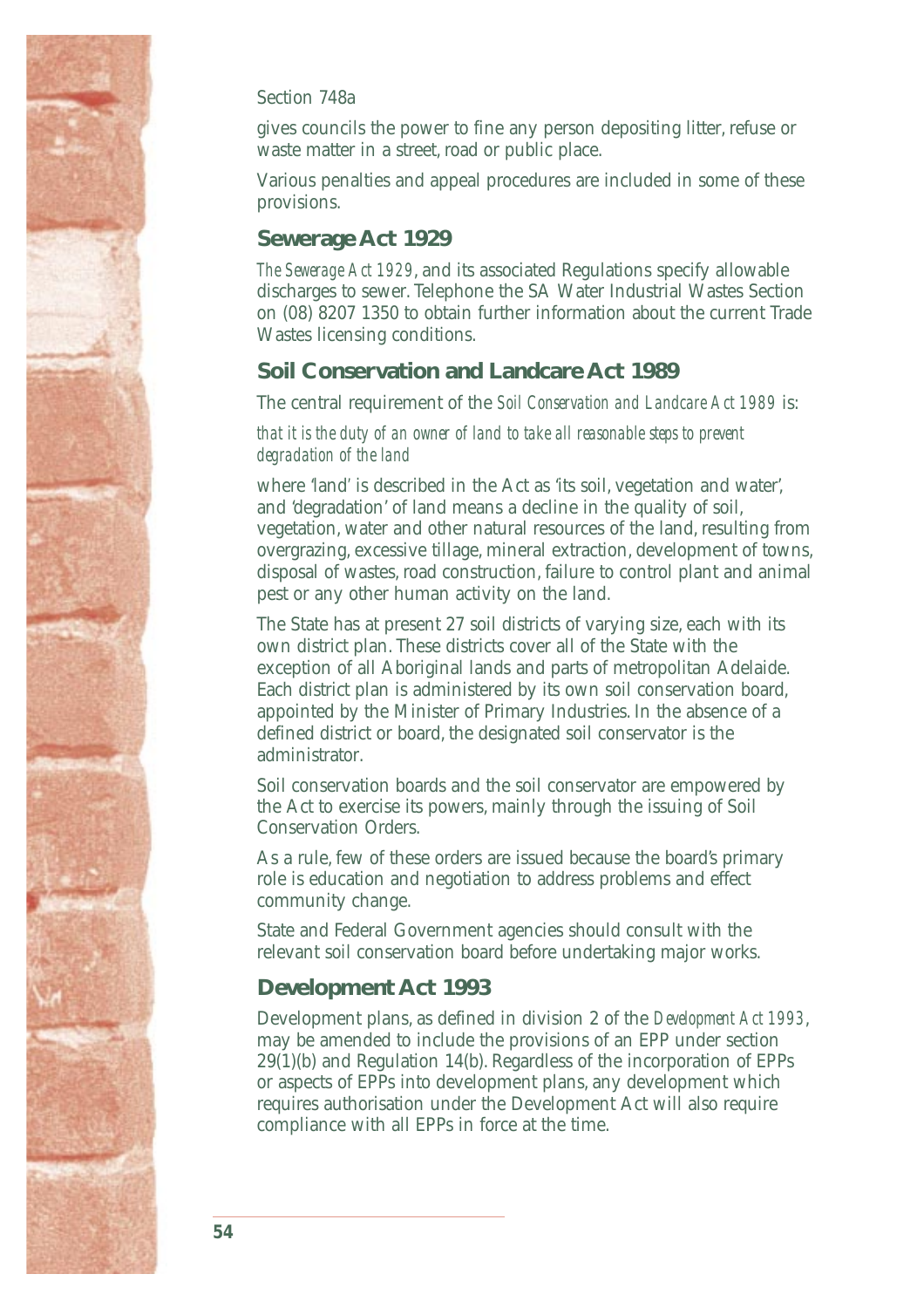It is also important to note that the procedures in any EPP apply also in circumstances in which any prior non-complying use of land is expanded.

Development plans currently contain both regional and local objectives and principles of development control (some of which will have stormwater implications) that authorities have to have regard to when assessing development applications. The stormwater related issues can be addressed by the design of development proposals approved under the Development Act and by conditions of consent on application.

## **Other Legislation**

The following legislation requirements may also be relevant in certain situations and should be referred to as required.

- *Pollution of Waters by Oil and Noxious Substances Act 1987 (section 26)* prohibits the discharge of oil or any oily mixture from a vehicle or apparatus (eg pipeline, structure on land, oil storage receptacle) into State waters.
- *Petroleum Products Regulation Act 1995* (sections 25 and 26) requires a general environmental duty and a duty to prevent the risk of significant environmental harm and to ensure the plant is in a safe condition and that it does not give rise to the risk of significant environmental harm whether in use or not in use.
- Dangerous Substances Act 1979 regulates the keeping, handling, conveyance and use of dangerous substances and provides directives on how the substances must be kept (eg bunding for flammable, toxic and corrosive substances), calling up Australian Standard AS 1940–1993 The Storage and Handling of Flammable and Combustible Liquids, as the compliance document. In setting out requirements, AS 1940 also addresses the matter of preventing a spill or leak from entering the sewerage and water systems and contaminating soil.
- *Environment Protection (Impact of Proposals) Act 1974 binds* Commonwealth bodies to fully examine and take into account matters that affect the environment.
- Australian Heritage Commission Act 1975 applies to those places in the natural and cultural environment that have special significance.
- *Endangered Species Protection Act 1992.*
- *National Parks and Wildlife Conservation Act 1975.*
- Aboriginal and Torres Strait Islander Heritage Protection Act 1984.